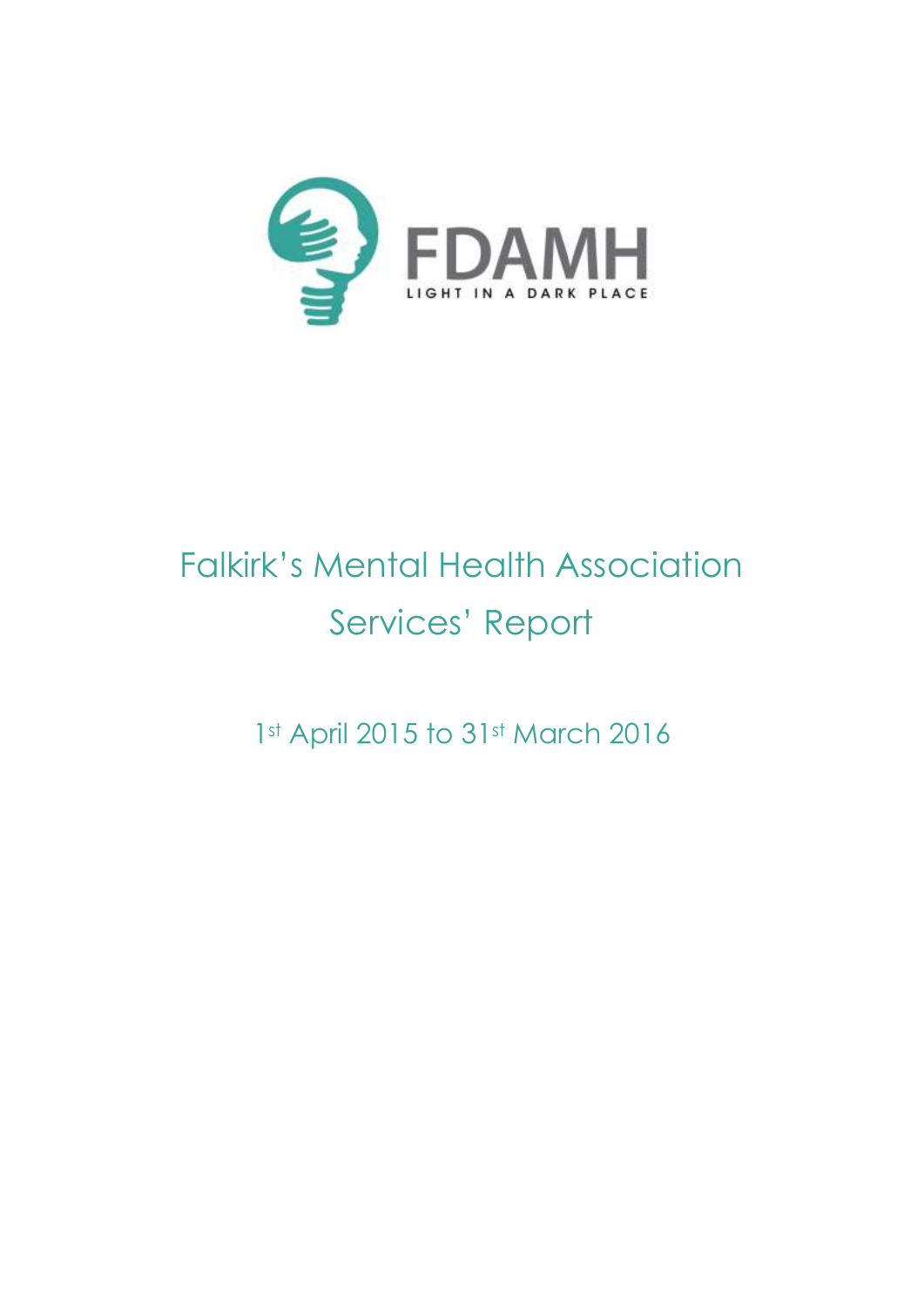Falkirk's Mental Health Association (FDAMH)

Victoria Centre 173 Victoria Road Falkirk FK2 7AU

01324 671 600 fdamh.org.uk

Charity Number: SC011889 Company Limited by Guarantee: SC151357

Join the conversation with us online:

[facebook.com/falkirksmentalhealth](https://www.facebook.com/falkirksmentalhealth) twitter.com/FDAMH [linkedin.com/company/falkirk's](https://www.linkedin.com/company/falkirk)-mental-health-association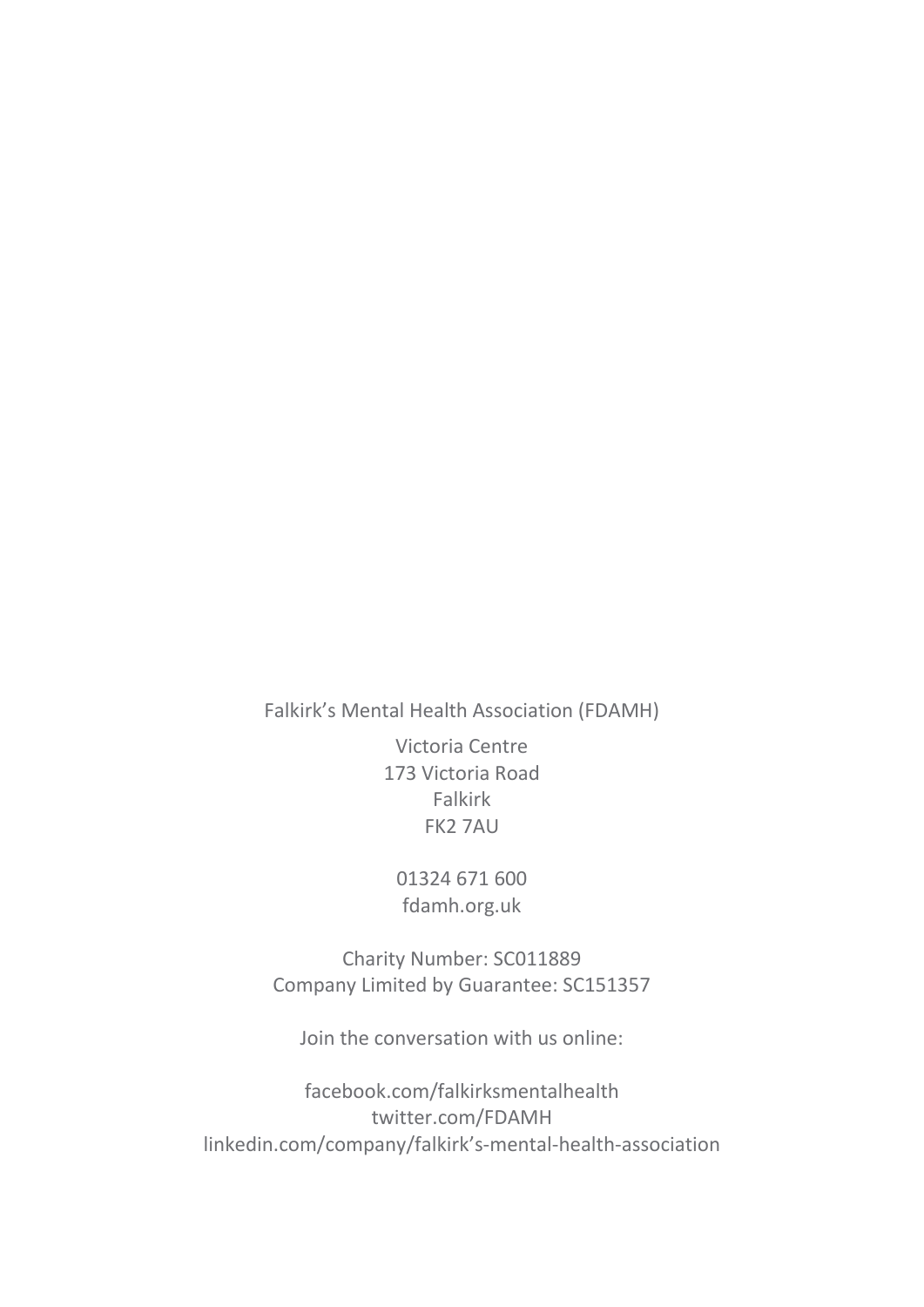# **CONTENTS**

All statistics quoted relate to the period  $1^{st}$  April 2015<br>to 31<sup>st</sup> March 2016 (2015/16) unless otherwise stated.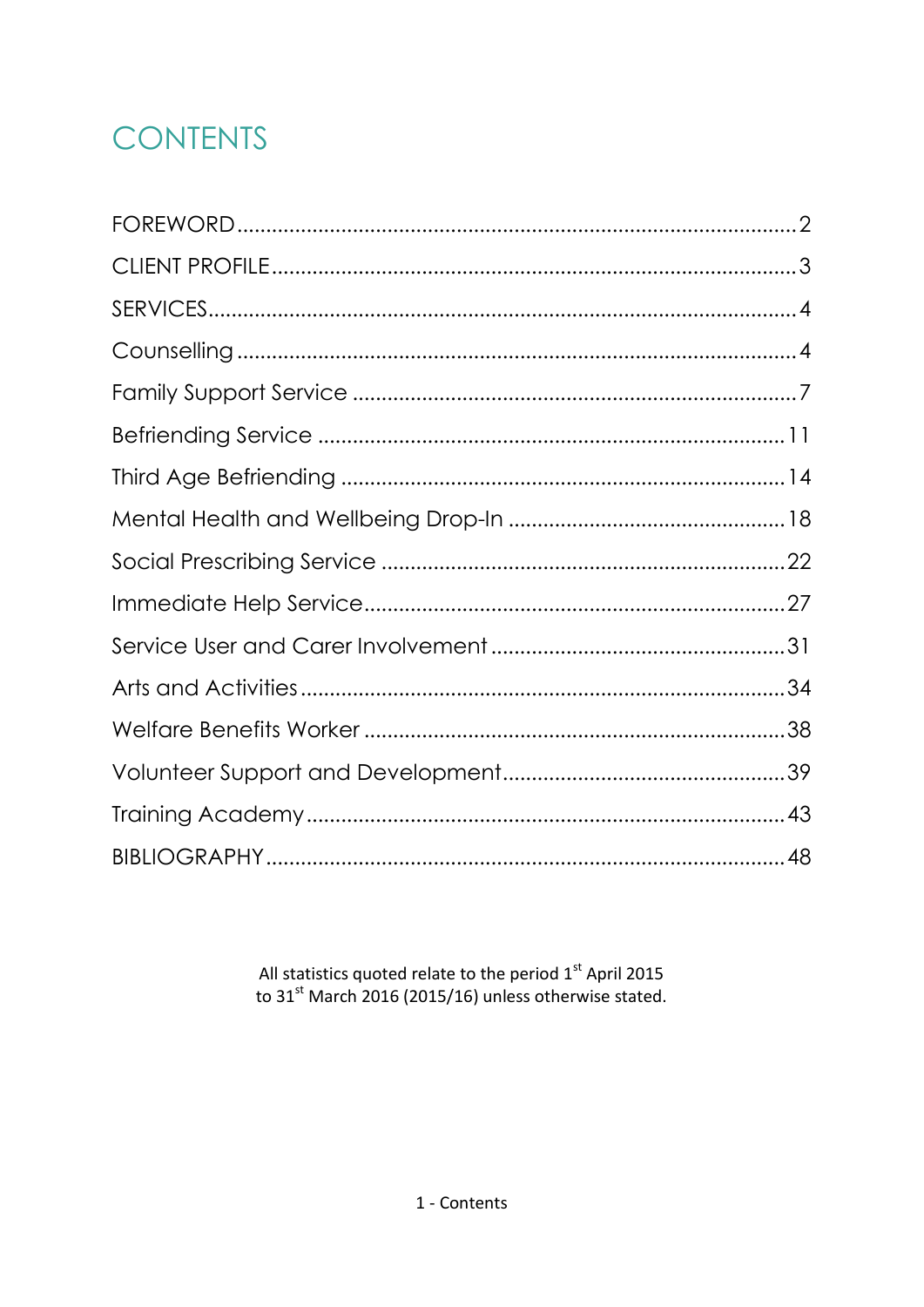# <span id="page-3-0"></span>FOREWORD

The content of this report covers the period from  $1<sup>st</sup>$  April 2015 –  $31<sup>st</sup>$ March 2016. We continue to experience growing demand: over 2,200 people have used the various services offered by FDAMH in the course **over 2,200** of the year (excluding training delivery and volunteer services).

Developments within FDAMH this year have included the recruitment **25 staff and**  of a dedicated Initial Assessment Practitioner offering an Immediate **103 volunteers**  Help Service to people either personally visiting FDAMH or contacting us by telephone for help and support; funding until October 2016 to ensure the continuation of our community-based Social Prescribing Service; an audit of FDAMH by people who use FDAMH's services using the Scottish Recovery Indicator 2; and growing links and involvement with local schools.

We are delighted to have received formal recognition for our work by achieving the Quality in Befriending award; COSCA Recognition; a GSK Impact Award; and as a Forth Valley Chambers Charity of the Year Finalist.

Following on from last year's report we have continued to emphasise **Services are**  the outcomes for people who have used our services, wherever **recovery**possible in their own words. We hope that the personal accounts, **focused** comments and case studies contained within this report demonstrate our commitment to a recovery-focused, holistic, person-centred service that allows people to develop at their own pace  $<sup>(1)</sup>$ .</sup>

**Services provided to people**

 $<sup>(1)</sup>$  Many more personal experiences are available on our website at [www.fdamh.org.uk](http://www.fdamh.org.uk/frm_display/experience) by</sup> going to Resources/Experience.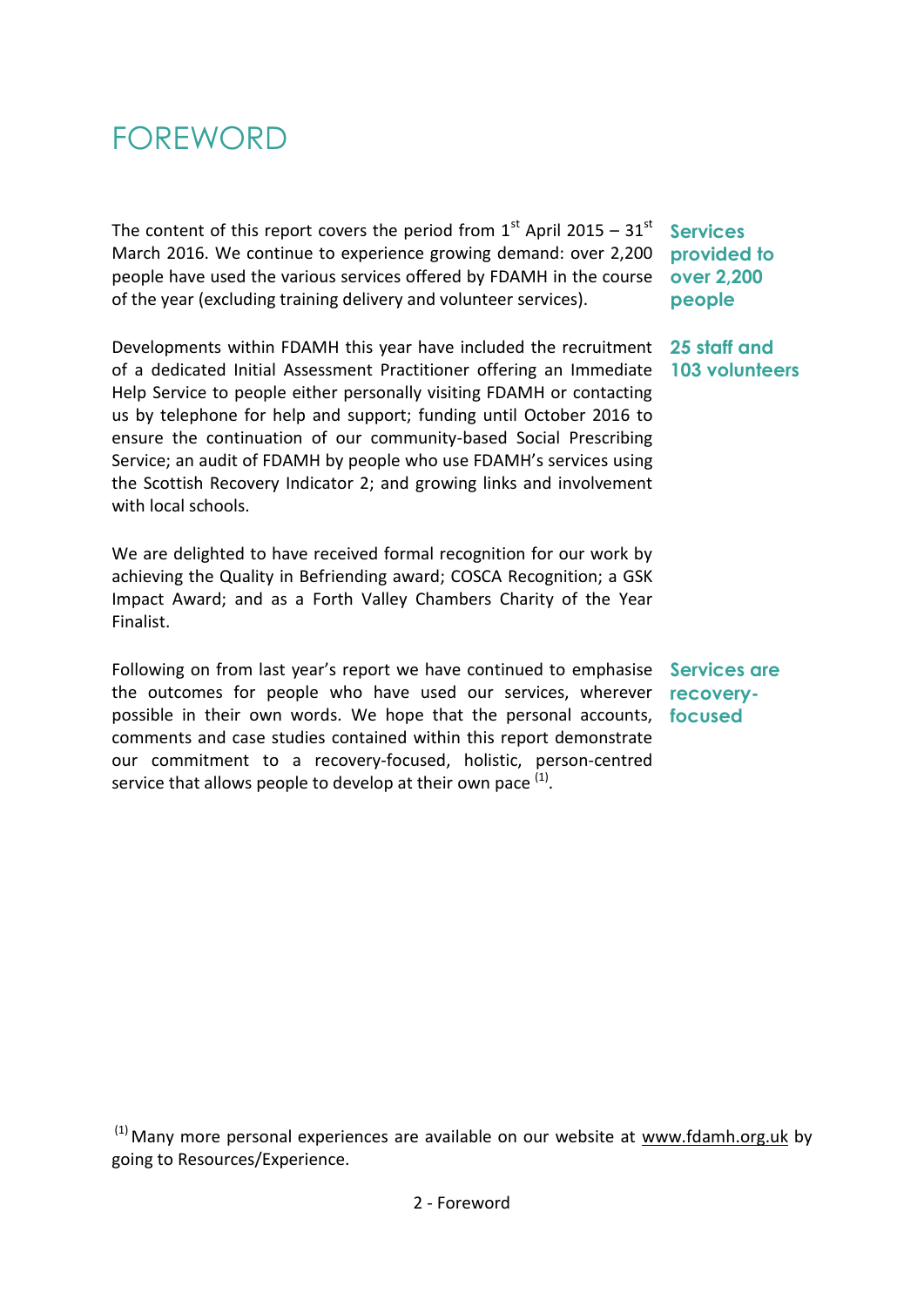# <span id="page-4-0"></span>CLIENT PROFILE

FDAMH's services are available to anyone aged 16 years and over, living in Falkirk District and experiencing reduced mental wellbeing and because we know that appropriate support from families and friends is vital in aiding recovery, we offer a Family Support Service too. Our Third Age Befriending Service, an early intervention service, seeks to help those deemed at risk of developing reduced mental wellbeing from further deterioration in their mental health and wellbeing and our social prescribing service is available in 2 local GP practices.

As a rough rule of thumb most services' referrals and eventual clients are around 60% female and 40% male. Social Prescribing shows a slightly higher proportion of females (68%). 60% of those who use our Health and Wellbeing Drop-In are male. Although our Family Support Service statistics indicate that the person experiencing mental illness is slightly more likely to be male (56%), 75% of the primary carers supported are female.

Funding agreements mean that most services are restricted to people living in Falkirk District. However we respond to all enquirers and, where necessary, will help people identify possible services in their own areas. Our Bereaved by Suicide Group is available across Forth Valley. Training, via our dedicated Training Academy, is available upon request, throughout Scotland.

Equal opportunities monitoring is routinely conducted. From this we are able to assert that minority groups are represented as much as would be expected based on the profile of Falkirk and Scotland's population and in some cases more so. Our Equal Opportunities report for 2015/16 is available on our website.

FDAMH offers a broad range of services and irrespective of the nature of a person's reduced mental health, we are confident that we can offer a supportive service to people in our locality. Working in partnership with both voluntary and statutory sector services enhances our own service provision and enables us to offer holistic, person centred services.

**FDAMH provides services to those aged 16 and over**

**Most services are used by 60% females and 40% males**

**Services are accessed by people from across Falkirk District**

**Minorities are healthily represented amongst service users**

**Services support people affected by a wide range of issues**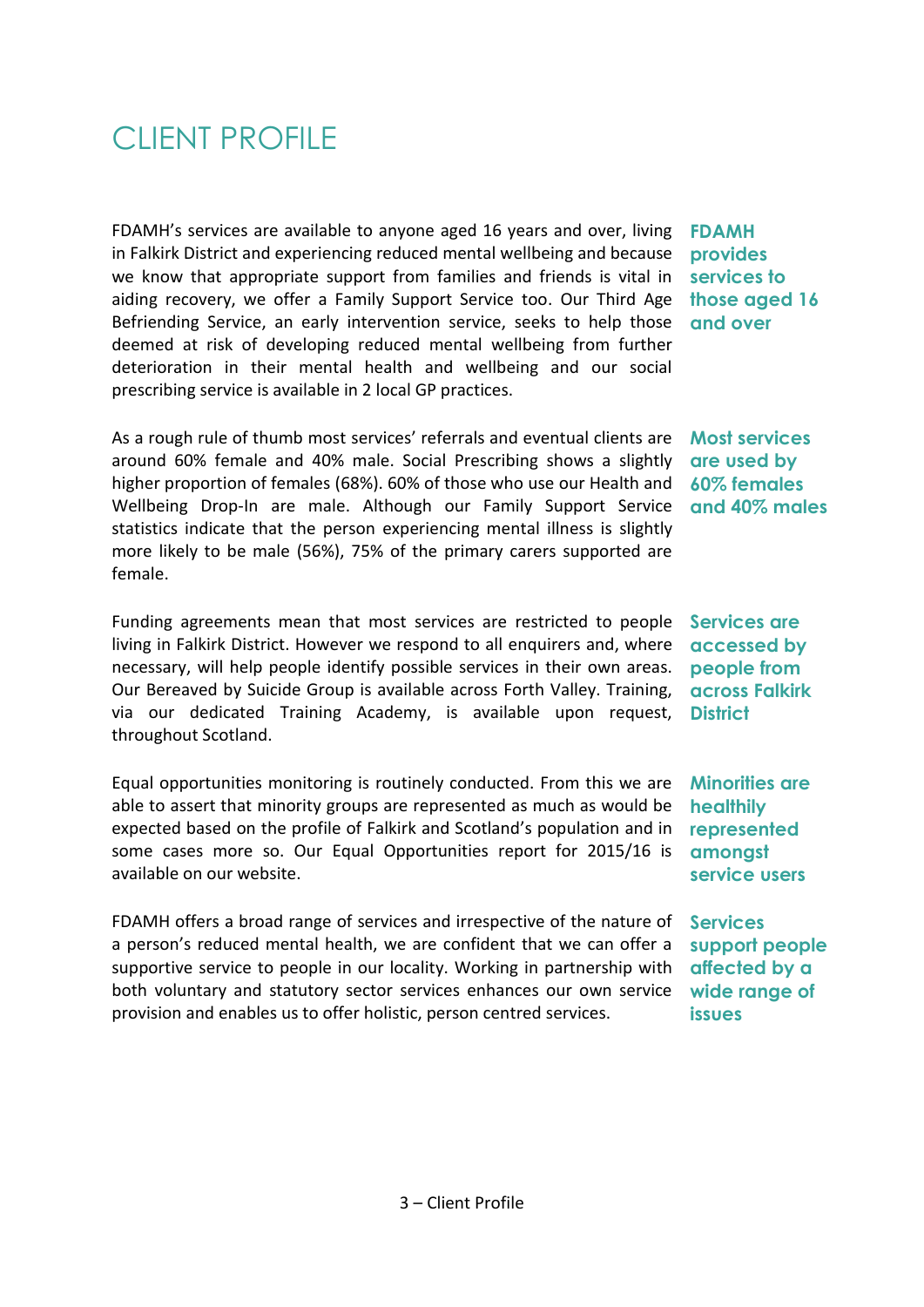# <span id="page-5-0"></span>SERVICES

# <span id="page-5-1"></span>**Counselling**

A 'talking therapy' that supports individuals to bring about changes that will empower them to make positive choices

Individuals supported: 397 Staffing: 1 F/T service co-ordinator + 18 volunteer counsellors

Counselling, even where it is relatively short-term, is an intervention proven to be effective in the treatment of a wide-range of mental health disorders (Bower, et al. 2011). It recognises the importance of clients making active choices and the therapeutic value of human interaction.

Our counselling service is accredited by COSCA (Counselling and Psychotherapy in Scotland).

**Impacts**

Counselling is a process that helps bring about change in person's life:

*"I was experiencing OCD, panic attacks and anxiety. Over the course of my therapy I began to open up and express how scary it was to have all this going on and the negative impact it was having on my daily life. Throughout my sessions I started to make connections and found a greater understanding of what might be causing my problems. I became more curious to try and figure out more about myself. In doing so my issues became less frightening and although not fully gone by the time counselling had ended, I had regained enough self-trust and independence to be able to go out on my own in the knowledge that if a panic attack were to come on I felt more equipped to handle it"* 

*"The Service I have received has been extremely useful to me. I was given the time to address things at my own pace, under no pressure at all to discuss or continue with anything that was uncomfortable. Extremely put at ease weekly, I have felt a huge improvement throughout my sessions and reflecting back to how negative things were. I feel I have achieved and made a lot of progress."*

Being accepted and valued helps build trust in the therapeutic relationship:

*"I was most satisfied with all aspects of the service. My counsellor was very understanding, non-judgemental and professional. I was able to say things to her I wasn't able to say to anyone else."*

*"I felt my feelings were listened to and understood. I was encouraged to look at myself and not to take on the responsibilities of others. Thank you for putting me on the road to getting my life back."*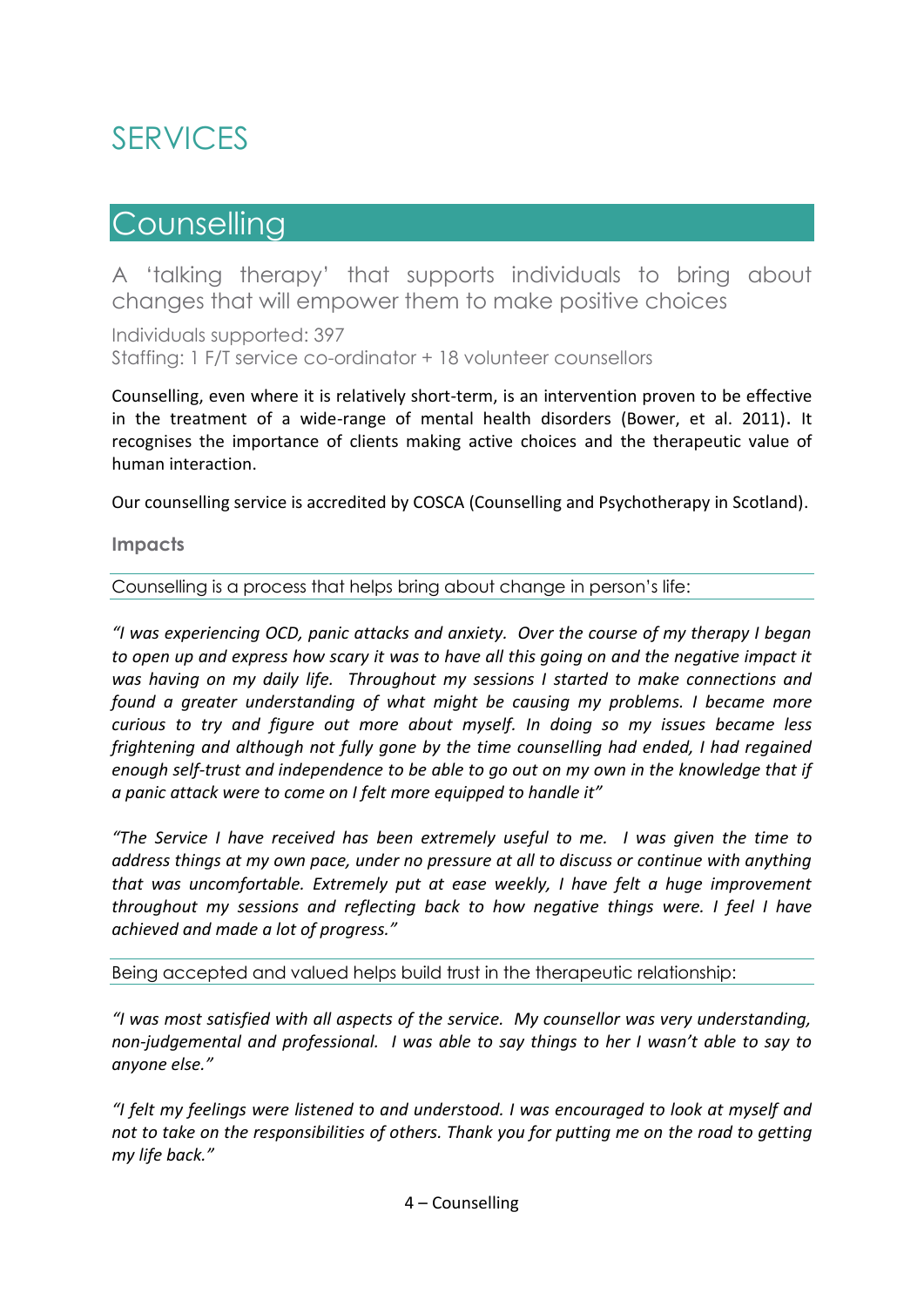*"From start to finish I have felt at ease and never felt uncomfortable. The way it has changed me as a person and the way I think is amazing and will always be thankful."*

Young Persons' Counselling, funded by The Lottery, has come to an end. Over the two years of funding it has provided counselling to 288 young people aged 14 to 24:

A young man came to FDAMH suffering with frequent bouts of tearfulness, withdrawal from family and friends and a growing lethargy. He presented as 'unbothered' and detached from his emotions and was resistant to active participation in counselling sessions despite attending regularly and on time.

Working over the weeks in his sessions, he began to realise that he had a space and a value within the counselling room which was not afforded to him within his family home, where he was frequently interrupted when speaking and belittled in favour of siblings whose thoughts and opinions fitted in with the 'family ethos'.

Through this realisation and the congruence of the counsellor, he began to value his own voice and used the sessions to open up and share the great deal of frustration, sadness and despair his situation was instilling in him. Over time his confidence seemed to grow: he became more animated and engaged during sessions. There also grew a sense of anger in injustice.

In the latter stages of this therapy he was able to assert himself in conversations when interrupted or belittled at home or at school. He was able to challenge the difficulties in his relationships with others with insight and understanding, and find the courage to ask for his needs to be met, to be valued as the person he has become.

#### **Evaluation/Outcomes Data**

Client progress is assessed using CORE (Clinical Outcomes in Routine **Three quarters**  Evaluation). 75 evaluations were completed, 95% of whom were in the 'clinical population' at the start of counselling - for comparison NHS counselling services benchmark is 88% (Mullin, et al. 2006). 25% were classed as 'severe' at commencement, a reduction on last year which **improvement**favours an increased 'recovery' rate of 52%, plus a further 23% showing reliable positive change. Although the proportion evaluated showed a lower number classed as 'severe', CORE scores evaluated an increased proportion of participants to be 'at risk' (57%) compared to previous years.

Our outcomes, showing 75% reliable improvement, are in line with what is expected for counselling interventions (Mellor-Clark, et al. 2001)

**demonstrate reliable recovery or**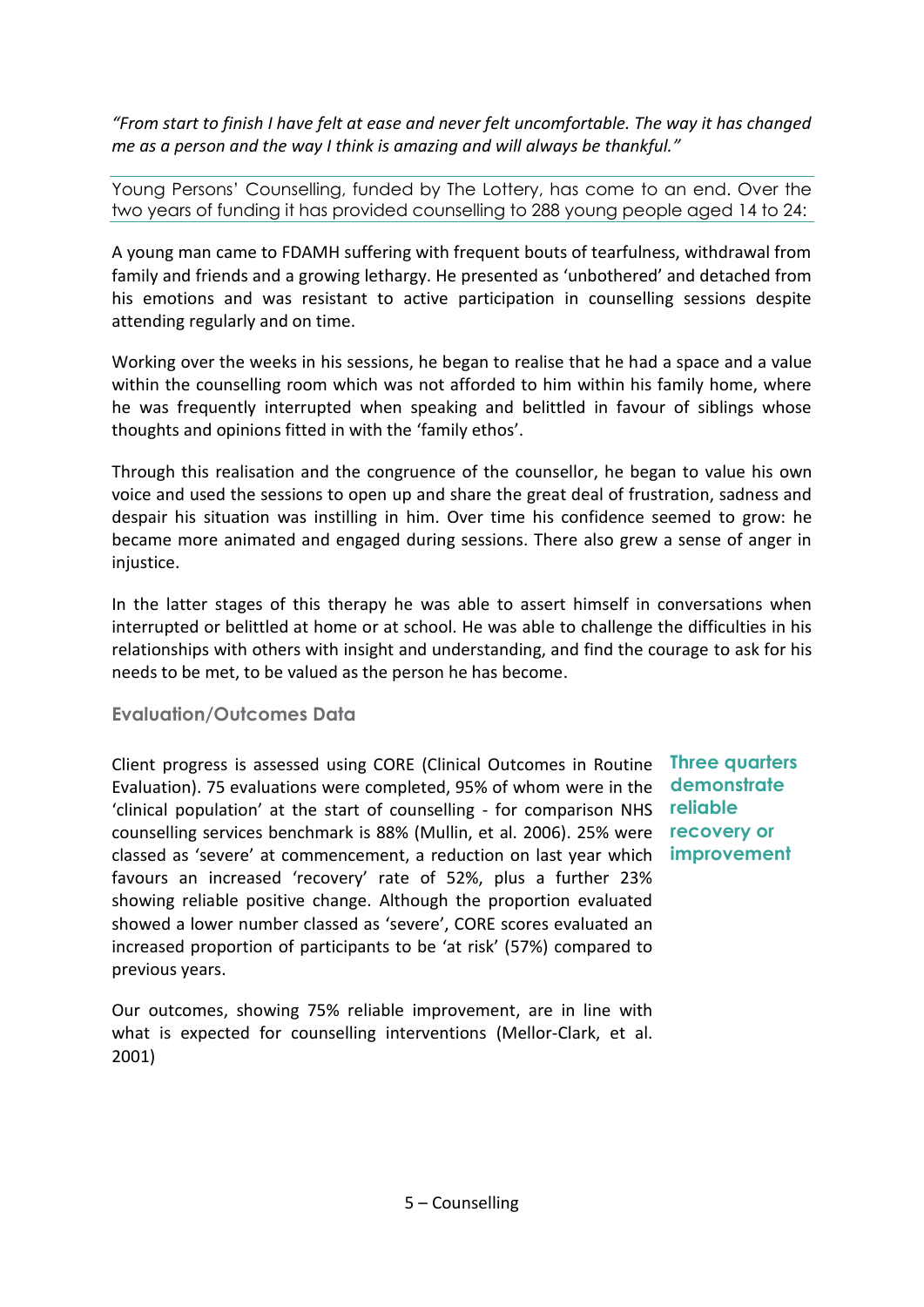92 clients returned evaluation forms this year. Reported satisfaction with the welcome, premises and counselling sessions continues to be high. All but one of the respondents were extremely or very satisfied with the service overall. **There is a high degree of satisfaction** 

#### **Facts and Figures**

843 referrals during the year. The largest referrer was the NHS (46%, largely via GPs), followed by FDAMH's other services (33%) and selfreferrals (22%). There has been a continued increase in the number of young people referred, now at 36%. **Over one-third of referrals for young people**

397 individuals attended counselling this year. 2285 sessions were **59 sessions**  attended (2939 offered, giving an attendance rate of 78%). **offered a week**

The proportions of issues selected remain very similar to previous years, with stress/anxiety (selected by 9 in every 10 clients), depression and low self-esteem being the most commonly listed issues:



**1 in 4 indicate overwhelming suicidal thoughts**

#### **Developments**

The service has continued to experience a high volume of referrals which has resulted in a lengthy waiting list. Fortunately, we have received supplementary funding to allow us to employ a part-time counsellor, due to commence in May 2016, which will help reduce waiting times for our clients. Young Person's Counselling has been in high-demand and it has been hugely beneficial for individuals that funding has enabled us to engage with them promptly. Although the original funding for this has now come to an end we are actively seeking alternative sources.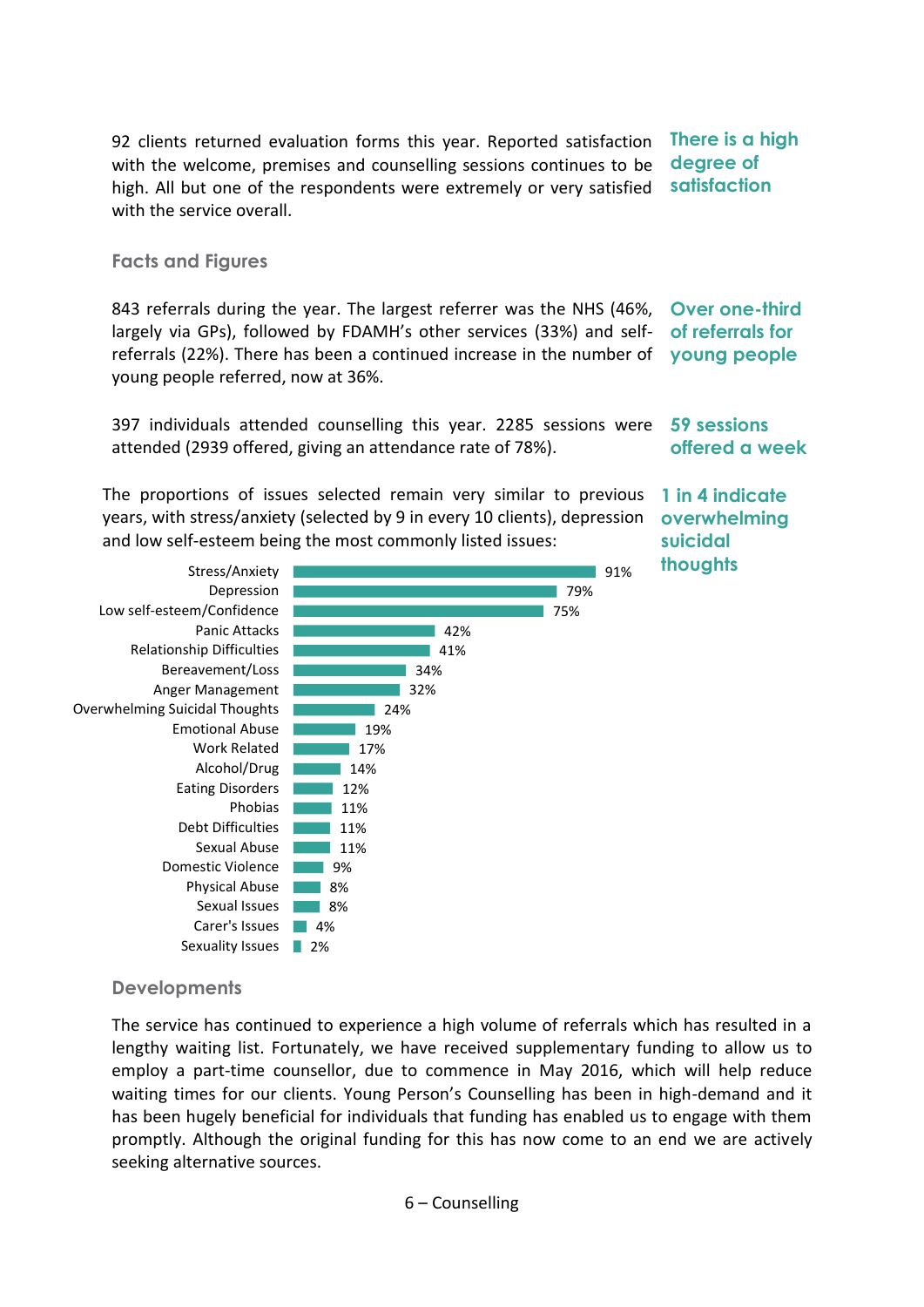# <span id="page-8-0"></span>Family Support Service

A modern approach to 'Carers Support': we recognise that other members, or indeed whole families, may need support therefore -

Number of households using the service: 289 Staffing: 1 F/T + 1 P/T staff

Providing family support is recognised to improve outcomes for people with mental health problems and other members of their families (Dixon, et al. 2001). We therefore work with people who use our service to help them develop resilience, improve their self-awareness and problem-solving skills and support them to take ownership of their situations. This is achieved with a combination of individual, group and peer support; practical, emotional and therapeutic support; the provision of information; working in conjunction with other agencies, where necessary, and signposting to other services and providing education on mental health and wellbeing. It is clear that combining and offering different forms of support is particularly beneficial, helping to find solutions to meet each family's needs (Kuhn and Laird 2014). Evidence suggests that where a whole family is able to access support, should it be needed, then the outcome for all is greatly improved (Kuhn and Laird 2014).

#### **Impacts**

Family Support responds promptly to support families in crisis: in the following example, understanding, guidance, reassurance and a multi-agency approach helped this client regain her hope and confidence:

'Carla' has enduring mental health difficulties and was referred to FDAMH after a period of illness left her house-bound whilst raising a young child. The original remit was to support Carla to re-engage with NHS services. Work progressed positively until the family was struck by a bereavement which took the situation to crisis point. Carla became suicidal and, using clinical measures, we established that her risk level was severe. No further progress could be made until this risk was reduced. The service worked with Carla using an intervention model of recovery particularly suited to her needs – the 'ladder of change'. The wellbeing of Carla's child was an important concern and SHANARRI wellbeing indicators were employed to ensure all aspects of her child's needs were identified and met.

Over the next weeks, our mental health practitioner, Susan, built up a relationship of trust. Carla gained confidence and her demeanour changed. With Susan's support and encouragement she was also making headway with her child – shared creative activities helped develop more affection and outward appreciation of love being shared. After only 4 weeks, assessment with CORE 10 showed Carla's clinical score had dropped 20 points, from 'severe' to 'moderate'.

At a subsequent Team Around the Child (TAC) meeting, with Susan by her side, Carla was very articulate about her situation and was able to speak clearly about how her illness affected her resulting in the educational psychologist offering support. Carla left the meeting full of hope for the future. She thanked Susan for being there and stated that she couldn't have said any of the things she did if she had been on her own. Most of all, she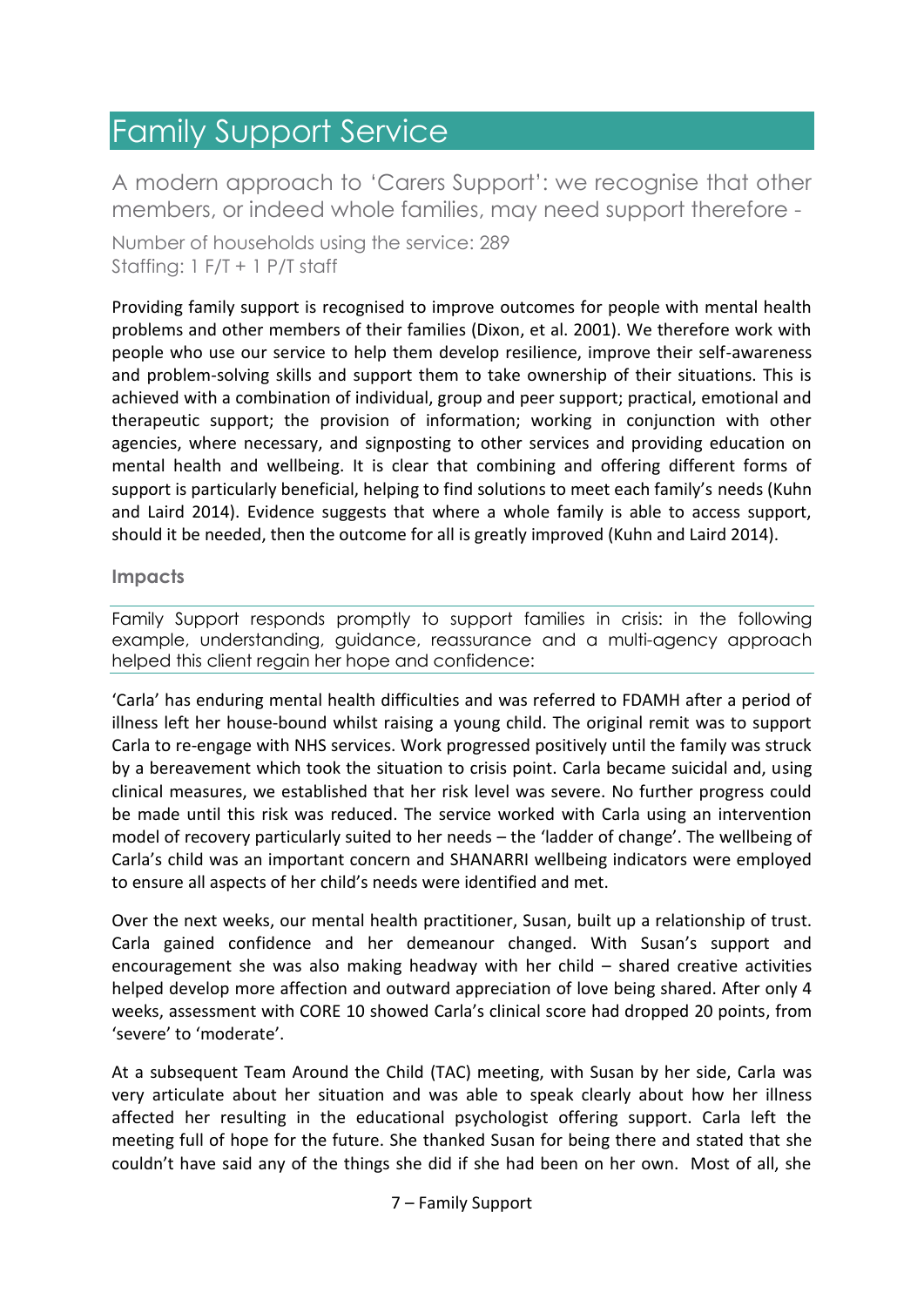found the confidence to speak in her own words, in her own way and has hope for the future.

Using a team approach, encouraging multi-agency working, a network of professionals are now in place to support the family. Carla is now positively engaged in receiving therapeutic support to increase confidence, learn new skills and build resilience which will have a longterm positive impact on the function of the family unit.

In some cases, short-term interventions can quickly provide families with better ways to communicate, bringing much needed understanding and positive change…

#### …soothing a family's troubles:

*"At the beginning of this year I was in a bad place with family members. I was feeling overwhelmed and at a loss about how I could help them. I went along to FDAMH and met with Jane* (Immediate Help Service) *who put me in touch with a family worker, Neil.*

*Neil phoned and went over my difficulties with me. I instantly felt he knew and understood our scene. He listened so carefully and empathetically to my problems. Neil managed to suggest a different way of handling things without being at all judgmental or appearing to criticise me in any way. When I came off the phone I felt so much more positive with a new way to speak to the individuals involved. It was instantly effective. By following Neil's advice that same evening, I managed to diffuse anger and open communications again. After a few more sessions with Neil I was told by a family member that I had changed. Lines of communication, happily, were fully open once more.*

*The problems are still there and will bubble up periodically but they seem so much less than before. I plan to attend the carer's courses which I feel would further benefit me and thus my family. Two of my family members are currently attending a course at FDAMH and finding it very interesting, helpful and informative."*

…and preventing a situation from spiralling further out of control:

Sue was referred to the service by Children and Families Social Services. The family was struggling with the mental health and challenging behaviour of their eldest child Joe, aged 17. Preparations for initial contact were important in establishing the best approach. It was of concern that Joe's current path was establishing a negative identity that could have longterm emotional, health and economic implications. Considerations around risk were crucial as his age, situation and condition suggest he was statistically more vulnerable to suicide.

Neil, our Family Support Service Manager, saw his role was to engender hope and stimulate motivation to learn and to change. The key was creating a safe enough space for collaborative movement and investment in a shared vision for their future.

Sue writes: *"We both felt able to speak frankly to Neil and were able to say how we felt. This gave both of us the opportunity to see the other's perspective. With Neil's help we agreed to bear each of our feelings in mind when speaking to each other and respect them. Since then our communication has been more effective and the volatility has stopped. We are both grateful for Neil's help and feel it has had a very positive impact on our relationship."*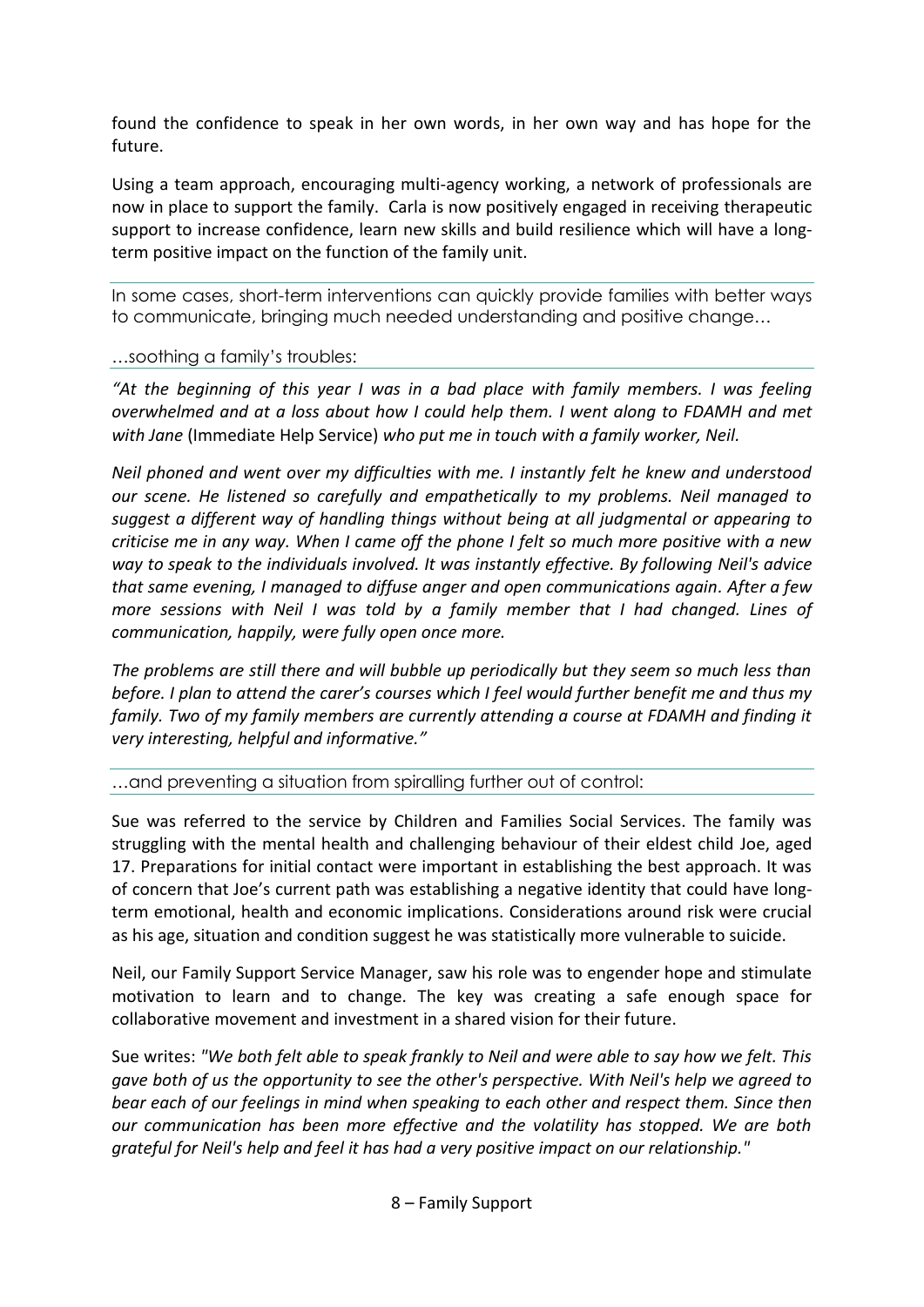With support, Sue and Joe negotiated themselves through their barriers to learning about each other and found a "different" way to communicate - a step to building family resilience and a step forward in their development.

Education is a powerful tool in assisting carers and families; over the year we have offered our Carers Education Course and Mindfulness-based Cognitive Therapy:

*"I have a greater knowledge of different ways to think about and respond to situations. This has given rise to an increased awareness in less helpful thinking styles. This knowledge allows me to make choices about my responses far more so than was the case previously. Rather than stepping back from a situation I feel that I am simply viewing it from a slightly different perspective – not engaging with it any less, just in a way that is better for me. Physically, I feel less stressed and more resilient which would seem to be reflected in my pace, urgency and approach to things within my home and work life."* (Male: University Lecturer).

*"I never wanted to join any groups in the past as I didn't think there was any benefit. I also didn't want to reveal personal info about me or my son, I was extremely guarded. I now know that if I had joined a group, I would have gained the tools needed to understand mental illness from different perspectives. It also relieves' a lot of stress to share problems and listen to other carer's experiences, good and bad"* (Female: Medical Administrator).

This person did not disclose any information about her son's mental health condition until the last week of the Carers Education Course. She asserted that she had been scared of the stigma around mental ill health and had never told anyone outside family. The group course has helped this person to open up and begin to accept and understand what her son has been going through and learn how to support him in a positive fashion.

### **Evaluation/Outcomes Data**

Evaluation of the support groups continues to show that they provide a **Carers value**  range of supportive, social and educational benefits. **support groups** 

Group education provided by the service for family members **Carers**  demonstrates excellent results. In the Carers Mindfulness Courses 74% **Mindfulness**  of clinically distressed people 'recover' and a further 16% reliably **removes 3/4**  improve (using CORE-10 which all completing students participate in).

**from clinical distress**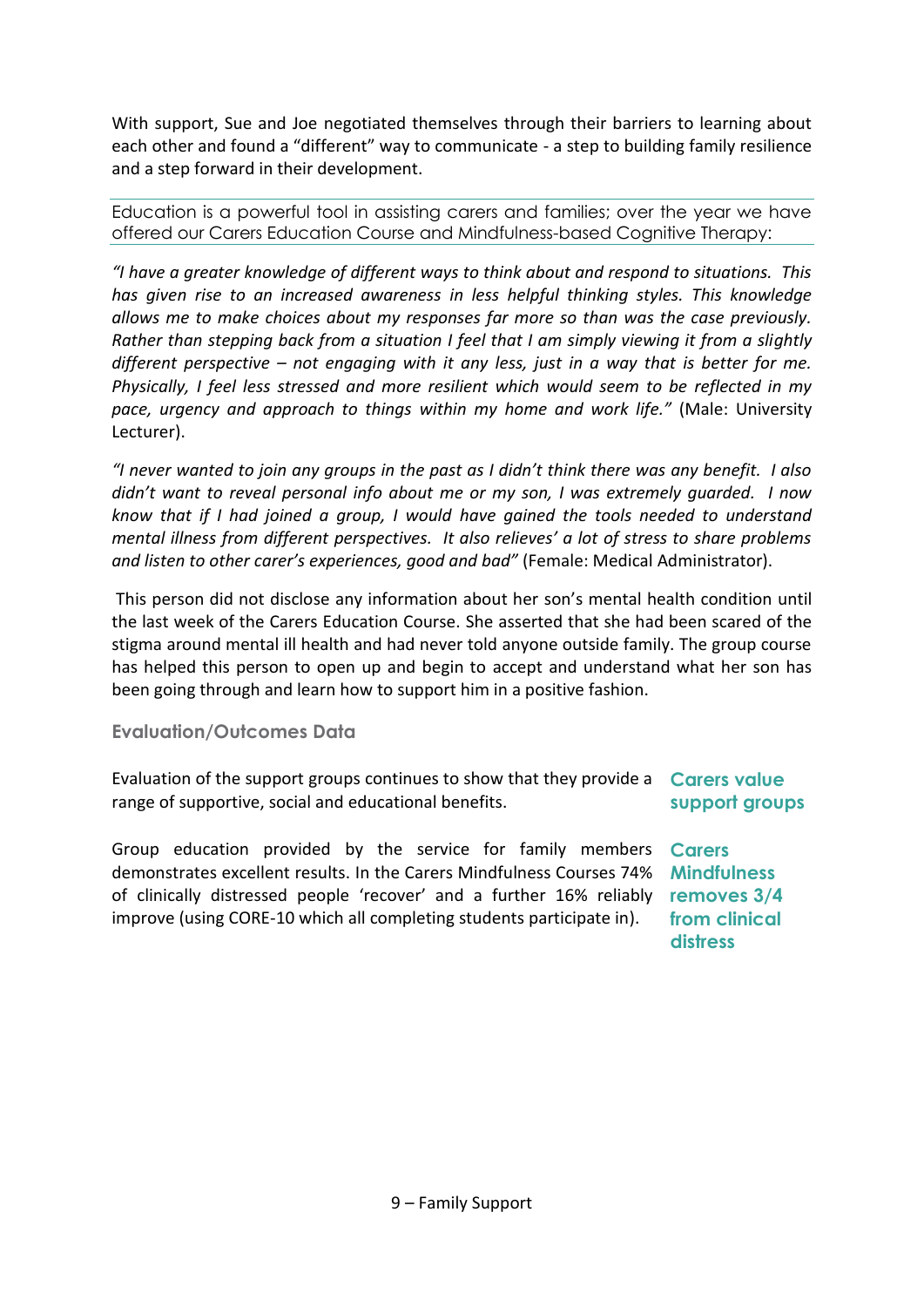#### **Facts and Figures**

289 households were registered with the service during the year: 64 were new to the service since the last reporting period. 104 households received one or more one-to-one/one-to-family support **individual**  interactions during the period of which there were 207 face-to-face **support** meetings. All households benefit from routine information provision (newsletter and bulletins) and can access one-to-one or group support at any time.

Tuesday and Wednesday Evening Support Groups for carers run monthly, with average attendance of 7 and 16 respectively. The Friday 'Coffee Afternoon' runs every fortnight. Between 4 and 11 people attend, with an average of 5.

3 Mindfulness-based Cognitive Therapy courses ran, each 8 weeks over **37 places on**  2 hours, with an average attendance of 9 people. 1 specialist 8-week **carers training**  carer's course took place with 10 participants.

The service also runs a 'Bereaved by Suicide' group with help from the Pastoral Care Team at NHS Forth Valley. With those bereaved as a result of suicide at increased risk of developing mental health problems and indeed of attempting suicide (Pitman, et al. 2014), support for this group of people is very important. Suicide is a very difficult issue which can generate potentially damaging emotions however this group benefits from the expertise and support of a skilled team. 17 people attended, with an average monthly attendance of 6. 4 members of the group gave their personal experience of being bereaved by suicide at a ceremony within NHS Forth Valley Royal Hospital to commemorate lost loved ones and everyone in attendance was moved by their testimony and courage they had displayed. Individual support is part of this service if the person is unable to attend the group.

#### **Developments**

With Funding from Shared Care Scotland, Creative Breaks, the service will be running additional art groups, alternative therapy workshops and cognitive based mindfulness training courses for carers over the coming year. These have been designed to give carers respite from the demands of their role and to enhance the range of supports offered to carers and their families. We look forward to working with local therapists to alleviate the stresses carers experience.

**104 families received direct** 

**On average 29 visits to support groups each month**

**22 people were supported by the Bereaved by Suicide Group**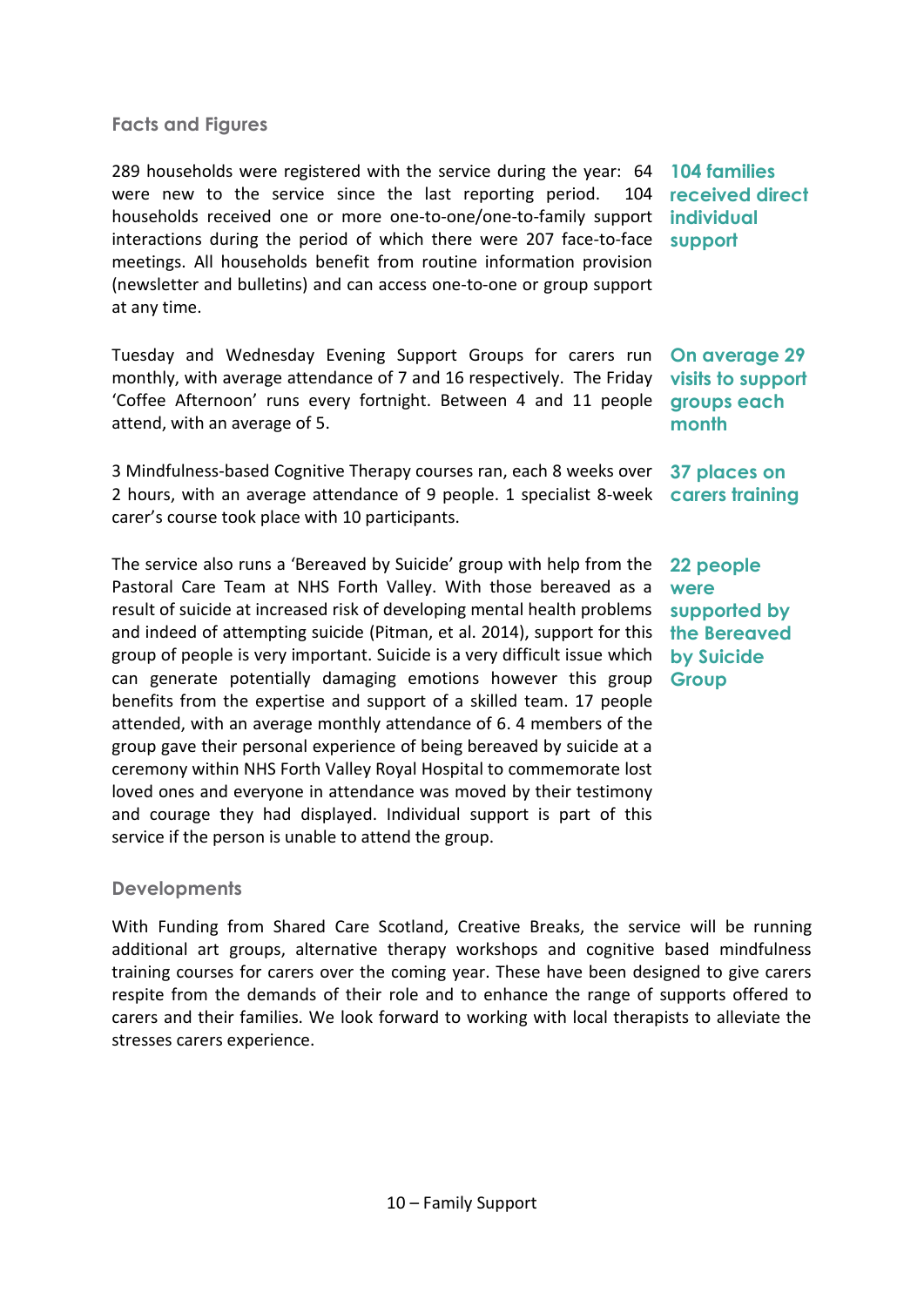## <span id="page-12-0"></span>Befriending Service

Providing companionship to adults suffering from isolation and loneliness as a consequence of mental health problems

Individuals supported: 68 Staffing and Volunteers: 1 F/T service co-ordinator, 1 P/T befriender, 2 sessional staff + 25 Volunteers

"It is not only possible for one human being to make a real and lasting difference to another, it is often the only thing that ever does." Council on Social Action, 2008

Befriending can improve overall social functioning specifically for individuals with mental health problems in terms of social activity, confidence in social situations and energy and interest in going out (Andrews, et al. 2003). There is a strong link between the recovery process and social inclusion. The Befriending Service is aimed at helping people to engage with their local communities therefore it plays an important role in the recovery journey.

#### **Impacts**

As everyone who engages with the service is in a different stage of his or her recovery journey, what they gain from it varies considerably from person to person.

Befriending can be life-changing for someone who has clear goals and is able to use befriending to achieve them:

*"I have always been an outgoing adventure seeker; I travelled all over and never had a care. In 2004, aged 18, I was walking my dog when, for no reason, a man started yelling at me. He was angry and verbally abusive: I was badly shaken. A few days later I collapsed in a supermarket. Unknown to me I was pregnant. I awoke to a sea of strangers all crowded around me; it was the most horrific experience of my life and I was absolutely terrified. I have never felt so helpless. I passed out two more times trying to get out of the store.*

*Both situations together in a short space of time knocked my confidence to the ground and I spent four years too terrified to leave the house. I couldn't make it out my front door without having a full blown panic attack. When I had my baby I tried hard to force myself to go out. I found that I could travel in a car with family although I still had panic attacks and could only walk very short distances with family by my side. It was still nerve-wracking but I managed to overcome the panic attacks and control them somewhat with my safety nets, a bottle of water, sugary sweets, rubbing the sharp end of a key down my thumb, just to keep myself in control.* 

*I eventually lost all my friends due to my refusal to socialise. All I had was my family who lived a half-hour drive from me. I was not able to pluck up the courage to get on a bus or take a taxi so I had no way to get to my family whenever I wanted or on my bad days when I felt I needed them most. After seeing many therapists over many years I regained some control over my life although I still could not go anywhere without a family member. In July 2014 my doctor referred me to the Befriending Service at FDAMH. After an initial chat we*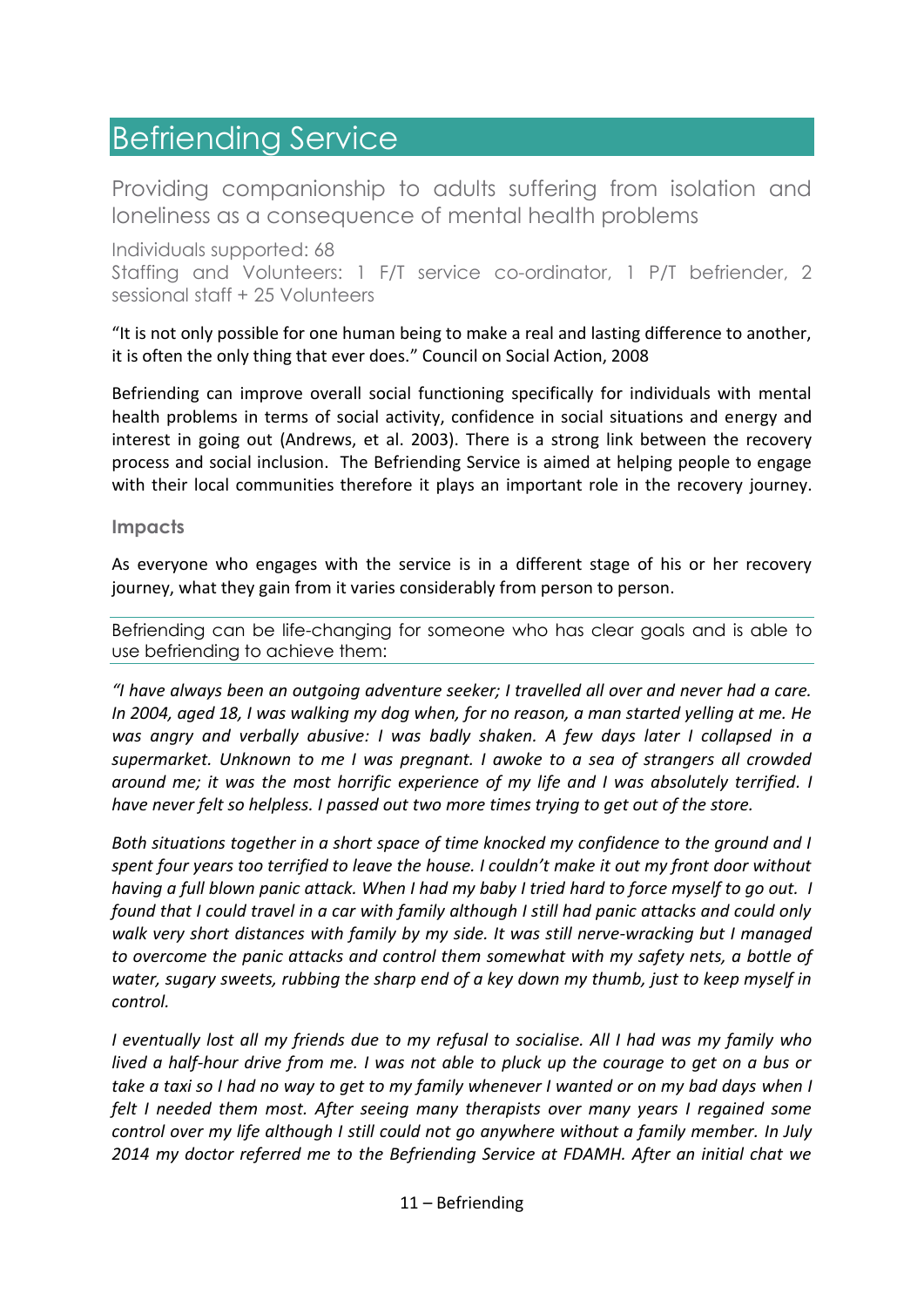*decided it might be best if I got some therapy first through FDAMH's Social Prescribing Service. This helped immensely. I found the therapist actually listened to me, helped me with coping strategies and helped me to control the fear and not let it rule my life anymore.*

*Then I went back to the Befriending Service which really turned my life around. At first it was completely nerve-wracking; the thought alone of going on a bus with a stranger terrified me so much it gave me panic attacks sitting at home thinking about it … but meeting with Natalie, I found her so relaxed and friendly and completely understanding of my situation, never judging me, only encouraging and helping me to see the positives in every situation. She also reminded me to always be proud of my achievements no matter how small they are, and by taking baby steps she encouraged me to do what I felt comfortable with and never pushed me to do anything I felt would be too much. She showed me that there was so very much in life that I have been missing out on, even day-to-day things like going for a cuppa or going shopping. It's truly exhilarating to be in a position where I now have found the confidence to get up and go whenever I feel like it without having to worry or panic.*

*I never in my life thought I would do even half the things I do now. I go on the bus by myself, I can go to my child's school plays, I never blink an eye at the thought of panicking now because I have learned through FDAMH that I can control my fears and I have and will continue to do so .*

*Without FDAMH I guarantee I would not be in the position I am just now, of enjoying life to the full and I will be eternally grateful to everyone at FDAMH who has helped me on my journey. It has been difficult and sometimes very challenging but I could not be more proud of myself for facing those fears and not letting them rule me and I will be forever thankful to the team at FDAMH for everything they have done. FDAMH has given me my life back."*

For others Befriending re-introduces social experiences and provides a valuable step along the way to recovery:

*"This was my second experience of Befriending. The first time didn't work too well due to my lifestyle at that time. However having been re-housed and making a fresh start, befriending was suggested again. I'm glad I went for it again as I found it extremely helpful. It's a simple idea but it does help to get you out of the house - meeting people and doing things. I feel it did benefit my mental health. I enjoyed the year."*

### **Evaluation/Outcomes Data**

Clients are assessed using the Warwick Edinburgh Mental Wellbeing Scale (WEMWBS). 47 complete sets of data are available from the past 4 years. The average score for the Scottish population is around 51 and the Scottish Health Survey (Wilson, et al. 2015) uses a cut off of 42 and below to indicate below average mental wellbeing. The group's **wellbeing as**  average score at the start was very low at 34. This increased to 44 at **assessed by**  the end, demonstrating a very beneficial overall increase in wellbeing **WEMWBS**for those completing befriending.

**Clients show a strong improvement in mental**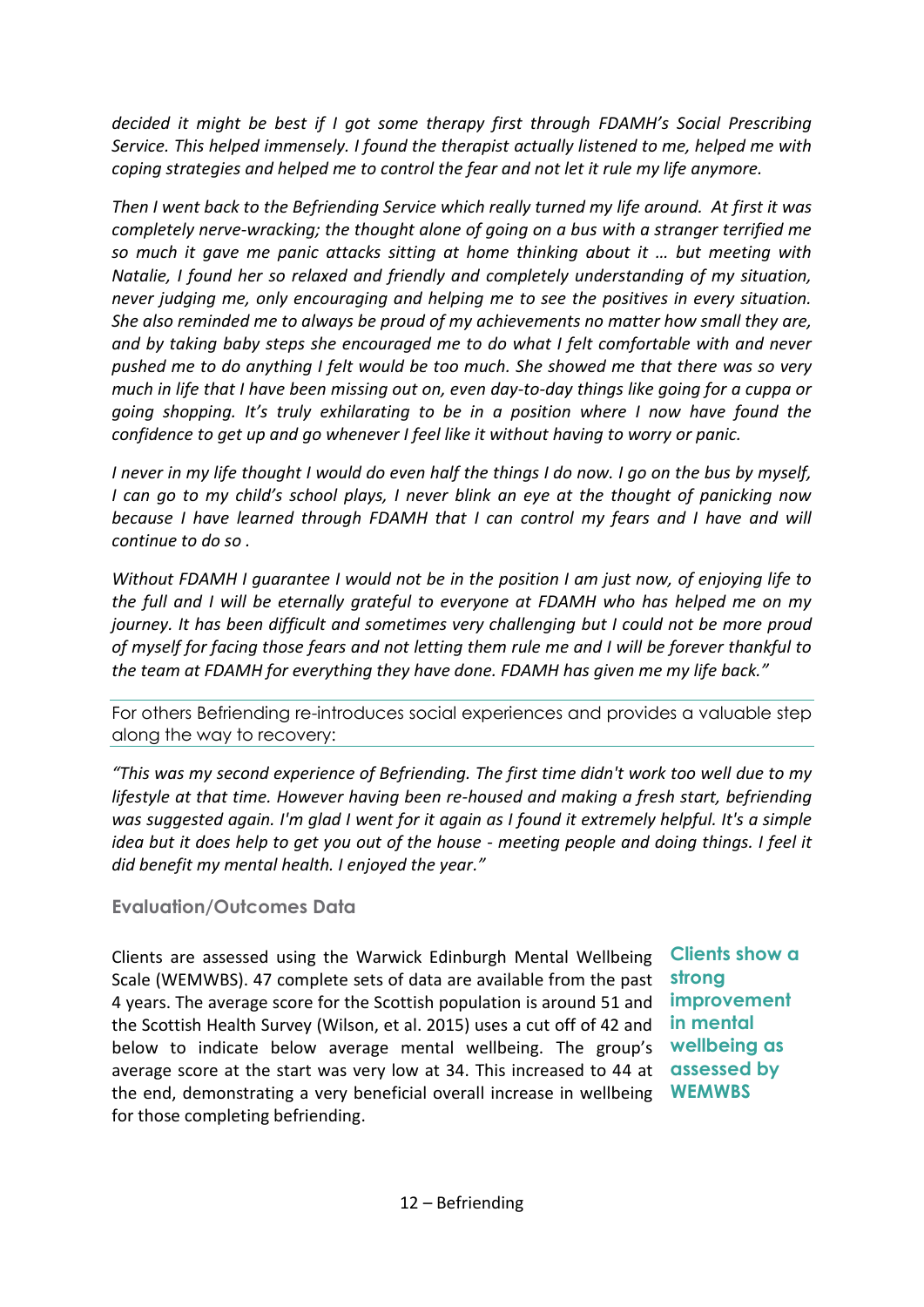### **Facts and Figures**

82 referrals were received during the year: NHS – 45, FDAMH's services **Half of referrals**  – 15, Social Work – 14, Other community organisations – 8. Referral **from NHS**  levels are similar to last year (85).

During the course of the year 68 people used the service: 33 new **Time-limited to**  matches commenced and 36 ended, with the service being delivered to **approximately**  around 32 people at any one time.

796 of one-to-one befriending sessions were attended – a good attendance rate of 82%. In addition, the service operates one small contact group with 4 members meeting fortnightly and additional supporting appointments with the service manager.

Befriending is largely provided by volunteers, meeting their **36 volunteers**  befriendees weekly or fortnightly for 2 hours or more each time. There **key to**  are currently 25 trained befriending volunteers, although 36 volunteers **successful**  were active during the year. Having a large variety of volunteer **service** befrienders with different personalities and interests increases the **outcomes this**  likelihood of a compatible match.

One part-time and two sessional workers each provide a small number of hours to complement the volunteer team. They are employed to assist in a small number of cases where it is assessed that a higher level of skill or expertise is required.

#### **Developments**

Due to the retirement of the Service Manager, Stuart Aitken, referrals were closed for the final few weeks of the period. We look forward to continuing the successful work of the service with our new Service Manager, Sandra Walsh.

#### **Comments**

Befriending is one of FDAMH's longest established services. By providing meaningful volunteer opportunities along with excellent training and support it is mutually beneficial to the people who use it and the volunteers that deliver it.

**sources**

**1 year**

**year**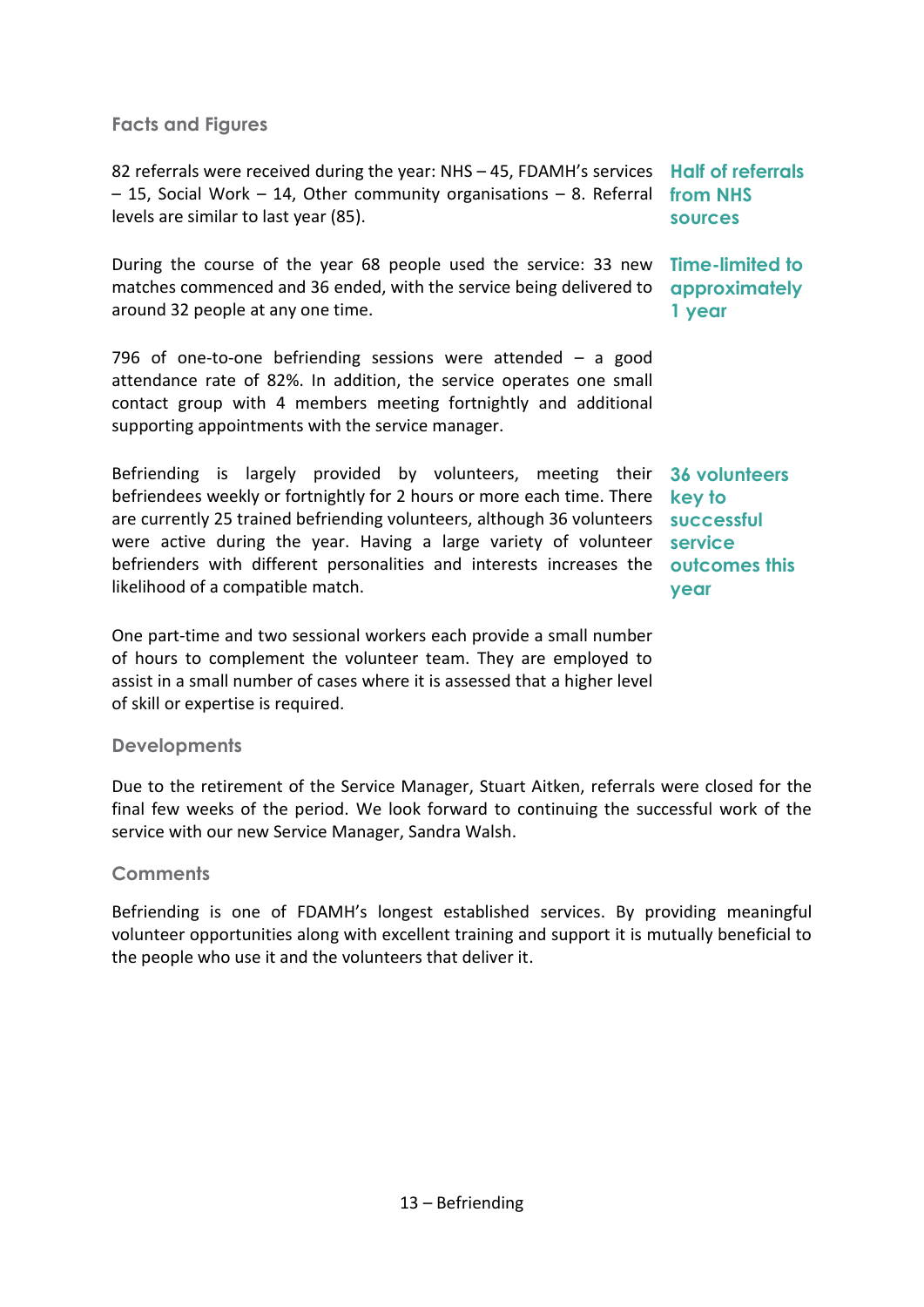### <span id="page-15-0"></span>Third Age Befriending

Offering companionship to help older people who are growing isolated and in danger of developing mental health problems to re-connect with their communities

Individuals supported: 85 Staffing and Volunteers: 2 F/T staff, 23 volunteers



Throughout this last year, an increasing number of articles and reports have highlighted the growing "epidemic" of isolation and loneliness in older people in our communities. A recent Scottish Government paper stated: "Ten per cent of older people are often or always lonely, and these feelings of loneliness are linked to poor health, including depression, high blood pressure and weakened immune system, and an increased risk of developing dementia."

What is equally clear is that services such as Befriending can act as a positive counterbalance to the effects of loneliness. Alex Neil, Cabinet Secretary for Social Justice, Communities and Pensioners' Rights, said "I think befriending is going to be a growth industry in the years to come".

Third Age Befriending (TAB) was developed to begin to address this problem throughout the Falkirk area by providing one-to-one befriending to help people to regain the confidence they have lost and spark renewed interest in the activities that enrich our everyday lives. The service also provides supported social groups which have been shown to be particularly beneficial amongst older people in tackling isolation (Cattan, White, et al. 2005).

#### **Impacts**

C describes the consequences of loneliness and how support from staff and TAB's social groups have helped:

*"Social work told me about Third Age Befriending originally. I was really struggling, wasn't getting out of the house at all and wasn't speaking to anyone else other than my husband and my son. That's the only people I really saw. I was getting very down and low. Remember you came out to visit me?* (question to Julie Law, TAB Service Manager) *We chatted for ages and it was good to talk to a woman again, just blether away. It was magic, a wee lifeline to me.*

*Then I joined your group (Stepping On Group) and we went out and went on day trips. I just loved it. It got me out of the house and chatting to people. I didn't feel so isolated and that was a real Godsend to me. I loved the trips, especially the ones when we went on the boats.*

*I really don't think you could improve the service; you have come out to visit me when my health has been really bad and I couldn't leave the house. That was wonderful, just having a woman to chat to about the things on my mind. I know I can phone you whenever I need to as well and that's a real comfort. I've been back in hospital again and the specialists have said that there's nothing more they can do for me, that I am on borrowed time. That's why you're such a Godsend to me, you don't concentrate on the fact that I'm dying, you just*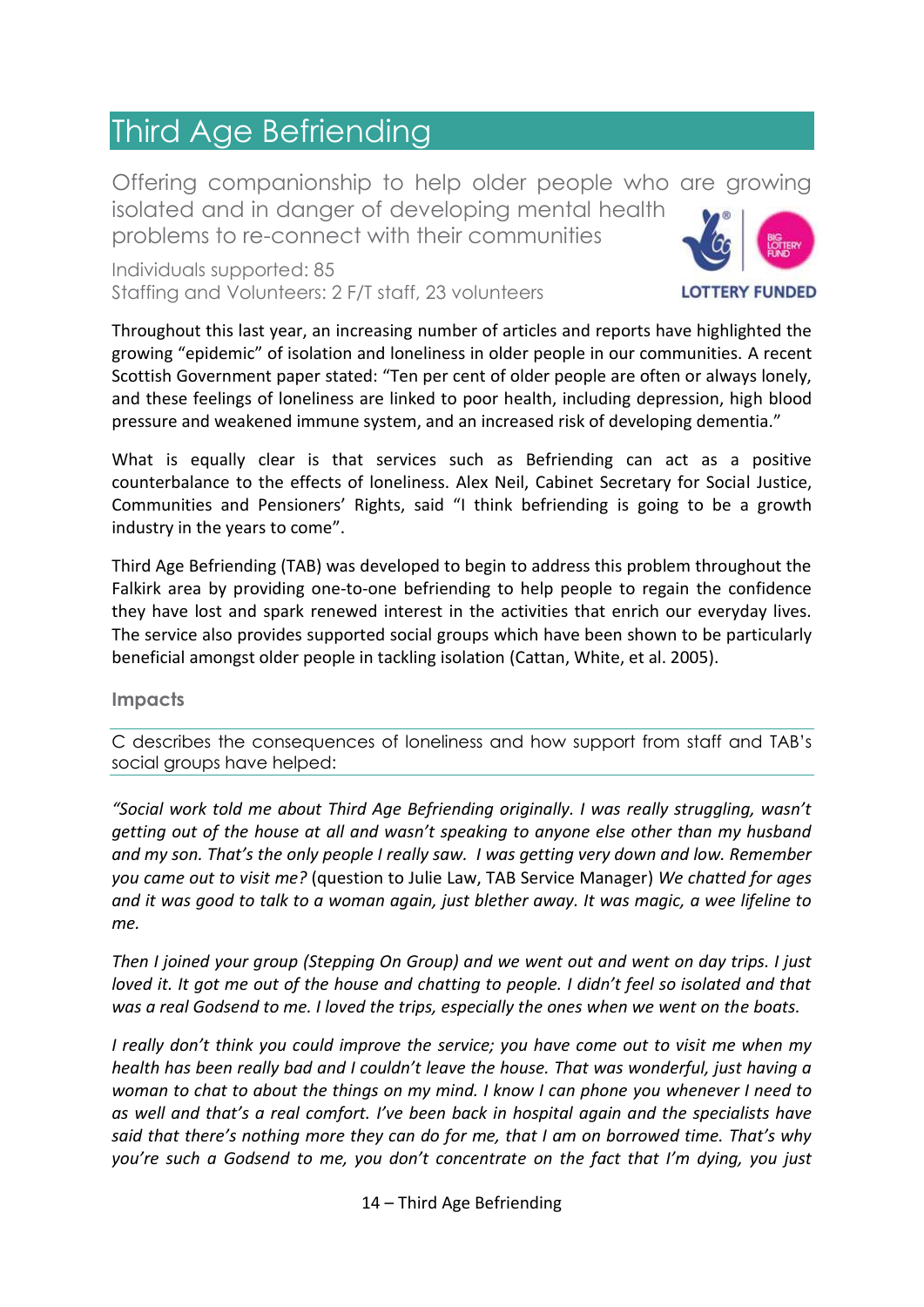*make sure I get out. I am really looking forward to the next RSPB boat trip out, just anything by the water. I do love that. And it's looking forward to stuff that's important."*

And C's husband and son explain how the service has helped them:

*"The service gives us real peace of mind. C wasn't going out at all before she met you and it was really bringing her down. She was very low. It* (the Stepping On Group) *gets C out and gives her so much pleasure. I know she is safe and secure and it has really stopped us worrying too much about her. We have the security and she's tried some great things. We think the service is great for us as well as C."*

John tells us about the joy of sharing interests and discovering new activities in his community:

*"The initial assessment was thorough but non-threatening and the input from the volunteer has been significantly helpful. He was not fazed by my outbursts of tears or my repeated complaints about my illness and the situation it has left me in. He was always positive and optimistic and as I have become less unwell our conversation is less focused on my illness and is more "normal". He has introduced me to other activities e.g. U3A, and I've been encouraged to go outside and take exercise. We share a number of interests and it is good to focus on these. The choice of volunteer was inspired and I feel that my befriender has contributed significantly to the improvement in my mental health."*

The service has a strong track record in helping members to move on to use other community supports and opportunities:

*"I now go to a 50+ Group on a Monday morning and a knitting class on a Tuesday afternoon, I also attend an art class on a Friday morning every week. Both the one-to-one befriending and the Stepping On groups have given me the confidence to do these new activities."*

**Evaluation/Outcomes Data**

Assessment of clients using the Warwick Edinburgh Mental Wellbeing Scale (WEMWBS) has been introduced. To date 24 complete sets of data are available. The average score for the Scottish population is around 51 and the Scottish Health Survey (Wilson, et al. 2015) uses a cut off of 42 and below to indicate below average mental wellbeing. The group's average score at the start was very low at 34. This showed **engaged**  a large increase to 51 at the end, demonstrating a very beneficial **clients** overall increase in wellbeing for those engaging with the service, with all 24 participants demonstrating positive improvements.

**WEMWBS demonstrates substantial improvements in wellbeing for** 

#### **Facts and Figures**

Original funding came to an end in 2014 but the service was maintained albeit at a much reduced capacity from funding from FDAMH reserves until new funding was awarded by The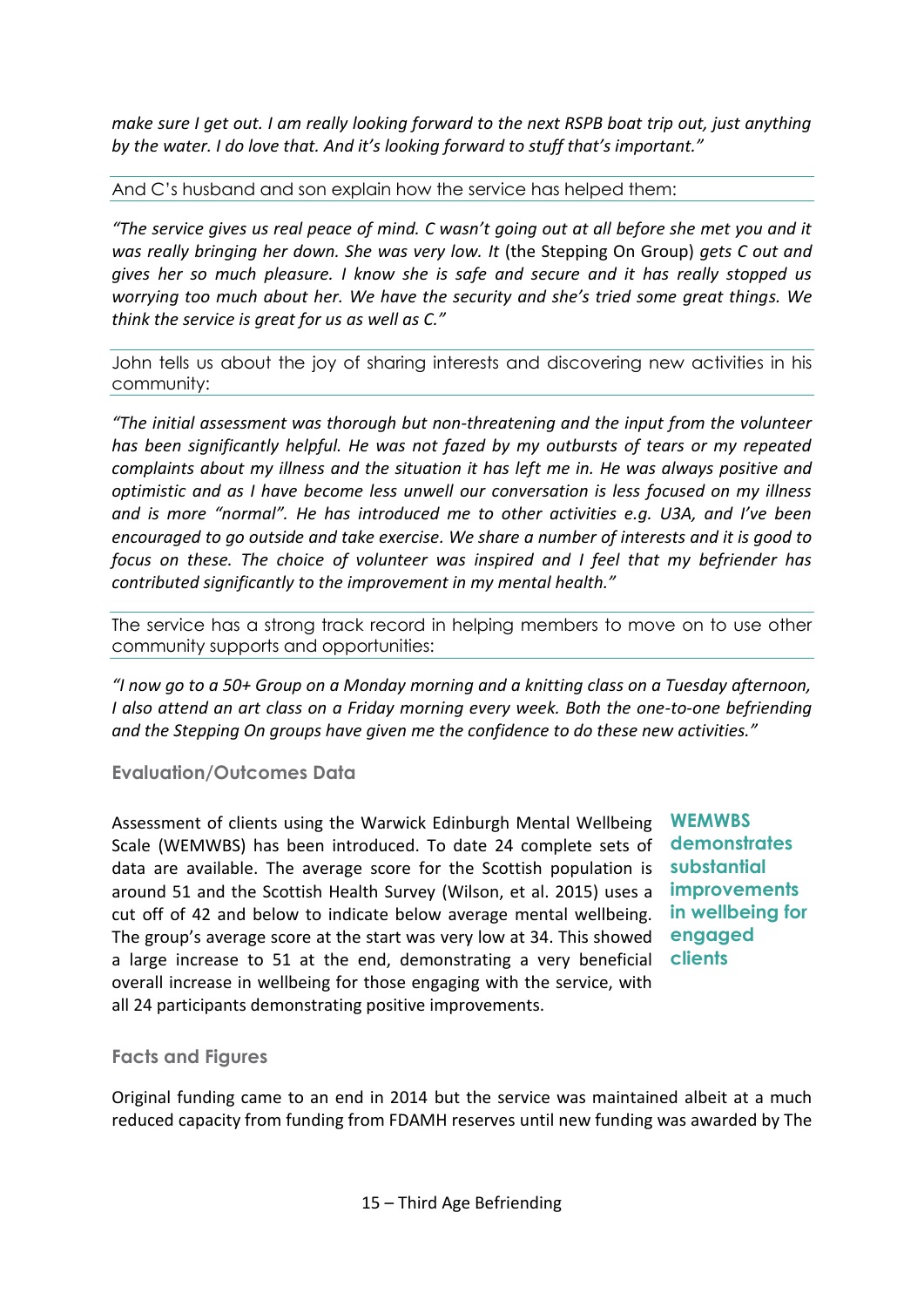Lottery in 2015. As such, the start of this year saw a phase of re-building, re-connecting with referrers and developing service capacity.

59 referrals were received during the year: NHS 66%, FDAMH's services 15%, Social Work 10% and 9% from other voluntary sector agencies.

44 new people joined the service to access either telephone **New:**  befriending, one-to-one befriending or contact groups. Whilst some **telephone**  remain with one service area, others shift, for example, from one-to-**befriending** one befriending to contact groups. At the end of the period there were 20 one-to-one befriendings, 10 telephone befriendings and 37 people attending contact groups.

303 one-to-one meetings were planned and 271 kept, showing an excellent attendance rate of 90%. Additional client support meetings **outings** were delivered by staff. **27 group** 

The Stepping On Group met on 19 occasions throughout the year, alternating lunches with days out and the Theatre Group 'met' 8 times.

As well as making community links, clients are encouraged to access **Good use of**  additional supports from FDAMH where appropriate: 8 accessed **FDAMH's other**  activity groups, 4 regularly use Drop-In, 4 used our CAB service and/or **services** counselling, 2 attended our Anxiety Management course and 5 joined in with additional social events.

We also provided support and advice to 17 carers associated with our **17 carers also**  befriendees. **supported**

Substantial work has been undertaken this year, with the assistance of the Volunteer Coordinator, to recruit and train a new cohort of **volunteers are**  volunteers to support the re-growth and development of the service. Of our 23 volunteers, 11 are peer befrienders. We are fortunate to **befrienders** include among these two dedicated drivers supporting our much-loved group outings. **Nearly half of peer** 

#### **Developments**

We successfully attained Befriending Network Scotland's Quality In Befriending award, with the BNS commenting: "Your submission was an absolute joy to work through. Congratulations to you and the team. The quality of this service shone out of your submission and in the just under five years that we've been operating this award, yours is only the second service to achieve it at first go." Following Befriending Network's recommendation we are in the process of completing the Excellence in Befriending Award.

A new Telephone Befriending service was launched during the period, with a dedicated staff member and two volunteers and 10 recipients to date. This new service provides valuable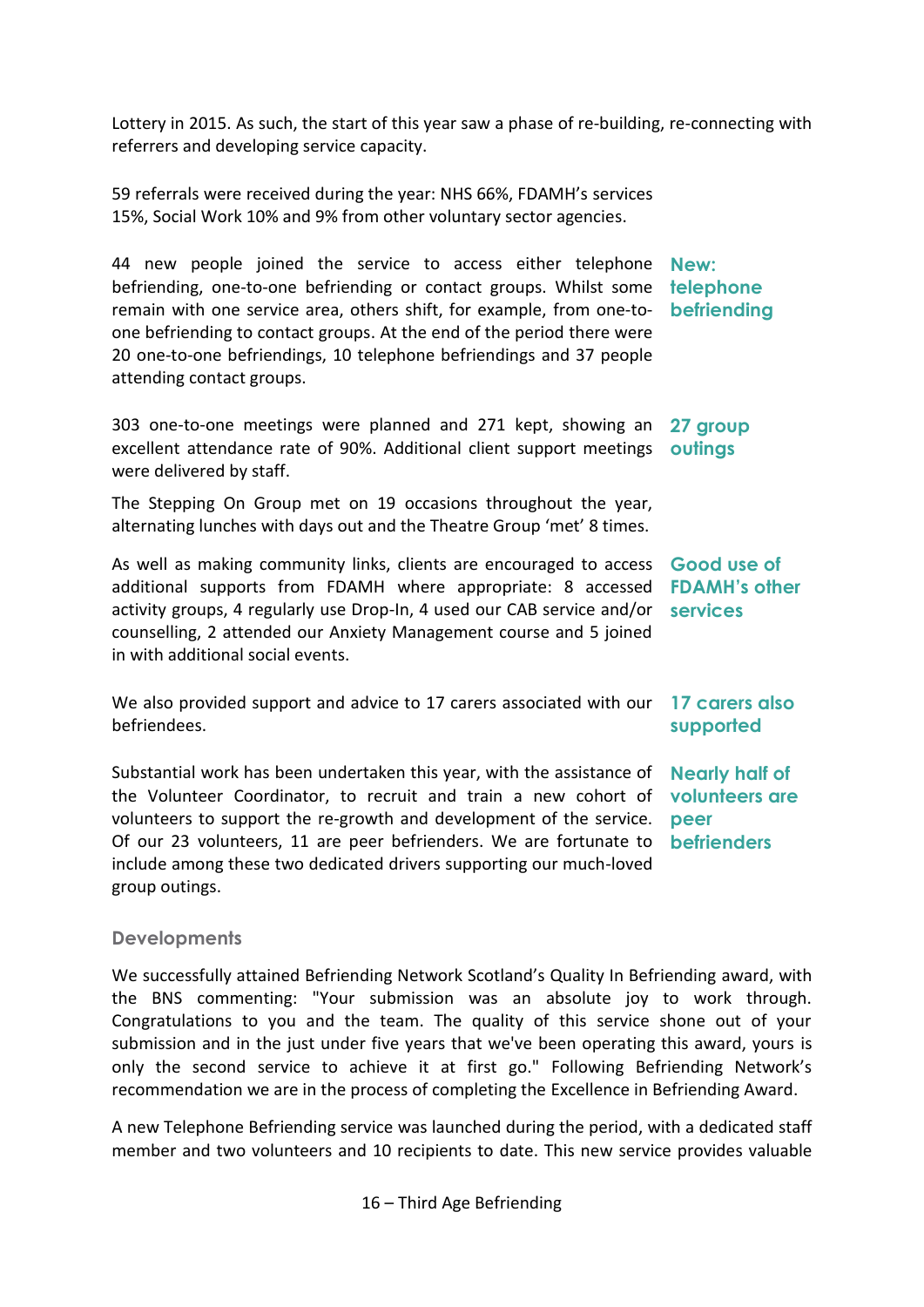weekly telephone contact for adults who are, at present, unable to leave their homes. Whilst slow to begin, this service is gathering momentum and we are now actively seeking more volunteers to support growing demand.

A wide range of connections and professional relationships are vital to supplementing the service. We continue to seek out potential partnerships and networking opportunities. This year we became a core member of Forth Valley's Loneliness Network, a collective of both statutory and third sector organisations whose aim was to help reduce the negative impact of loneliness. In addition, we helped promote the new ALFY service for older adults in Falkirk, developed by NHS Forth Valley; participated in 'Living Life to the Full' events; and were invited to address people attending the 'Make It Happen' AGM.

### **Comments**

Partnership working provides valuable benefits to our service helping us to ensure we are providing high quality support to our befriendees and our volunteers. For example, when a befriendee was recently given a terminal diagnosis, we were able to source the volunteer excellent training in Palliative Befriending from Strathcarron Hospice. Similarly, our partnership with the local LGBT group provided access to an experienced LGBT Health & Wellbeing Advisor to a volunteer working with a transgender befriendee, ensuring any additional considerations the volunteer and befriendee may have had were attended to.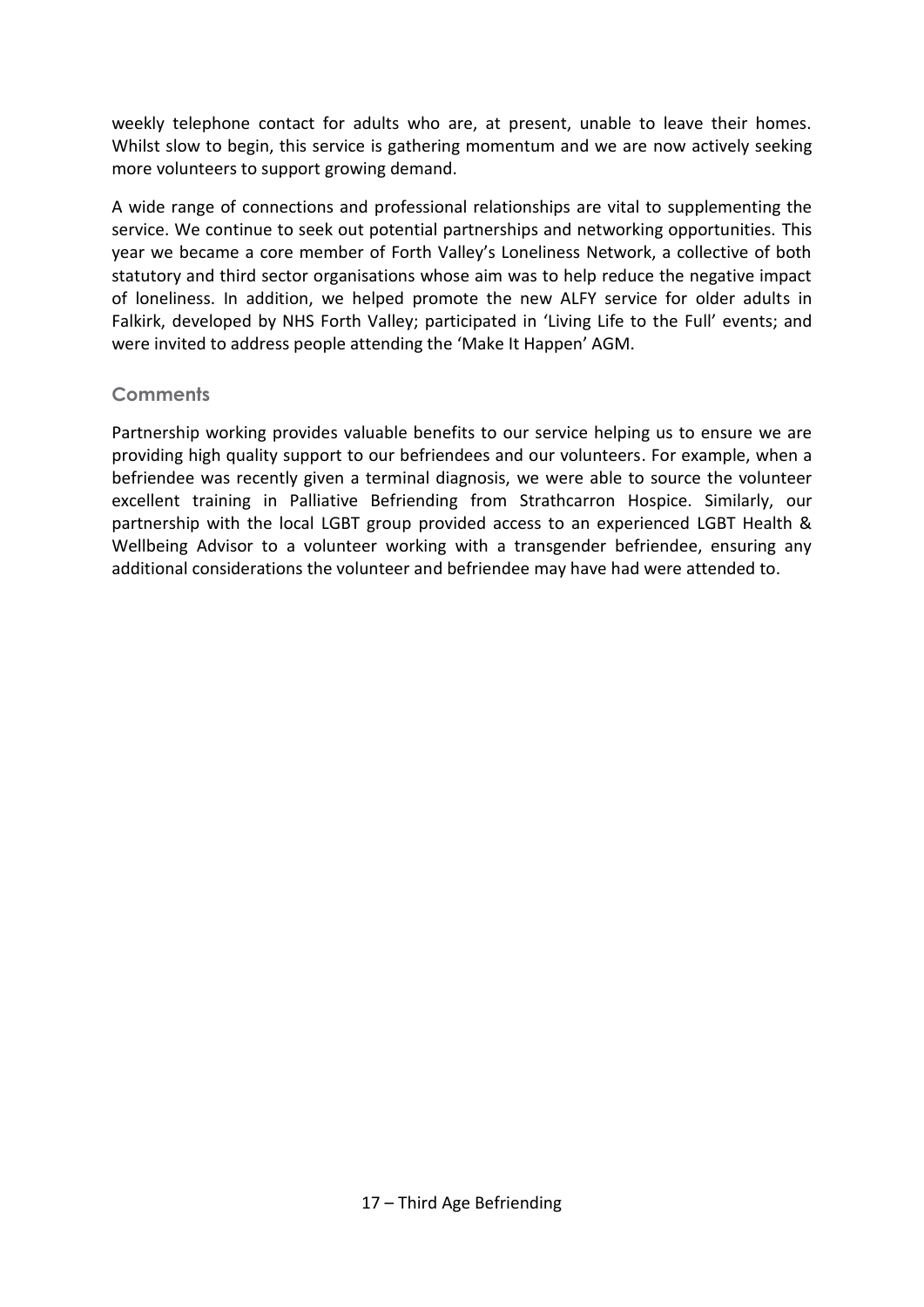# <span id="page-19-0"></span>Mental Health and Wellbeing Drop-In

Providing a safe and supportive environment to tackle isolation, nurture and maintain wellbeing and promote recovery

Individuals supported: 220 Staffing and Volunteers: 2 P/T staff + 4 volunteers

Whilst engagement in social and community life is recognised as an extremely important factor in mental wellbeing and recovery (Tew, et al. 2011; SCIE 2007), stigma and discrimination, and fear of these, are often major barriers, with resultant withdrawal reducing mental health (Ilic, et al. 2014). Accepting environments where individuals are empowered and can support each other enables people with reduced mental wellbeing to develop more positive identities and pursue recovery (Tew, et al. 2011). Drop-In provides such an environment. For some, Drop-In is about maintaining wellbeing but for most the aim is to build a strong foundation from which people can move back out into meaningful participation within their social circles (new or re-discovered) and communities. Nevertheless, moving on should not mean losing support when it is needed (Scottish Recovery Network 2011), and the open-access nature of Drop-In prevents this.

#### **Impacts**

The Drop-In centre is effective at tackling isolation, a common problem for many experiencing mental health difficulties:

*"I was feeling worthless and couldn't really see tomorrow before attending the Drop-In Service. It gives me somewhere to go where I can have a laugh by taking part in the tournaments and groups that go on. I have now got my name down for a meal out and a trip with Drop-In which are things I wouldn't have done before and it gives me something to look forward to."* 

People are encouraged to take up opportunities

… to build their confidence:

*"Since attending Drop-In I feel I have a lot more confidence around strangers and groups of people. It gives me somewhere to go as I was staying in the house for weeks on end. I have been out socially with Drop-In for a meal which I would never have done before and it has helped take my mind off things when I am struggling. I attend the felt making group which has given me a great feeling of achievement and my parents and friends have seen a big difference in me since I started coming."*

*"I have attended Drop-In for some time now and my confidence has flourished. Olivia has now put me in charge of a dominoes league, bingo and tournaments. These extra responsibilities increase my confidence and I have organised numerous fundraising events now to raise funds for Drop-In. My confidence has grown even more since taking on these responsibilities and I don't know where I would be if it wasn't for the Drop-In centre."*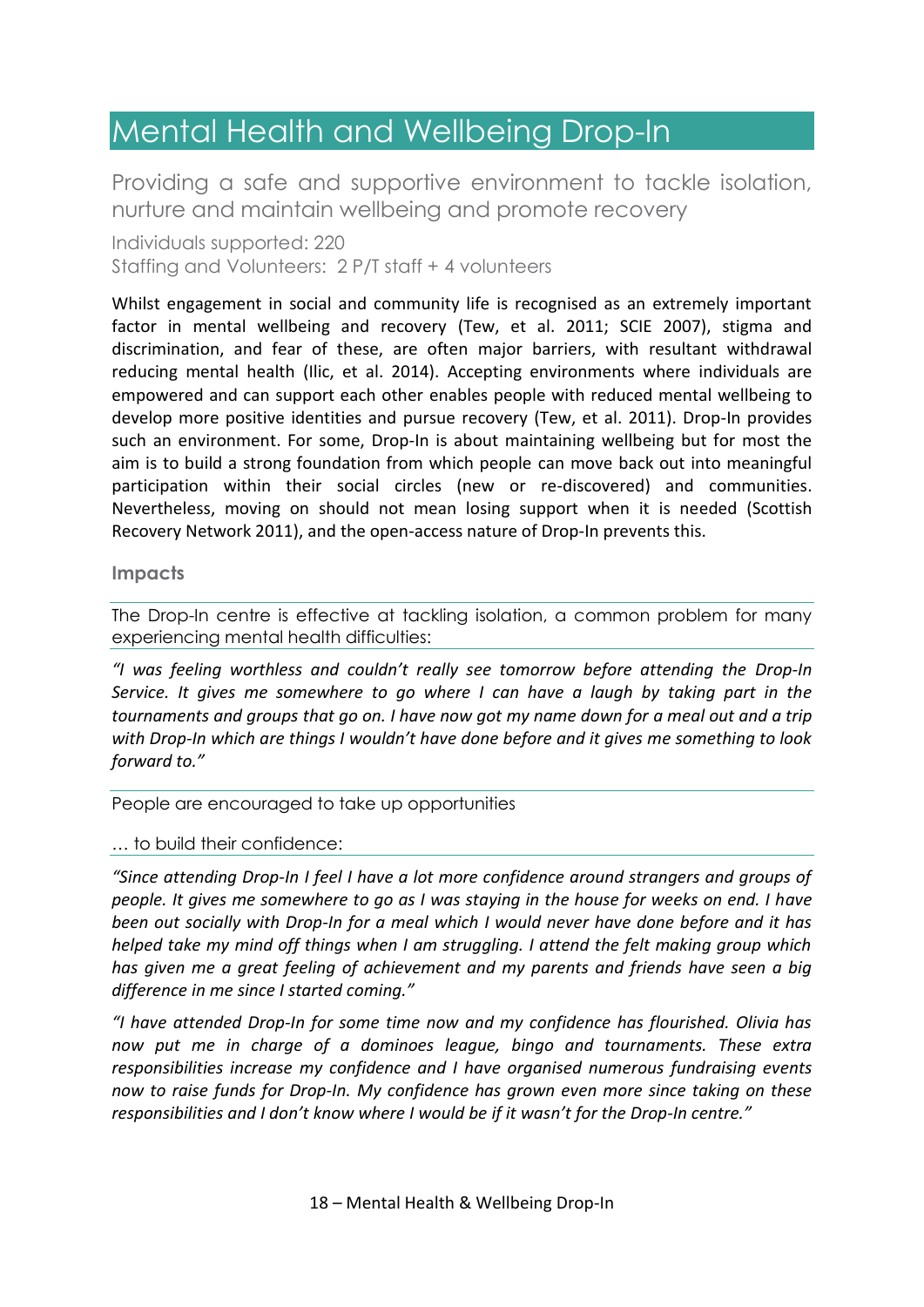…and move on to mainstream activities:

*"I used to feel very low and depressed and only went out of the house at night times due to my anxiety. I then came along to the Drop-In centre one day and began using the service. It has helped me gain my confidence back and begin living my life again. The staff are awesome and I am now enrolled at college and looking forward to the future."*

Partnership working helps people to access valuable services while attending Drop-In, improving physical and mental wellbeing:

*"When I first went for my health check with Claire Dickson (nurse) my lung capacity was at 62% as I smoked at the time. Claire put the thought in my head about stopping and I have now stopped smoking for almost two years. It's a great service."* (Claire is our Wellbeing Nurse, available for appointments once a month)

*"Faith has given me great tenancy support and advice in the past. These issues had been causing me great stress and Faith has done her best to help me on each matter I have gone to her with. She is easy to speak to and makes you feel comfortable. A great service."* (Faith Gallagher is from Y People and does a Drop-In once a month for service users who require tenancy support and advice)

#### **Evaluation/Outcomes Data**

The open-ended and self-determined attendance at Drop-In means **Progress is**  that the evaluation of people's experience is based on the constant **monitored**  informal monitoring of individual progress. **day-to-day**

#### **Facts and Figures**

220 people used the Drop-In Centre this year, generating 8050 visits an average of 152 visits per week. **220 people supported**

Service staff estimate that, on average, they spend around 4 hours each day in one-to-one work with Drop-In members. This can be for a variety of reasons, usually in helping people to deal with situations that **is spent giving**  have arisen in their lives and working with them to help maintain and **one-to-one**  improve their mental wellbeing.

Weekly tournament and games afternoons take place and are largely run by the Drop-In members themselves. Weekly Yoga is provided by a Drop-In volunteer. Additional activity groups are provided by the Group Worker and are accessed by many people using Drop-In.

### **A significant amount of time support to service users**

**Service users can access a variety of different activities**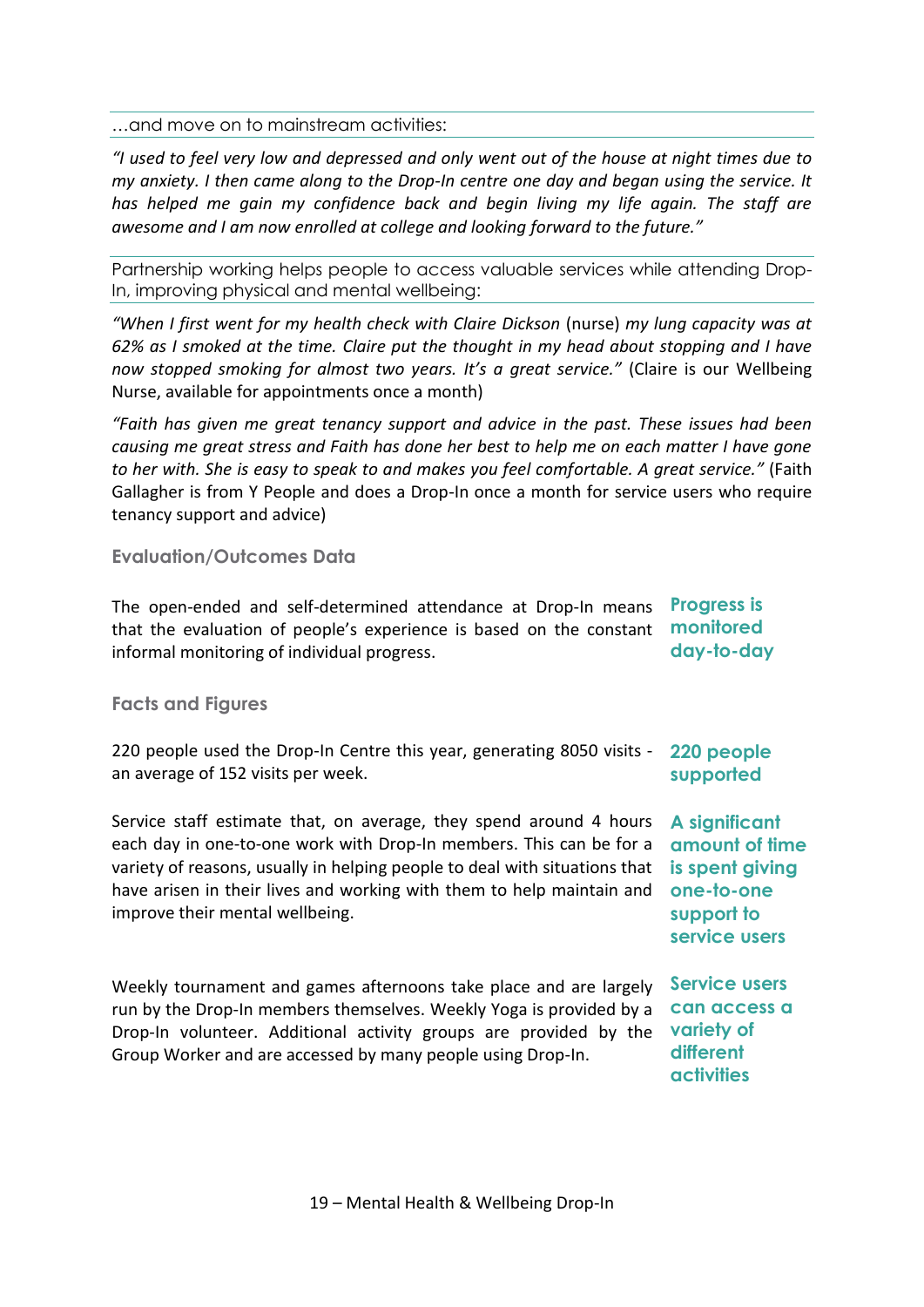Six members attended a cookery master class at the Larder in **The service** Livingston where they learnt to cook a variety of healthy meals. Three **uses links with**  members also passed their Food Hygiene Course and have been **external**  occasionally using their cookery skills in Drop-In by cooking healthy **training** meals for other members.

#### **Developments**

The centre continues to be extremely busy and staff have experienced an increase in the number of people attending who require more significant levels of staff and volunteer input. The recruitment of the Group Worker has therefore been extremely valuable in helping to provide additional activities, lessening the pressure on Drop-In centre staff and allowing people to pursue their interests and continue to build their confidence.

### Mental Health and Wellbeing Drop-In: Women's Group

The weekly Women's Group provides a supportive environment and engaging activities for women to build confidence, interests and new friendships

Individuals supported: 68 Staffing and Volunteers: 1P/T staff + 4 volunteers

Our Women's Group provides opportunities for social gain that otherwise would not have been available to those uncomfortable with our normal mixed Drop-In service. The Women's Group runs for a few hours each week, offering a variety of fun structured activities which provide a framework through which women can develop social skills, friendships, confidence and self-respect.

#### **Impacts**

For this woman the group was a starting point that gave her the space she needed to progress at her own pace and achieve long-term goals:

*"When I first started with the group I only came down once in a while, I couldn't come down every week as this was just too much or me. Too many people, too busy: just too much. But Michele said that I should persevere and I did, and I am so glad.*

*I have made more new friends than I could ever have imagined. I not only go along now every week to the Women's Group, but I meet up with some of the women and go for lunch or out for dinner when it is someone birthday. I also go out to the bingo once in a while. If I hadn't joined the group I would just be sitting in the house not getting out and feeling really fed up.*

*I now attend Forth Valley College on a jewellery course as a helper, showing others how to make things. I have also taken part in a creative writing group and art group within FDAMH.*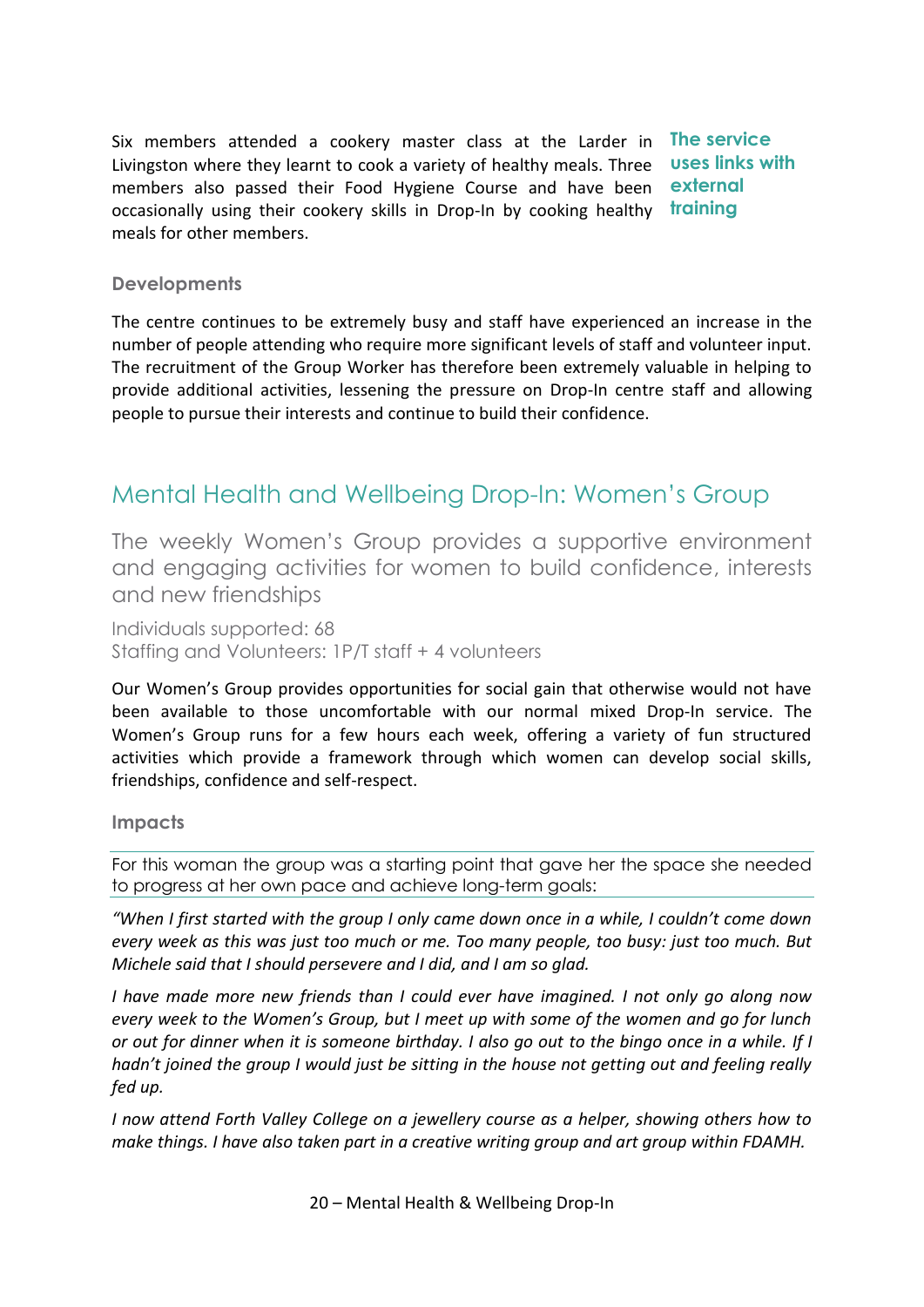*The Women's Group was the starting point for everything else to fall into place. I feel happier now I have made friends, joined groups and made a difference to not only myself but to others."*

**Evaluation/Outcomes Data**

By providing information, encouragement and support the group helps **The group is a**  members to take up other opportunities at FDAMH and in the community. 6 of the group now attend a jewellery class at Forth Valley **other activities**  College, 2 attend the Salvation Army computer class and 4 attend other craft groups at FDAMH and in the wider community. **springboard to** 

#### **Facts and Figures**

68 different women attended the group. 18 new women have joined **17 women**  the group on a regular basis this year. 22 people are currently on the **attend every** waiting list.

**week**

Members help to decide on activities. The group have continued **Activities are**  having a varied programme: from Bonnie Buttons to Bingo, ceramic **wide and**  marbling to arm knitting, pamper days to card making. The variety of **varied** activities ensures that everyone gets to do something they really enjoy.

#### **Developments**

Continuing growth in demand for this group forced a difficult decision: with limited space available, and wanting to ensure a positive and personal experience for all who attended, in January 2016 we developed two groups rather than one. Each group of women now meet fortnightly which has allowed us to reduce the waiting list for spaces on the group (although there remains a considerable waiting list). An unforeseen positive consequence of this action is that some group members meet up independently on their week 'off'. In a further attempt to ensure that all who want access to the group have the opportunity to do so, we have introduced a 6-month time limit to membership although women will be permitted to re-join the waiting list and come back to the group when a space is available.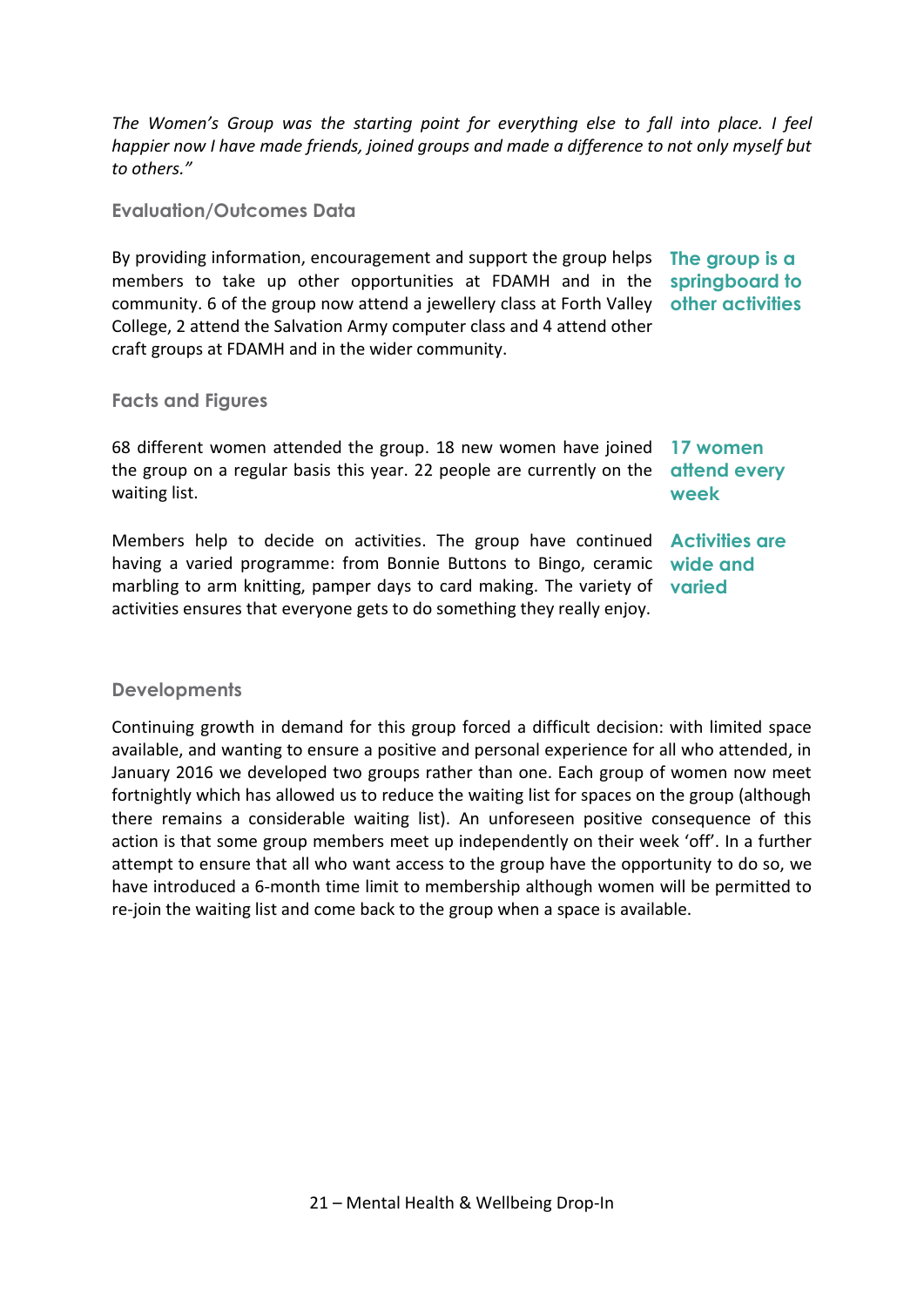# <span id="page-23-0"></span>Social Prescribing Service

Providing understanding, support and expertise to enable people with reduced mental wellbeing find new ways to deal positively with issues in their lives and grasp new opportunities

Individuals supported: 355 Staffing and Volunteers: 3 F/T staff

Self-awareness, knowledge and skills, and taking part in activities are key to helping people to deal successfully with mental wellbeing issues in the long-term (Scottish Recovery Network 2011). Our Social Prescribing Service provides all of these aids to recovery, operating a holistic model which is recognised to provide better outcomes than simple signposting services (Kimberlee 2013).

Developing a person's ability to self-manage is paramount to delivering long-term impacts. It is important to identify the issues someone is dealing with but trust needs to be established before these can be revealed. Building trust, identifying preferred, achievable ways forward and teaching people self-management skills can take several sessions and FDAMH's Social Prescribing model has been developed to take all of these considerations into account whilst making the intervention itself as short-term as possible.

Two of our practitioners are currently based at two surgeries receiving referrals from partner GPs. Our third practitioner is based in FDAMH receiving referrals primarily from the Immediate Help Service although other service areas can refer to the service.

**Impacts**

Different clients want and need different outcomes but ultimately it's about them discovering how to help themselves. Our practitioners' goal is to arm people with the attributes, skills and information they need so they can do this for the long-term:

*"The support I was given has been a lot, very much since the day I came and struggled to express my thoughts and emotions as well as the physical aspect of how I felt. The first thing she did was to acknowledge that the service could understand me and what I said I could not do was eventually used as a guide to help me cope. The help with thinking strategies, the worry tree and stress has allowed me to broaden my mind and combat anxiety. Not only has it helped me to build up experience in the things I thought I could not do but it has allowed me to cope and not have a fear of fear."* Young person aged 16 years

*"After using this service I learned the value of finding time for myself. Not only have I learned practical tools to help me e.g. sleep, I have also used strategies to help me cope in stressful situations. This is a life changing service – thank you"*

*"I have found the service very helpful. I have used techniques that were suggested and they have benefitted me greatly. I have managed to control and stop panic attacks which were*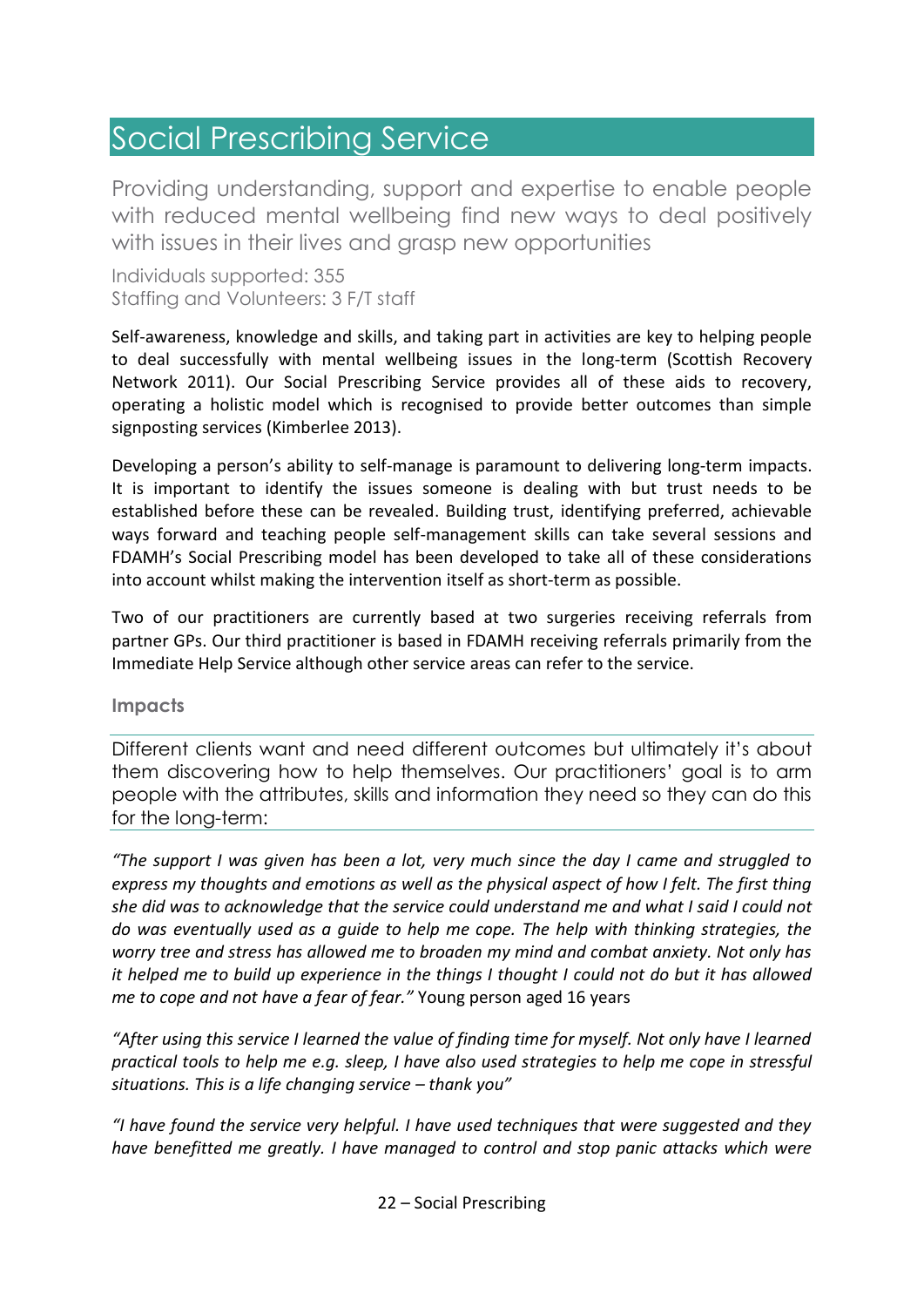*debilitating me. I am feeling far more relaxed and optimistic about the future than I was two months ago. I was so debilitated when I first started these sessions that I thought I would struggle to go back to work. I am now looking forward to it. I have had a fantastic experience and results from the service."*

*"I was in a difficult period in my life where I was 'stuck' and unable to decide or come to terms with any form of direction. These sessions effectively opened the door to realise where I needed to head next and accept the challenges ahead. I would say that self-realisation and awareness are very hard to find: the service gave me the confidence to take on my issues and begin the process of moving on."*

GPs find having the service in their surgeries very beneficial and see for themselves the positive impacts on their patients:

*"We feel social prescribing is helping a large majority of our population who value its service.*  Lorna has helped a large number of our patients with a wide variety of problems and we will *continue to use the service"*

*"I have found this service excellent: I will be very disappointed I can no longer refer to it"*

*"I think it's been a wonderful service the patients have really benefitted from it"*

GPs agree that the service reduces prescriptions of anti-depressants:

*"We are reducing our prescribing of ADs (anti-depressants) due to the social prescribing practitioner. We find the peace of mind and one-to-one sessions offered are of more use to this clientele than medication"*

GPs report that Social Prescribing Service has reduced referrals to NHS Psychology services:

"*I have definitely used FDAMH Social Prescribing Service for patients who may have been referred to psychology in the past but because of waiting time is much shorter and results seem to be as good I would now refer to Social Prescribing instead. Patients all seem to be able to develop good relationships with the practitioner."*

*"I have referred people with anxiety and anger issues to FDAMH instead of psychology – without FDAMH a lot of people would wait 6 months and probably end up getting no outside help at all"* 

*"We would refer to SP practitioner the mild to moderate cases, and only refer to psychology the severe and complex cases so it has reduced our referrals to psychology."* 

The service offered 3 Anxiety Management Courses during the year providing opportunities for clients to explore issues in more depth within a group setting:

*"I have found the course extremely helpful. My aim was to find tools/strategies that I could use to help myself and to cope better. I have been given so much help to achieve this. I have*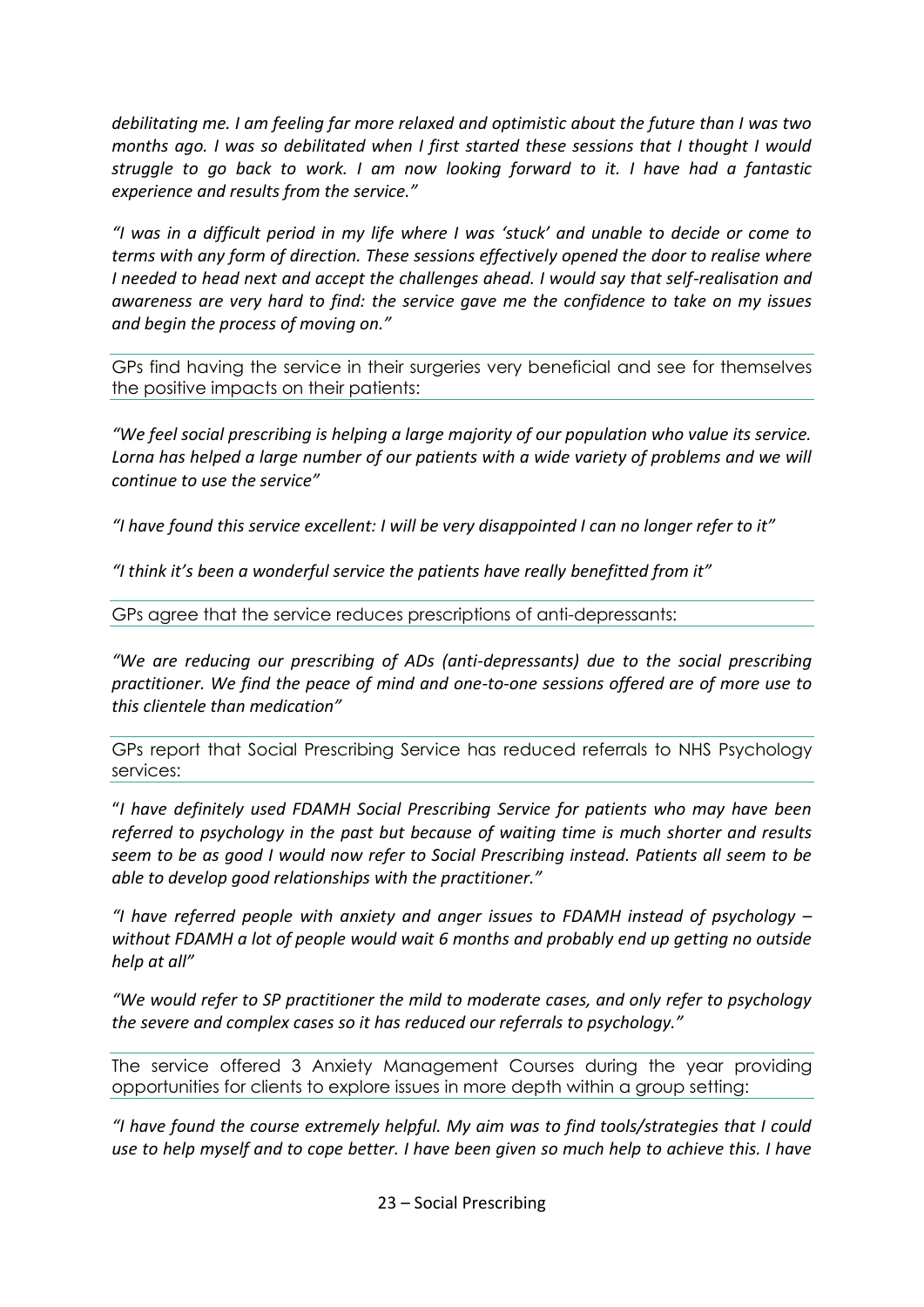*very much enjoyed the course. I am now interested in continuing with Mindfulness practice. The support and help has been wonderful"*

*"I have found the course very good. From meeting other people who are also suffering and realising you are not alone to being able to accomplish just getting here. I now feel I have the tools to deal better with situations before things really deteriorate. Mindfulness is very interesting. A massive thank you."*

The service's 8-week Mindfulness Course, 'The Mindful Way', provides further progression for people:

*"I have learnt a lot about myself during this course and how to deal with issues in a different way"*

*"This has been the most beneficial experience in my lifetime for my health and wellbeing. The evidence shows in my health recently and has improved over recent weeks."*

#### **Evaluation/Outcomes Data**

Clients' wellbeing is assessed at the start and end of the service using **Large**  the Warwick Edinburgh Mental Wellbeing Scale (WEMWBS). There were 126 complete data sets available for the year. The average score for the Scottish population is around 51 and a cut off of 42 and below is used to indicate below average mental wellbeing (Wilson, et al. 2015). The average score for clients at the start was 33.2, substantially below the average mental wellbeing cut off. The average postintervention was substantially improved to well above the cut off at 46.6. 91% of people showed positive improvements using WEMWBS.

97 clients returned evaluation forms. Feedback is very positive. 89% reported feeling better about themselves and their lives and felt the service has been a useful source of information on activities and local **confirms** services. 97% felt the service had been a useful source of information **positive** and techniques on managing anxiety. 96% were confident that they would continue to use the community supports that they had been introduced to.

Overall satisfaction with the service model is extremely positive. High rates of respondents strongly agreed or agreed that the service was explained to them properly (100%); appointments were arranged to suit them (99%); their views were taken into account (100%); they were given time and support to think through options (98%); they were given the support they needed to try out activities (87%); and they were adequately prepared for the end of the service (94%).

**measurable positive shift in mental wellbeing among the client group**

**Client feedback changes**

**Everyone agreed their views were taken into account**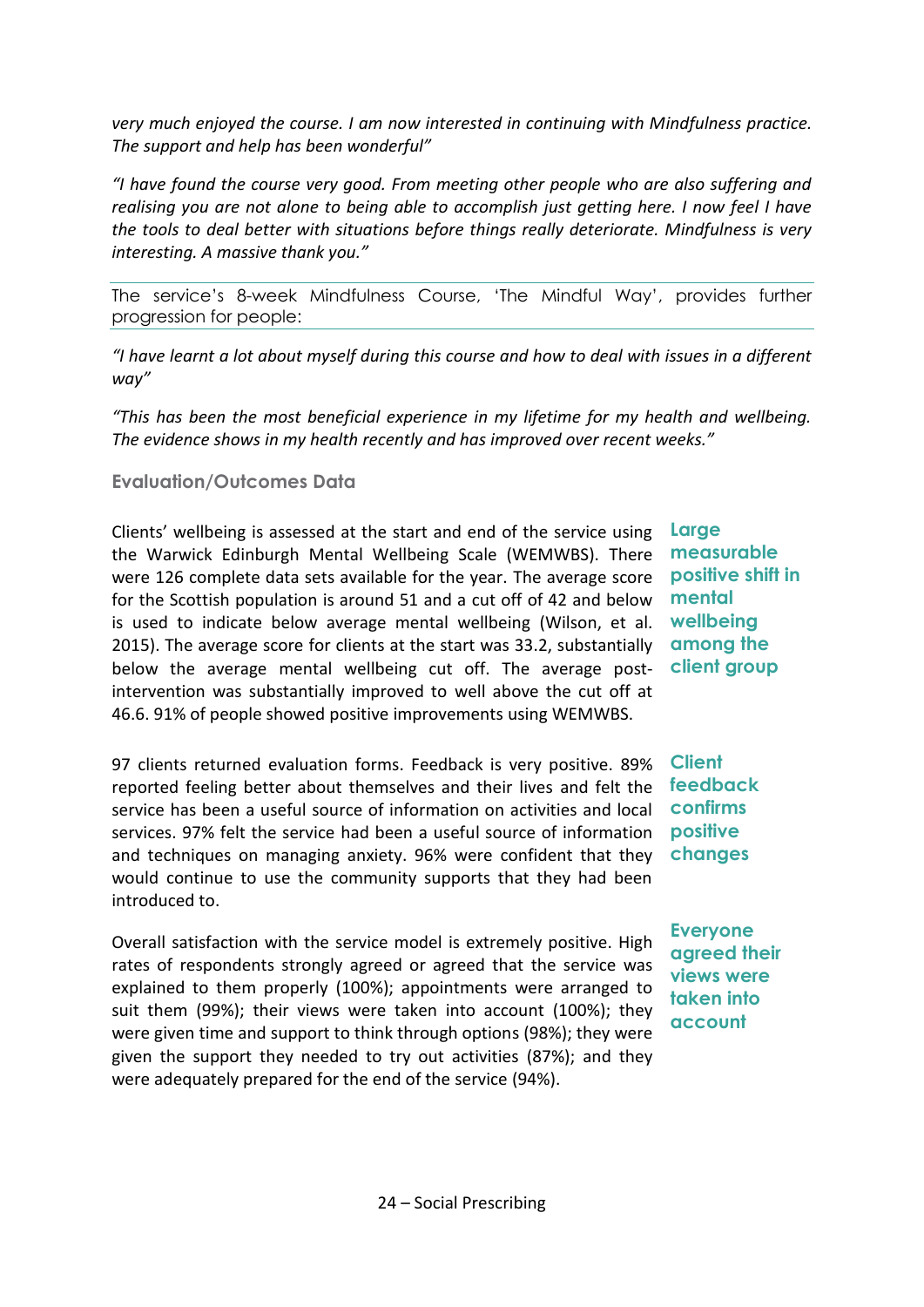#### **Facts and Figures**

393 referrals this year (this is down on last year – 468 - due to illness **393 referrals** which saw one of our staff unable to accept referrals and provide appointments for 5 months). 311 referrals were from GPs and the remainder from FDAMH's staff.

355 unique individuals have been clients this year – 87 people declined **355 clients** the offer of service.

Each individual had between one and five one-hour sessions depending **Most attend 1**  on need. The service retains the capacity to be flexible and respond to **to 5 sessions** individuals' needs, as a consequence a small caseload of 33 clients requiring extended support were given additional sessions. There is an overall attendance rate of 71%.

Work with clients resulted in:

368 episodes of one-to-one therapeutic work: the top three were teaching anxiety/stress management techniques, using CBT interventions and teaching techniques to cope with depression.

705 instances of information provision: the top three topics were anxiety/stress management, relaxation and depression.

170 referrals on to other services (98 within FDAMH, 72 with other organisations). The top three referrals on were for counselling services, activities, and finance-related support.

4 buddy sessions provided by a volunteer to support people to attend new community groups and activities.

The service's Mindfulness Card group became the responsibility of FDAMH's Group Worker in January 2016. It continues to provide a small group and safe, calm environment for those who require a gentle introduction to group activities.

In addition to one-to-one work, the service also ran 3 Anxiety Management Courses and 1 Mindful Way Course, offering additional support to clients of the service where it is needed.

**One-to-one therapeutic work is a key element**

**Clients are referred on to additional community supports**

**Anxiety, stress and depression are the biggest issues, but there are many others**

**Group courses promote further personal development**

#### **Developments**

The Service Manager is now based full-time at FDAMH, allowing other services, but most particularly our Immediate Help Service, to refer to Social Prescribing. As well as offering people the opportunity to explore the issues that has led them to present at FDAMH's crisis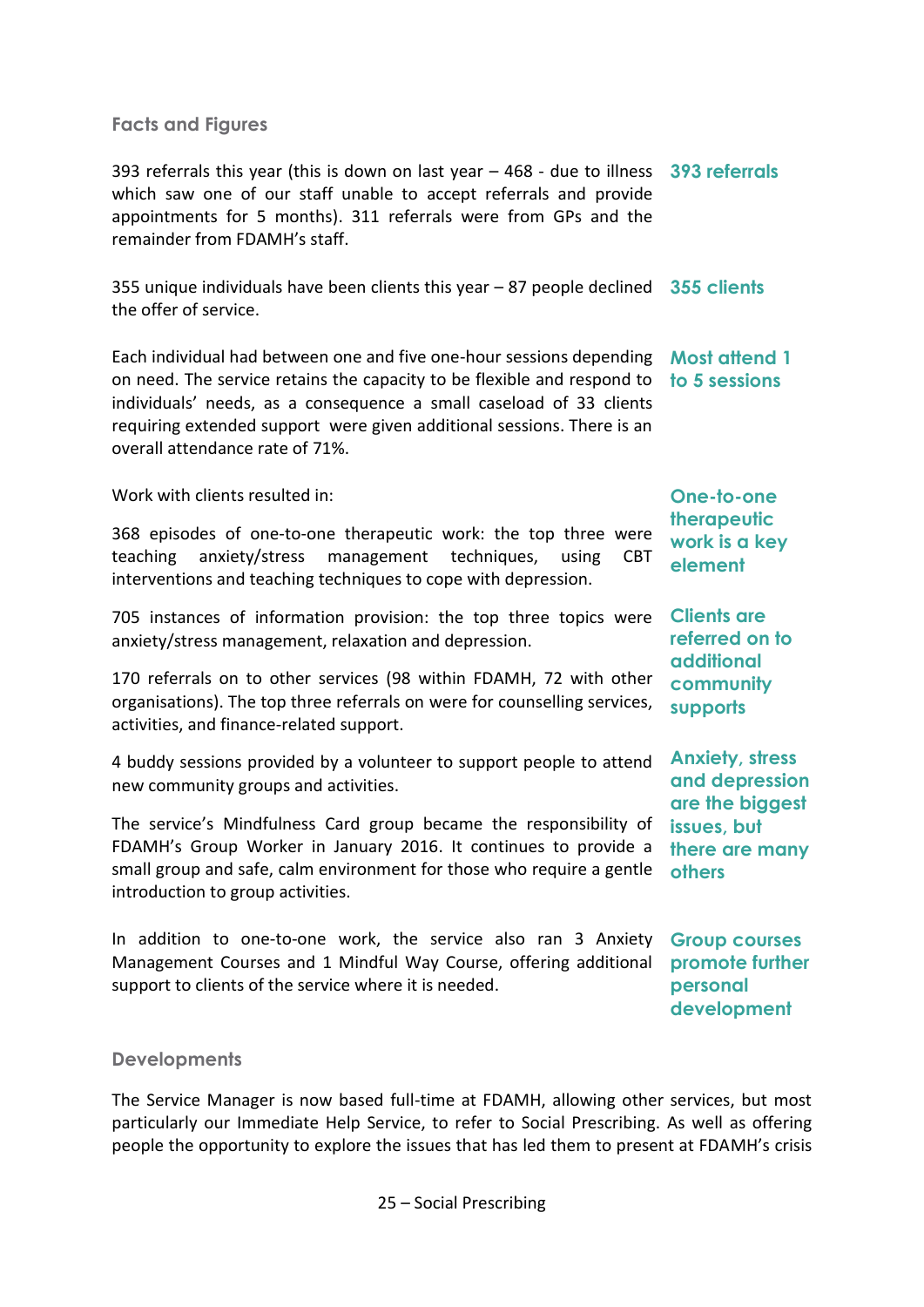service, it also indirectly increases access to Social Prescribing for people across the community and not just those at participating surgeries.

*"When speaking to people who use the Immediate Help Service and discussing their needs with them, it has been of great benefit to be able to offer a referral to the Social Prescribing Service. People have expressed to me how relieved they are that they are being offered something to help them other than medication and are especially pleased to learn they will be supported in trying some practical ways in which to manage their own mental wellbeing which gives them hope for the future."* Jane Boyd (Initial Assessment Practitioner at FDAMH)

Due to the success of the service more and more GPs are requesting a Social Prescribing Service. In response we made the decision to offer the service on a rotational basis. From July 2016 the practitioners will be moving to new locations to work with new groups of GPs in two new surgeries i.e. Camelon Medical Practice and Richmond Practice, Bo'ness; a reduced service will be provided at the Stenhouse Practice in Stenhousemuir.

The service continues to offer the Anxiety Management course but there is a considerable waiting list for the course. To help ensure that the course is always running at full capacity with minimal 'drop-out', we have introduced an information session prior to the course commencing to help potential 'students' make an informed choice about proceeding.

#### **Comments**

This service is providing a short-term intervention that delivers very positive benefits for the whole community, not least in terms of expenditure. Funding for the service has been provided from October 2015 via the Integrated Care Fund but this ends in October 2016. We are hopeful that the success of the service will result in further funding to at least maintain current service provision.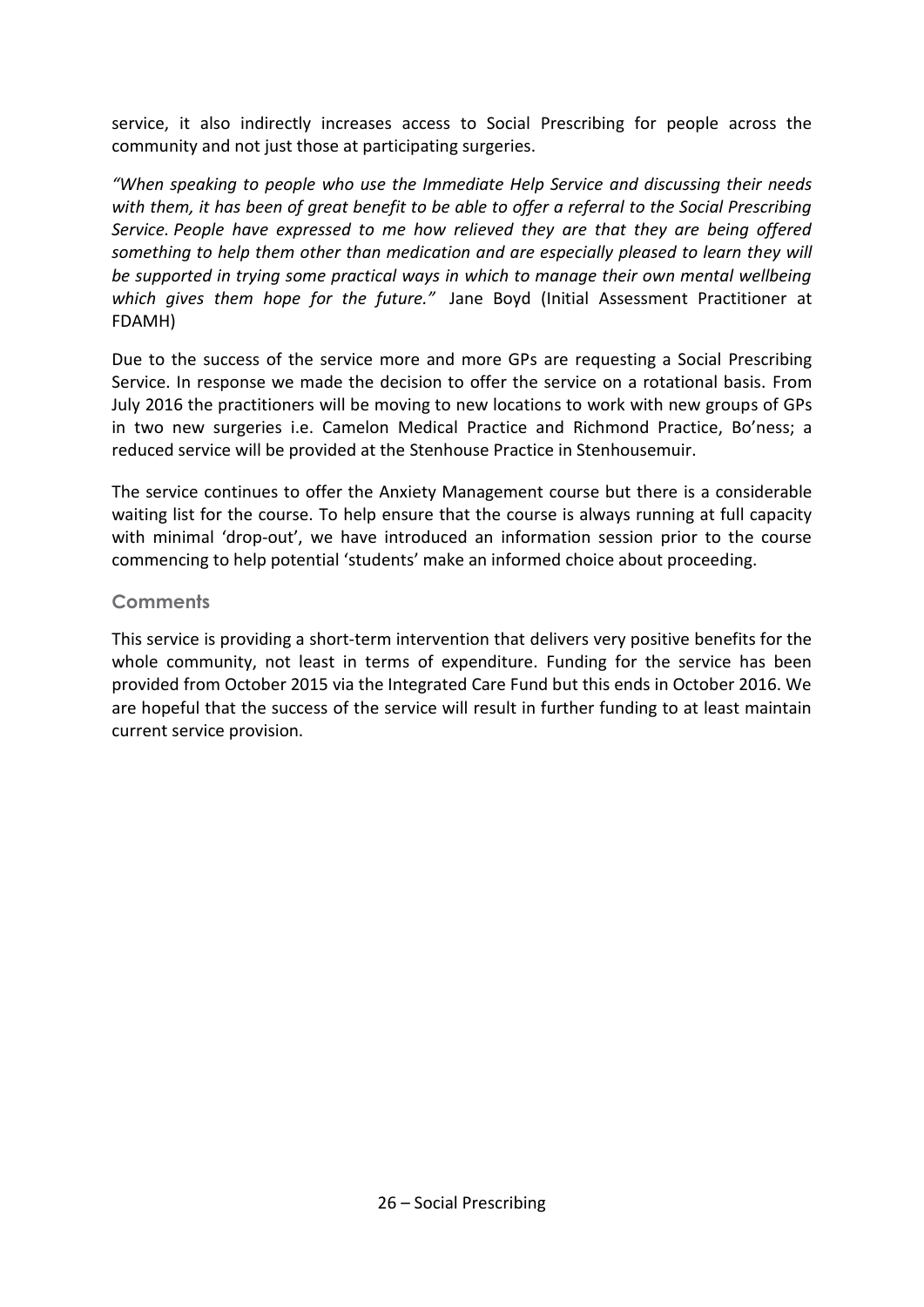### <span id="page-28-0"></span>Immediate Help Service

No appointment required – this service is unique, providing prompt access to an experienced worker during office hours for individuals seeking support

Individuals supported: 660 Staffing and Volunteers: 1 P/T, backed up by rota of all qualified staff

In a recent review, O'Connor and Nock (2014) highlighted hopelessness as one of the key psychological risk factors for suicidal ideation and behaviour. Feelings of hopelessness have been found to be associated with initiation of self-harm (Milnes, David and Blenkiron 2002), the risk of repeat harm (McMillan, et al. 2007) and suicide (Beck, et al. 1990).

By being easily accessible the Immediate Help Service can provide hope and comfort to individuals at a critical moment. Our staff, (and primarily our Initial Assessment Practitioner), take the time to listen and attend to the people that come to us for support, actively involving individuals in identifying ways forward that will work for them and promoting self-management and coping skills to help people stay in control of decision making. This form of supportive consultation allows the thorough assessment of the level of risk to the individual of self-harm or suicide so that appropriate steps can be taken. For many individuals it is the first time they have been able to speak openly about such issues.

#### **Impacts**

The Immediate Help Service can provide hope when people feel there is none:

*"FDAMH were there for me straight away. Having just left my doctor suffering from a bad depression I called the number that was given to me by the doctor and I spoke with a person who agreed to meet me straight away. I went to their offices and met with Jane. Jane took me to a room and we talked about my problems, problems that to me were so bad I no longer wanted to be a burden and was contemplating suicide. Jane managed to talk me out from these thoughts and gave me some hope of help. Jane also gave me some helpful information and contacts that could possibly help me, and for that immediate help I am grateful. I do believe that if I had not been given this help from FDAMH I would have followed through on my thoughts of suicide. Thank you."* 

The Immediate Help Service allows individuals to take advantage of a moment when they feel ready and able to seek support:

*"The importance of the Immediate Help Service being available when people are ready to access it was highlighted to me when I met with A in Immediate Help. He explained that he had been trying to come into FDAMH, on the recommendation of his doctor, for a long time and had twice managed to open the door before walking straight back out again. I was then very surprised to hear that this happened at the old building, so it was over 7 years since A had first tried to seek support from FDAMH. I spoke with A for some time, helped him feel at ease and suggested he come back to have a look at the Drop-in centre that afternoon once* 

27 – Immediate Help Service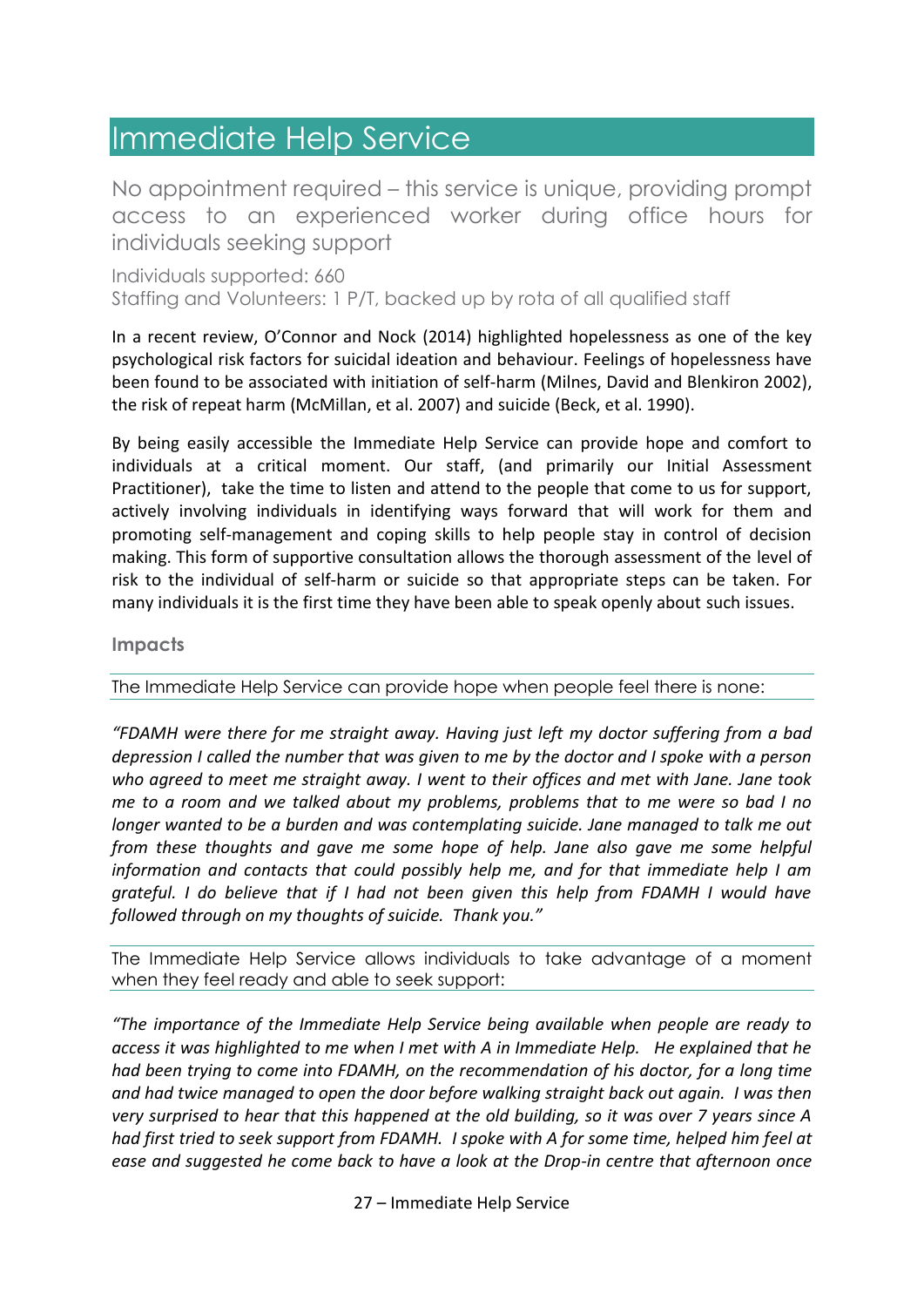*the Women's Group had finished, which he did. He now regularly attends FDAMH's Drop-In, is much more at ease and has since participated in FDAMH's activity groups"* Staff Member

A stated: *"Jane was the main reason I came back: she was very nice and went out of her way to check I was ok. I would not have come back if Jane hadn't been there for me."*

For many people the simple opportunity to discuss issues with an understanding professional can be a huge relief and provide a spur to move forward:

*"I just wanted to thank you for your support and kindness when I dropped into FDAMH a few weeks ago. I was in a really bad place and had been struggling to function in everyday life. I hadn't yet received a diagnosis for my illness but you gave me hope and clarity that day... Although I am now referred to a mental health team, your offer of the women's group and CAB financial advice meetings has offered me real practical help at a critical time in my life. More importantly, your gentle, kind and professional manner helped me immensely when I was in such a high state of anxiety. I feel so lucky to have you and the team there for me and just wanted you to know how grateful I am."*

*"S, age 16, was brought down to Immediate Help by his High School guidance teacher who had become increasingly concerned about his wellbeing. I was able to take my time in Immediate Help to listen to S and established that he had been feeling depressed on and off for a few years and had attended CAMHS, age 14, for one year due to issues at school. Over the last few months his mental health had deteriorated considerably, his mood was very low, he was finding schoolwork stressful, was arguing more with his parents and his self-harming had increased in frequency to multiple times a day, including during school time. He had also experienced overwhelming suicidal thoughts. I applied STORM Suicide Prevention training to assess his level of risk, which was medium to high, so I also used a CORE 34 assessment to gain an objective view of his risk level. We were able to discuss coping strategies and safety planning. We agreed that I would call his GP surgery as he had not felt able to disclose his suicidal feelings or increased self-harming behaviour to his doctor on a recent visit. I made arrangements to call S the next day to see how he was and was able to offer him an appointment with the Young Persons Counselling service to begin the next week. He said that he felt much better after our meeting knowing that I understood and knowing that help was available. As well as counselling, and getting support via his GP, he has also made arrangements to attend the NHS Stress Control Classes with his mother in the coming month."* Staff Member

**Evaluation/Outcomes Data - new**

Staff identified that they had been able to provide constructive support in 655 of the 660 cases during the year. In a handful of cases people had to be turned away due to being under the influence of alcohol or other substances. Around half (326) were given information that would help them start to tackle the issues they were dealing with and over three quarters (534) received emotional support. 445 people were referred on to FDAMH's services and 141 were signposted to other appropriate

**Over three quarters of the people who attended IHS required emotional support**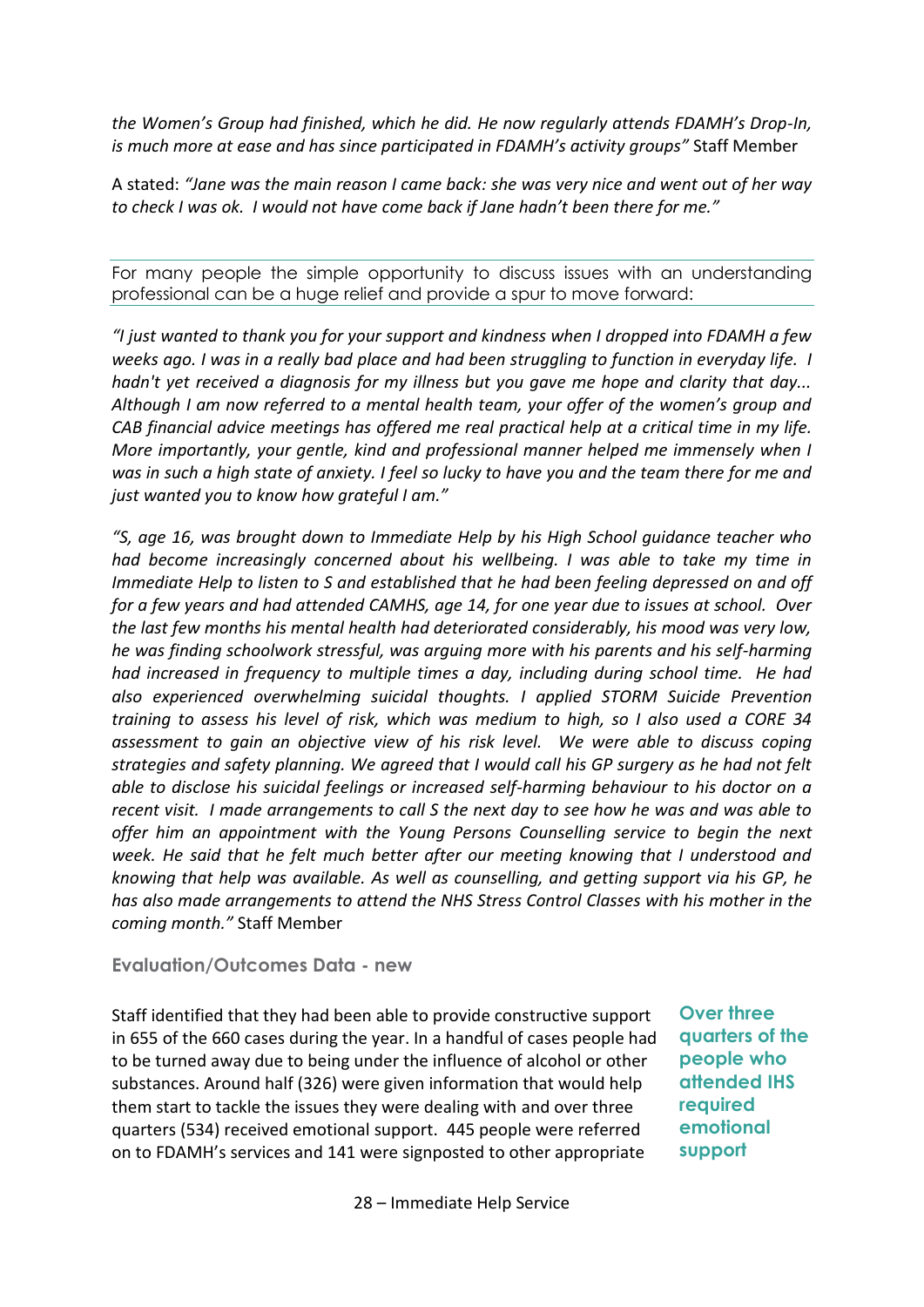services out with the organisation. Clearly, some people required referral to multiple agencies to help with presenting issues. This holistic approach is at the core of the success of this service.

#### **Facts and Figures**

The number of people accessing the Immediate Help Service has grown year on year. Last year we saw the number of people using the service increase by 24% (2014/15) and this number has continued to rise again this year, up by an additional 31%. There were 660 supports provided this year, that's immediate access to a mental health professional to an average of 13 people per week. 85% of supports that take place are face-to-face with the remainder by telephone and a couple via email. To respond appropriately to need, workers are flexible in the time given to each person; however the average duration is 35 minutes.

The number of young people (those estimated to be under 25 years old) seeking help has also been increasing annually, with this year being no exception. 125 young people were supported at IHS this year compared to 78 in 2014/15. This is an increase of 60% from last year and shows the demand for Young Person's services.

People accessing IHS are not normally currently using FDAMH's services and 86% had never used FDAMH's services before. By far the largest single source of referrals to the service was the NHS - approximately 293 people were sent by their GP's.

Figures from the self-assessment emotional scale showed at least 312 people (around 40%) considered themselves to be in great distress when they sought support from IHS.

274 people indicated that they were considering suicide (42%) and 71 **42%**  (11%) people were currently self-harming. This compares to 194 who indicated they were considering suicide or self-harm in the previous year. These figures show that 6 people per week were considering **ideation**harming themselves. Of the 274 experiencing suicidal ideation, 11 admitted to having a specific plan in place. Around 151 people accessing support this year have history of a previous suicide attempt(s).

### **31% increase on last year**

**13 people supported every week**

### **Demand from young people has more than doubled again**

**Nearly half sent by NHS** 

**40% felt in a 'very distressed state'**

**expressed suicidal**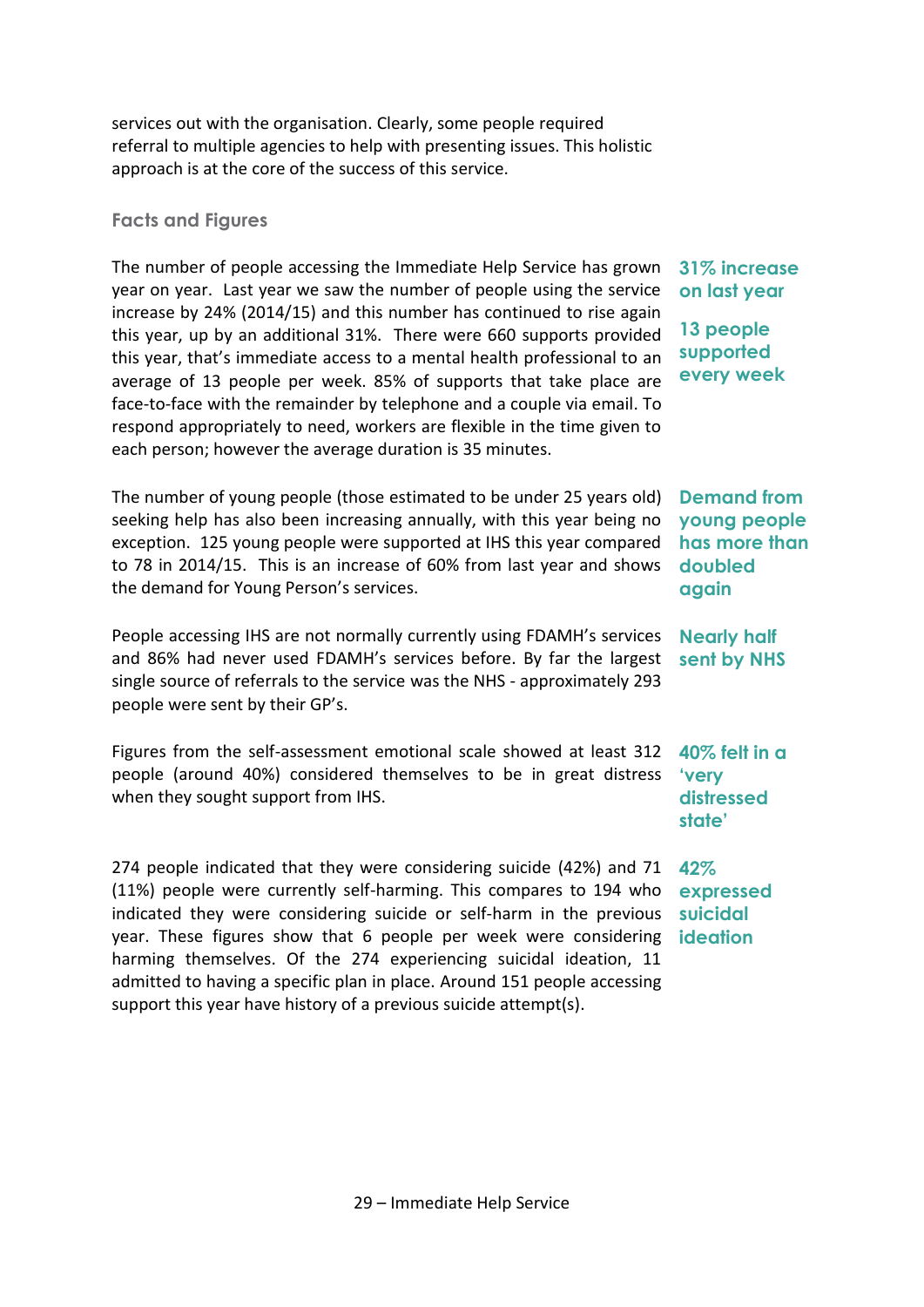13% of supports were for people concerned about someone else. For all **Financial**  other supports people using the service picked out the main causes they **difficulties a**  could identify as being at the core of their problems as follows (multiple options can be selected): relationship difficulties (35%), problems at home (37%), problems at work (17%), bereavement (17%), financial difficulty (23%), physical health (23%), substance abuse (11%), unemployment (11%), victims of crime (14%). **key factor in nearly a quarter of all supports**

#### **Developments**

Funding received for the year has meant that FDAMH has now, for the first time, employed a worker dedicated to the Immediate Help Service. This has taken pressure off staff who previously took time out of their own services to cover the Immediate Help Service as they now only cover the Immediate Help Service on a shadow rota basis. This ensures the service is still available for all individuals who call or drop into the centre directly at the time of need.

#### **Comments**

It is challenging to evaluate the impact of the service and gather feedback from people using the service due to the fact that individuals may be in crisis and are usually only seen once in Immediate Help. This is something we are looking to address in the coming year (funding permitting) to enable us to further demonstrate the impact of service provision.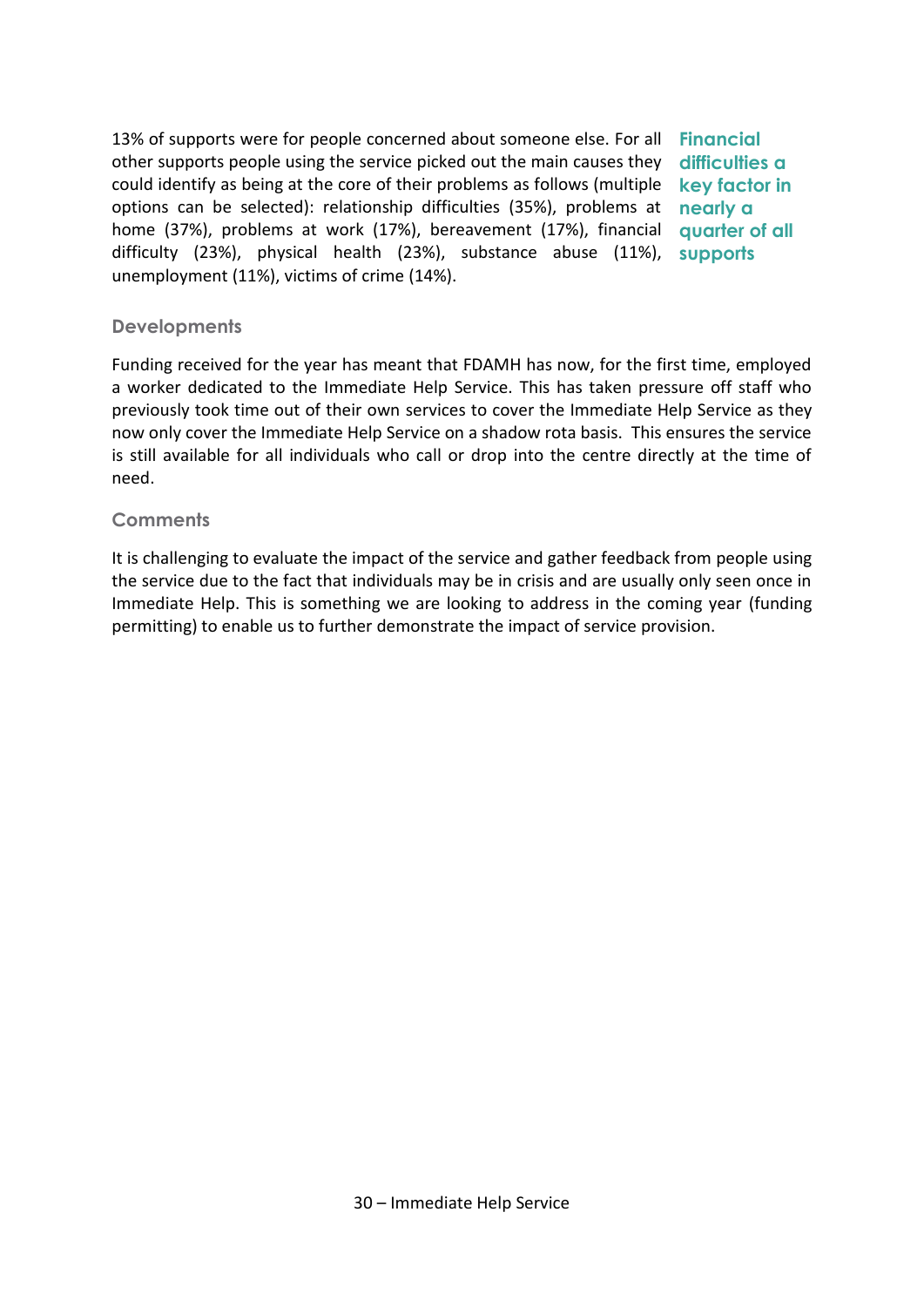# <span id="page-32-0"></span>Service User and Carer Involvement

### Making sure the views of people who use mental health services are heard

Individuals supported: 12 group members + community consultations Staffing and Volunteers: 1 P/T staff

In order to make real, sustainable changes to mental health services that work for service users and their families it is essential that the experts in mental health care are heard. These experts are the service users and families themselves - they know exactly what they need, what works well, how things should be delivered and what improvements need to be made.

People with mental health issues often lack the confidence to be able to speak freely in the presence of others therefore it is extremely important to offer a variety of ways that people can engage. People can be offered individual appointments, participate in focus groups or can put their comments in writing. The important fact is that people's voices are heard.

#### **Impacts**

The 'Facts and Figures' section below reveals that the service has enabled people to be involved in a wide variety of consultations, ensuring that the voice of service users are heard by the people planning and providing services. Added to this main focus of the work, the service has the bonus of providing personal benefits, such as self-development opportunities, to the people who participate.

Those involved at group level benefit from a range of personal benefits:

*"Structure my time positively" "Spend less time thinking about my own problems"*

*"Gives me a sense of purpose" "Feel I am doing something worthwhile"*

*"Openly discuss items of interest and concern regarding mental health"*

Participation helps people to see the importance and validity of their experiences in service development:

*"Hopefully my involvement will make a difference to improve services for other people"*

*"I am able to share information from the Involving Peoples Group (IPG) and UNITY (Service users' group, Social Work Department, Stirling University)"*

*"I feel confident I am making positive contributions"*

One of the most important aspects of involvement work is to ensure it is meaningful:

The use of the Scottish Recovery Indicator 2 (SRI 2) to evaluate the recovery-focus of FDAMH's services was seen as important for continued organisational development and was the main project for the Involvement Group this year. This project was unique as it was the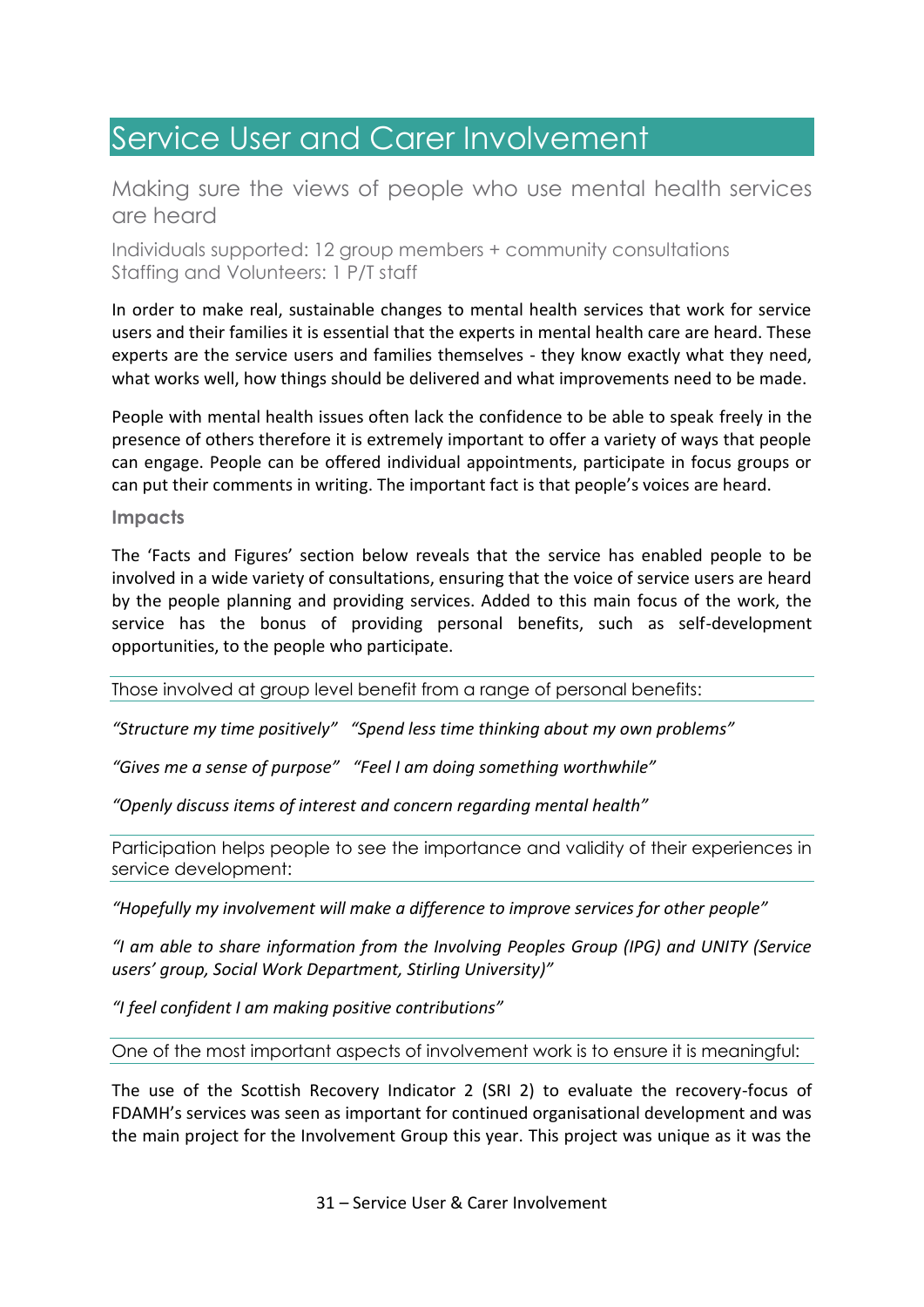first time in Scotland that the people who use the service were asked to undertake the evaluation (which is normally carried out by staff).

The SRI 2 evaluation tool has been developed by the Scottish Recovery Network (SRN). It helps organisations assess how recovery-focused their practices and stimulates creative ideas for how they might continue to support recovery in the future. It identifies existing strengths and allows good practice by staff to be recognised and acknowledged.

The group looked at a variety of FDAMH's materials and processes. They undertook numerous interviews and focus groups with staff, carers and people who use FDAMH's services. Findings were presented to the staff group, highlighting good practice and areas for improvement. The findings were extremely positive and resulted in an action plan to help us continue and develop good practice, including:

- 1. Challenging the term 'Recovery' due to the confusion it causes.
- 2. Reviewing information leaflets to use more recovery-focused language.
- 3. Including information about 'Recovery' in the staff induction programme.
- 4. Reviewing Service User Involvement.

This exercise proved to be an invaluable experience for all of those involved in it. It called upon the strengths and skills of individuals by asking them to carry out presentations, interviewing people and helping collate the information gathered. Additionally it produced meaningful work which made people feel valued and boosted their confidence.

Participants conducting the audit said:

*"I really enjoyed doing the presentation to the staff. It made me feel good and more confident"*

*"I was very nervous but felt privileged to be asked to do an interview"*

*"It was a steep learning curve but I enjoyed the whole process"*

Staff members said:

*"I found the SRI2 interview really valuable. It was helpful for me to consider my service within the ten recovery indicators, along with my own practice as well"*

*"I found the experience refreshing, although slightly nerve wracking".*

*"It was great to see the enthusiasm of the people who were involved in the whole process"*

The project was presented to the Scottish Recovery Network's conference in Edinburgh and SRN's 2016 report 'How Recovery Focused are We? Learning from Four Years of the Scottish Recovery Indicator' is available from the SRN website.

#### **Facts and Figures**

The Falkirk Mental Health Involvement Group has 12 members, with experience of nearly all of the mental health services in the Falkirk area. This year two members have moved on to undertake further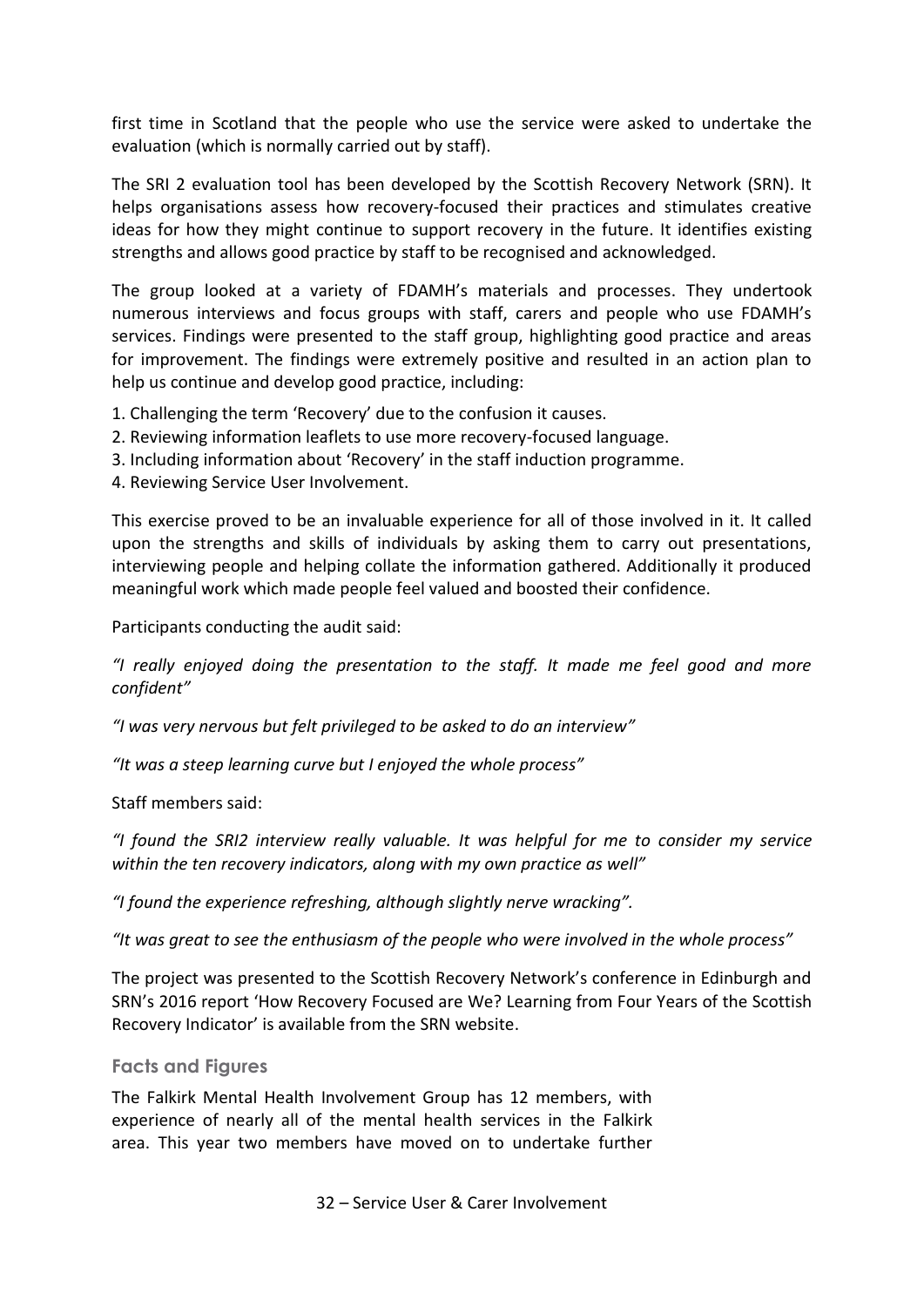study. The group meets on a monthly basis, covering a wide range of mental health issues. The group has formal links and representation with: Falkirk Mental Health Partnership Group Forth Valley Users and Carers Involvement Forum UNITY (Stirling University Dept. of Social Work Service Users Group) Public Partnership Forum Scottish Patients Safety Programme Scottish Health Council

People have been involved in the following activities:

in the mental health unit of some essential practices.

Audit of FDAMH using the Scottish Recovery Indicator 2 (SRI 2) Scottish Recovery Network Conference Raising awareness of mental health event with our Training Academy at Alexander Dennis

Production of our own leaflet on Dignity (key theme for World Mental

Production of "How I want to be Treated" leaflet to remind ward staff

**The service fosters strong links with relevant forums…**

**… and employs people's expertise to meet a variety of needs…**

Consultations have included:

World Mental Health Day

Health Day)

How GP appointments may be arranged Local Library services Local Policing arrangements Rights Relationships and Recovery Human Rights both at the development stage and how plans will be taken forward. Advocacy Services

**…and to contribute to consultations**

### **Developments**

A key challenge is to ensure that involvement is meaningful. After the success of the SRI 2 project people have expressed the view they would like to participate in similar pieces of work. It has therefore been decided to focus on developing 'customer surveys' which will look at how person-centred FDAMH's services are. Members of the Involvement Group will have the opportunity to develop the surveys as well as undertaking the actual work.

Networks are essential to the service's activity. The Mental Welfare Commission have recently appointed two Engagement Officers both of whom have "lived experience" of mental ill health. One is for people who use mental health services and the other for carers. We are looking forward to working with both of these people and establishing stronger links with the Mental Welfare Commission. Further exploration of working with Voices of Experience (VOX) is also planned. This is intended to develop better links with national organisations and access more engagement and consultation opportunities.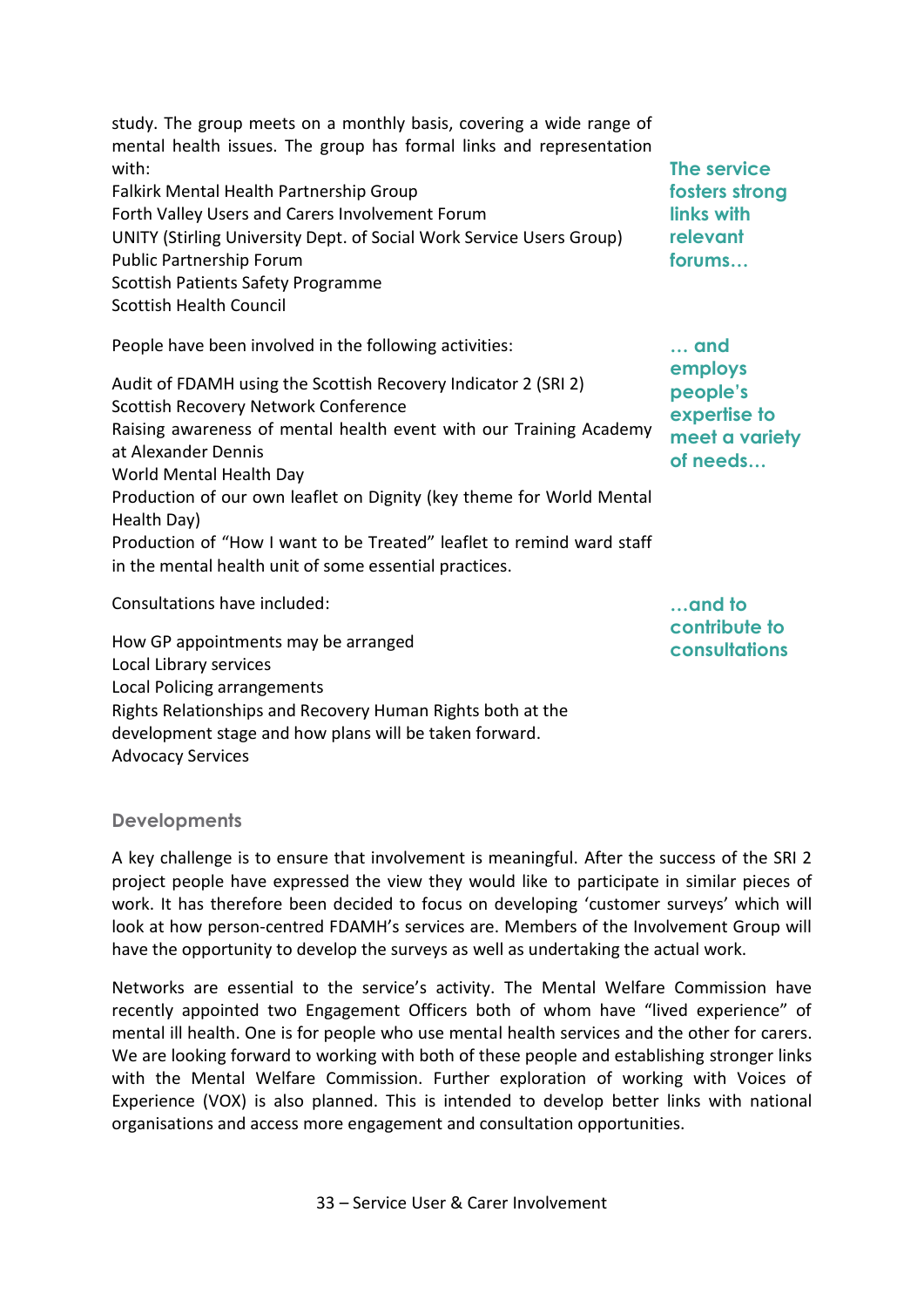## <span id="page-35-0"></span>Arts and Activities

Delivering varied, fun and therapeutic activity to provide a wide spectrum of benefits that aid recovery

Individuals supported: 65 Staffing and Volunteers: 1 F/T staff, 1 Volunteer

"A handcrafted object communicates layers of emotion and experience in a way that words cannot" Janet McCall, Executive Director at Pittsburgh's Society for Contemporary Craft on 'Mindful: Exploring Mental Health Through Art'

FDAMH's Arts and Activities Service provides a fun, varied and engaging programme of activities supported by skilled tutors its purpose being essentially one of healing and recovery. In 2007, the Department of Health's Review of Arts and Health Working Group examined the role the Arts can play in health, concluding that Arts initiatives deliver real and measurable benefits across a range of priority health areas and should be integral to the healthcare environment (Cayton 2007). Arts are now widely used to support recovery for a range of physical, mental or emotional disorders (Margrove, et al. 2013).

Art therapy sits well with FDAMH's recovery-focus. It builds clients' self-confidence and selfesteem and creates a social platform where members can engage with like-minded individuals and build relationships. Crucially, such activities give people a chance to share their experience with an interested group and provides an outlet for free individual expression; it is recognised to facilitate verbal communication and cathartic release (Sholt and Tavron 2006). These groups also offer focused relaxation time where people are able to manage and 'put away' their daily stresses thanks to the therapeutic aspects of the activities.

This service has been running since August 2015; however our worker was also supporting our Drop-In Centre and only became largely dedicated to activity groups in January 2016.

**Impacts**

The service alleviates isolation and provides valuable therapeutic benefits:

*"I am 44 years of age and suffered PTSD at 9 years old and borderline personality disorder at 11 years old. I have struggled most of my life with relationships, career and kids. I also suffer from anxiety attacks which can be very frightening and can stop me doing the things I want to do. This Art class came as a blessing at the right time in my life as it helped motivate me relieve anxiety and to focus on something positive. The biggest help was the feeling of being part of a group which helped me feel less lonely. I really hope this class can continue."*

*"I have experienced mental health difficulties throughout my life which, at times has helped, and at times, hindered my work. I use art as a way to express emotion but also for the therapeutic and calming effect the process of creating art has on me….body and mind."*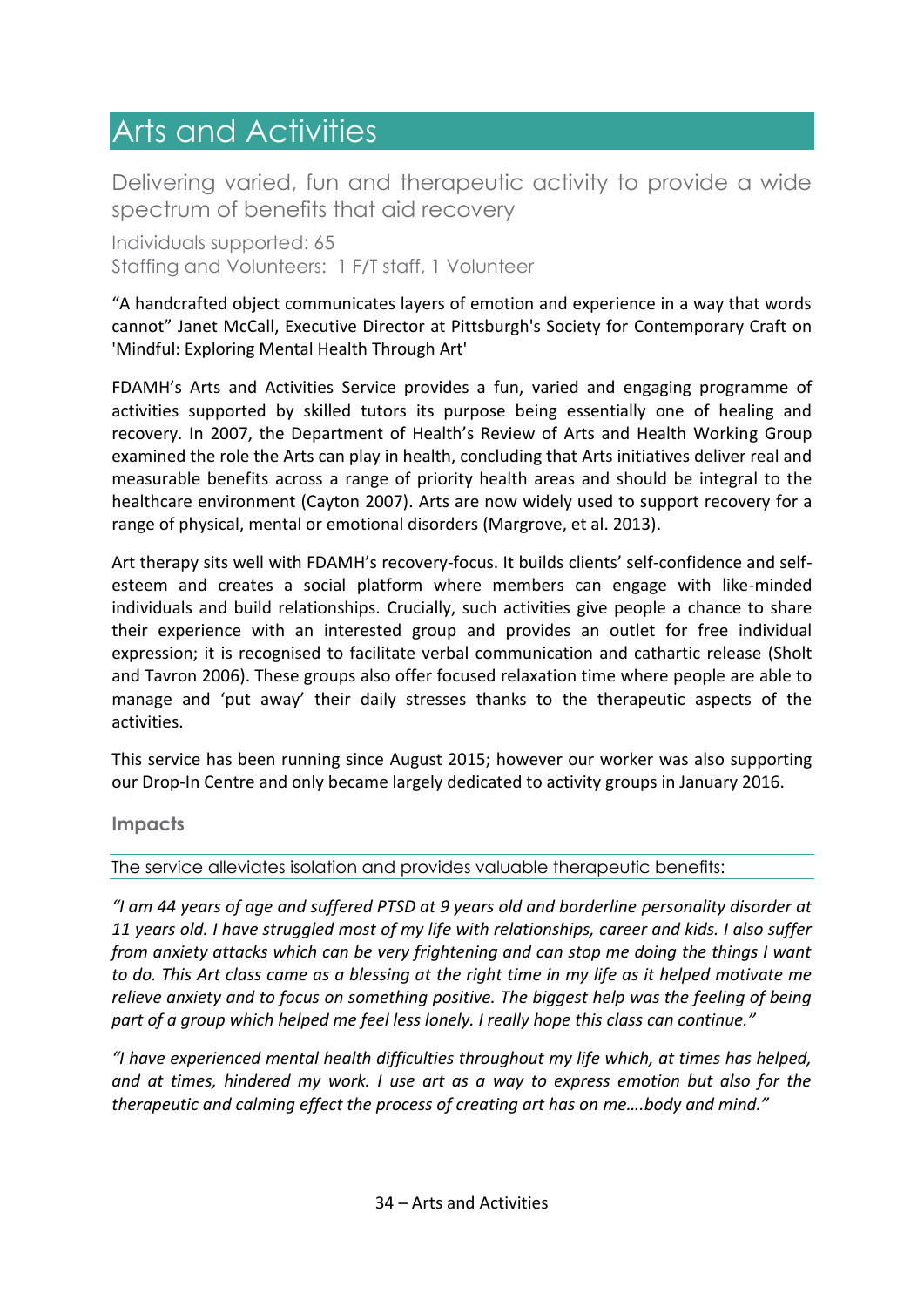Participation helps people to find or re-awaken interests which they can then continue independently thereby ensuring they carry on enjoying the therapeutic benefits of what they have learned:

*"I signed up to the Painting and Drawing class. I thought I wouldn't be any good but I was determined to enjoy it. I found that I was much better than I thought I would be and have now taken up painting as a hobby."(*7 out of the 10 members of this class have continued their practice either by joining up to an Art Class in the community or by doing work at home.)

*"I recently attended an eight week writing workshop at FDAMH. The setting was comfortable and informal and the tutor did all he could to put us at our ease. He was obviously experienced and used a variety of techniques to stimulate us to write. He was also adept at taking elements of people's work to encourage them to develop these further. As time went on people began to share more personal stories and for some it was clearly therapeutic. For myself, a latent talent was awakened and I have continued write since the class has finished, recently sending a poem to my son for Christmas."*

Classes provide strong improvements to people's confidence which is key to helping them move forward and pursue other opportunities and goals:

*"Doing these activities has given me such a massive confidence boost that now I feel that I can do anything! It's even given me the confidence to learn to drive."*

*"I gained encouragement, confidence and rekindled my love for Art. I will be joining an Art Class in the community after the course is finished."*

*"I learned that I enjoy Art: I found it therapeutic, enjoyable and a huge confidence boost."*

*"I have seen this service bring hope and happiness to those who are lacking in confidence and self-belief."* Staff Member

Exhibitions and performances allow participants to communicate with a wider audience and this also helps to increase understanding of mental health and reduce stigma:

*"Thanks, Emily - they're all amazing people and please pass on my personal thanks to them for sharing their work with me and the listeners. I haven't been moved like that for an awfully long time."* Jim Prentice, interviewer for Radio Royal

The performance of Navigation Through Life- a live piece written and performed by the Drama group, directed by Kat Wilson and funded by Network Rail- was a huge success with fantastic comments being left by audience members at Behind the Wall and at Stirling University's Macrobert centre:

*"engrossing and emotional" "some poignant stories" "inspirational and powerful"*

*"funny interesting and thought provoking" "excellent moving and humorous"*

*"good demonstration that mental health is an issue that can affect anyone"* 

35 – Arts and Activities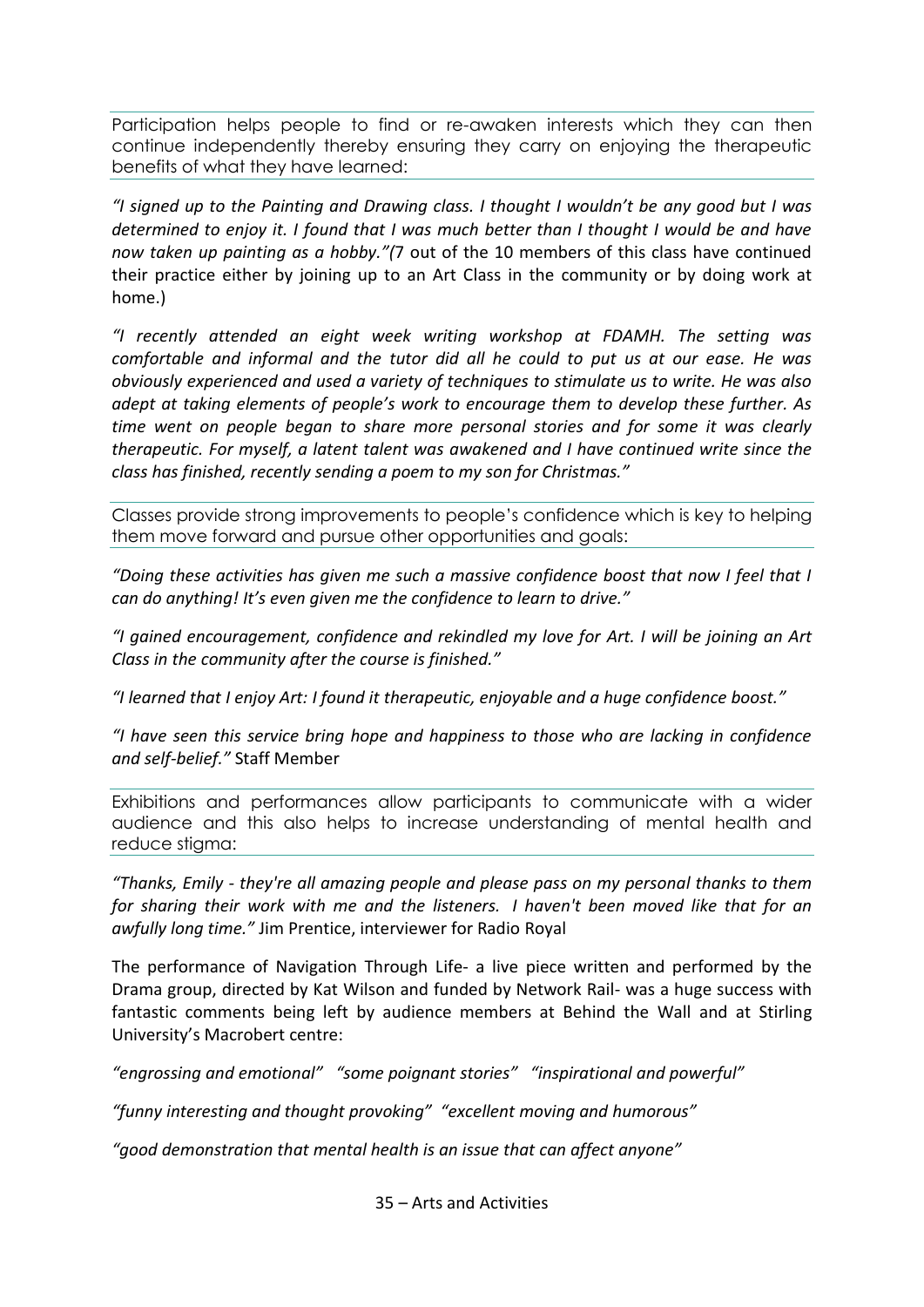### **Evaluation/Outcomes Data**

On completion, group participants provide feedback on whether or not **All participants**  they feel participation has improved their wellbeing. In the period September 2015 to April 2016 45 activity evaluations were completed:

100% agreed the activity reduced their anxiety 100% agreed the activity boosted their confidence and self-esteem 100% agreed the facilitator was encouraging and lessons easy to follow 100% agreed they would recommend the course to a friend 43% agreed they felt encouraged to seek out and join other similar activity groups in the community

**Facts and Figures**

85 referrals in the period.

7 groups active in period: Creative Writing, Painting and Drawing, Felt **Variety and**  making, Card Making, Singing Group, Drama Group, Trendy Tribes **attention to**  Textile Crafts

Groups offered varied environments, some specifically tailored to be more suitable for those who might find the prospect of a group setting quite daunting.

We pursue opportunities for groups to enjoy external showcasing of **Public displays**  their work which is an additional confidence boost:

Two performances were delivered of our Drama Group's 'Navigation Through Life' supported by Network Rail. Focused on improving understanding of mental health and breaking down stigma, these performances took place at Stirling University and Falkirk's Behind the Wall, to an overall audience of 140 people.

Reading of Writing Group's work by authors, live on Royal Radio.

An exhibition of paintings and drawings at Falkirk Town Hall.

Creation of FDAMH 'Insta-Gallery' using Instagram which has been successful in generating a lot of interest in our groups and getting further positive feedback for the work of group members.

Flash mob for World Mental Health day in the Local shopping centre as a raising awareness and anti-stigma campaign that involved the local community.

**report beneficial impacts on anxiety and confidence**

**needs helps to create broad appeal**

**of work build confidence further…**

**…and break down stigma**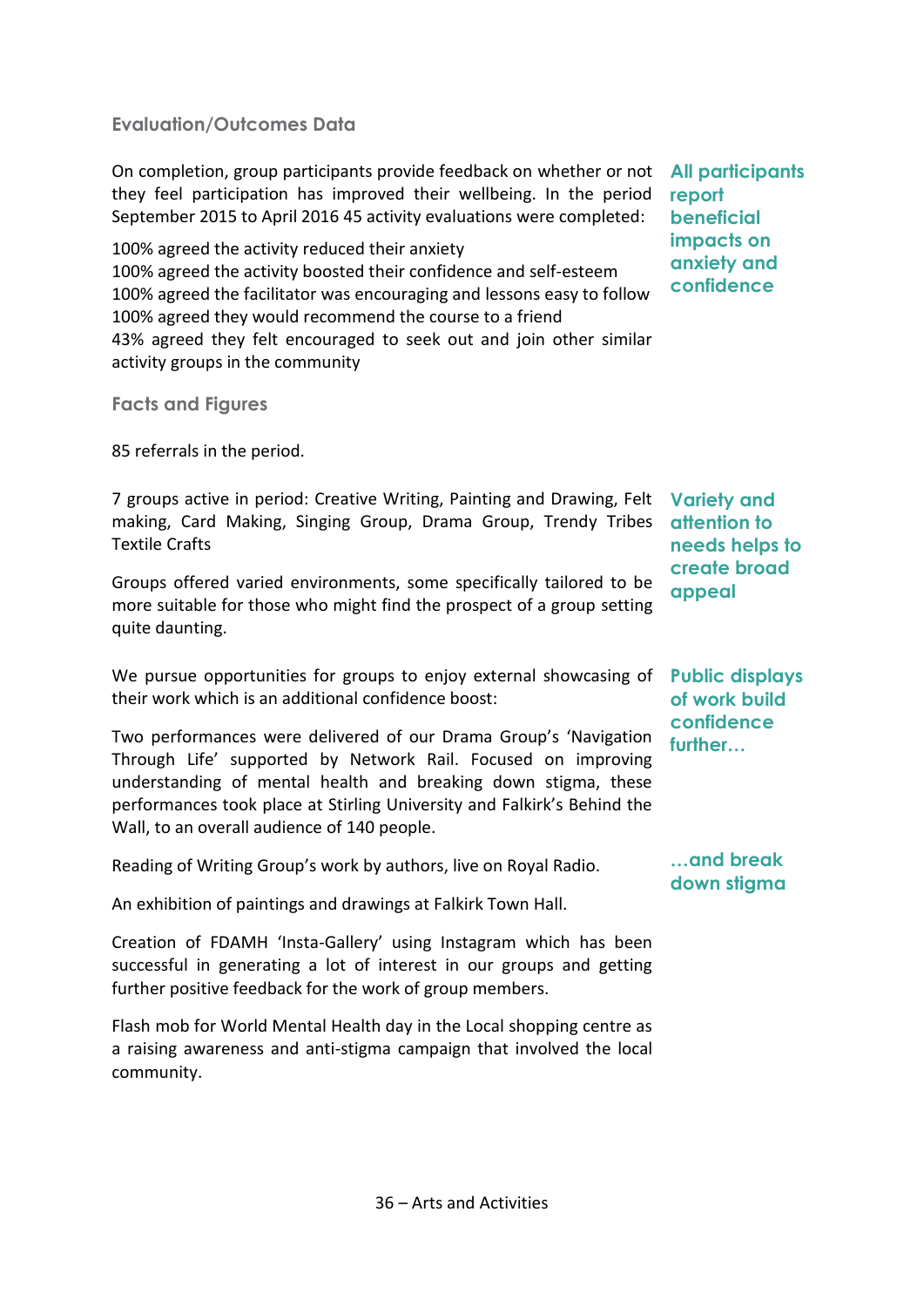Our tutors have been supported by one volunteer and the service is **Volunteers**  currently seeking more volunteers. **support** 

**participation**

### **Developments**

Developing partnerships with external organisations is integral to the continued success of the activities programme. Valuable relationships have been established with Network Rail, who funded this year's drama project and intend to continue to support FDAMH's activity projects as part of their community engagement strategy. Partnerships with artists, directors, crafters and writers have been established in order to provide clients taking part in the groups with experienced and skilled facilitators that will encourage and support them.

Additional links are important in allowing the groups to find space to meet in, exhibit and perform. The Art and Painting class is exhibiting the work of the members for 6 months near the atrium of the Forth Valley Royal Hospital thanks to support from the Art Manager. Connections with Falkirk Town Hall have been established in order to use the venue as an exhibition and opening night space. Local community champions in various supermarkets across Falkirk are helping to promote exhibitions and performances and to provide refreshments for events. Falkirk Trinity church and the St James's Parish church are also providing venues and support.

We are also very grateful for support from contacts in the local media such as James Trimble, community editor of The Falkirk Herald, and Jim Prentice from Radio Royal.

#### **Comments**

Interest in the activities programme from across the community is growing as it develops. We are delighted that increasing numbers of artists in the community want to connect with FDAMH. Posts about our activities groups are proving very popular on our social media channels and are getting good levels of engagement. As people see the joy that others are getting from these groups, more and more clients are seeking to take up the opportunities within Arts and Activities to try something different to alleviate their stress and anxiety and to find their place in the community.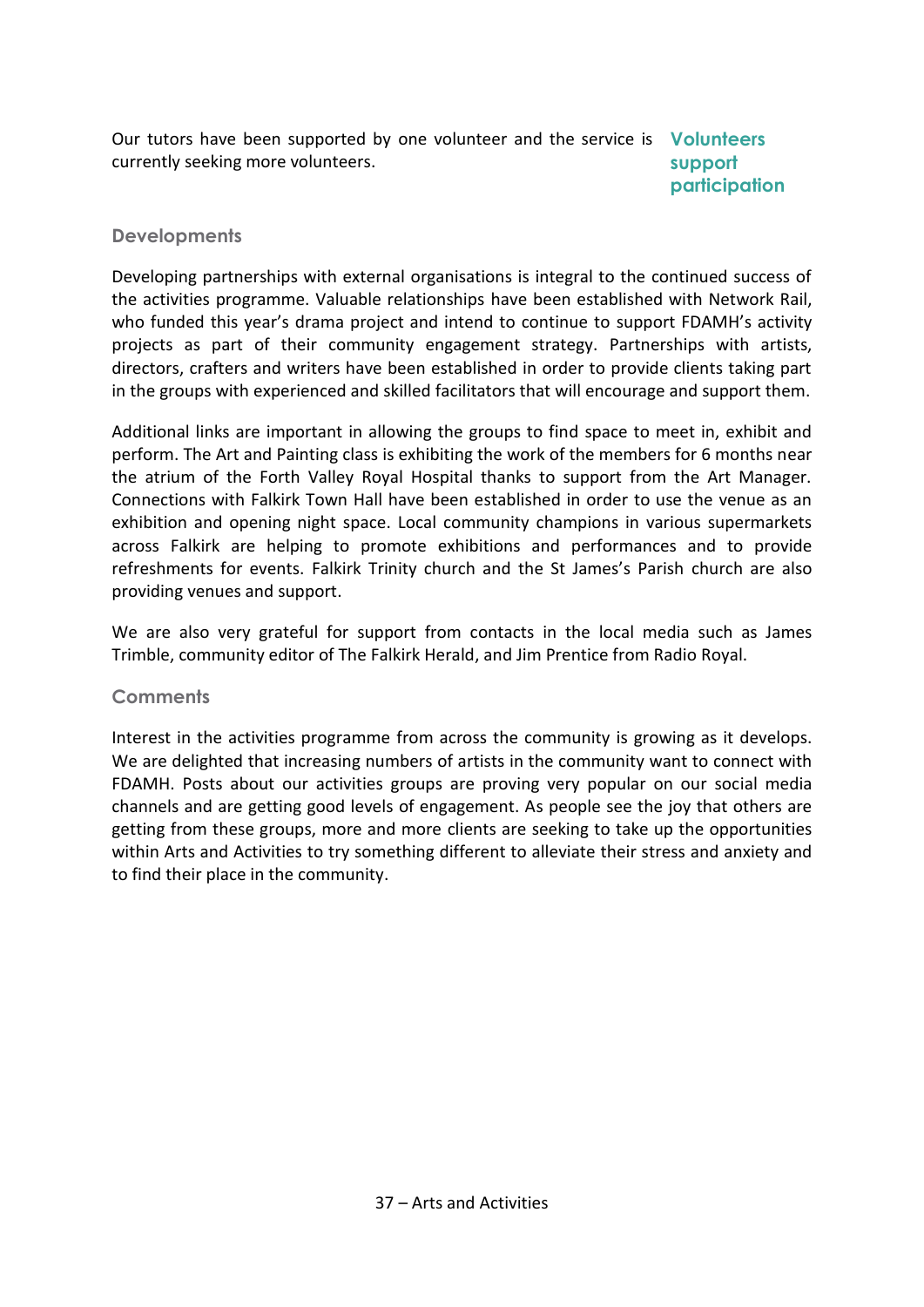# <span id="page-39-0"></span>Welfare Benefits Worker

People who use FDAMH's services report valuing having access to a Welfare Benefits Worker at the Centre. Issues with welfare benefits can create a great deal of stress and anxiety for some people and on-going changes to the benefits system can be confusing and complicated. Dealing with welfare issues and related issues can be a key step to alleviating the distress that people are experiencing and allowing their recovery to progress.

Previous 2 year funding for this service came to an end in March 2016. However, we are delighted that our partners at Grangemouth CAB have managed to source new funding to continue the service with a Welfare Benefits Worker back at FDAMH one day per week from April 2016. CAB has also made provision for people affected by mental health issues to access this service at the Grangemouth CAB office at other times throughout the week.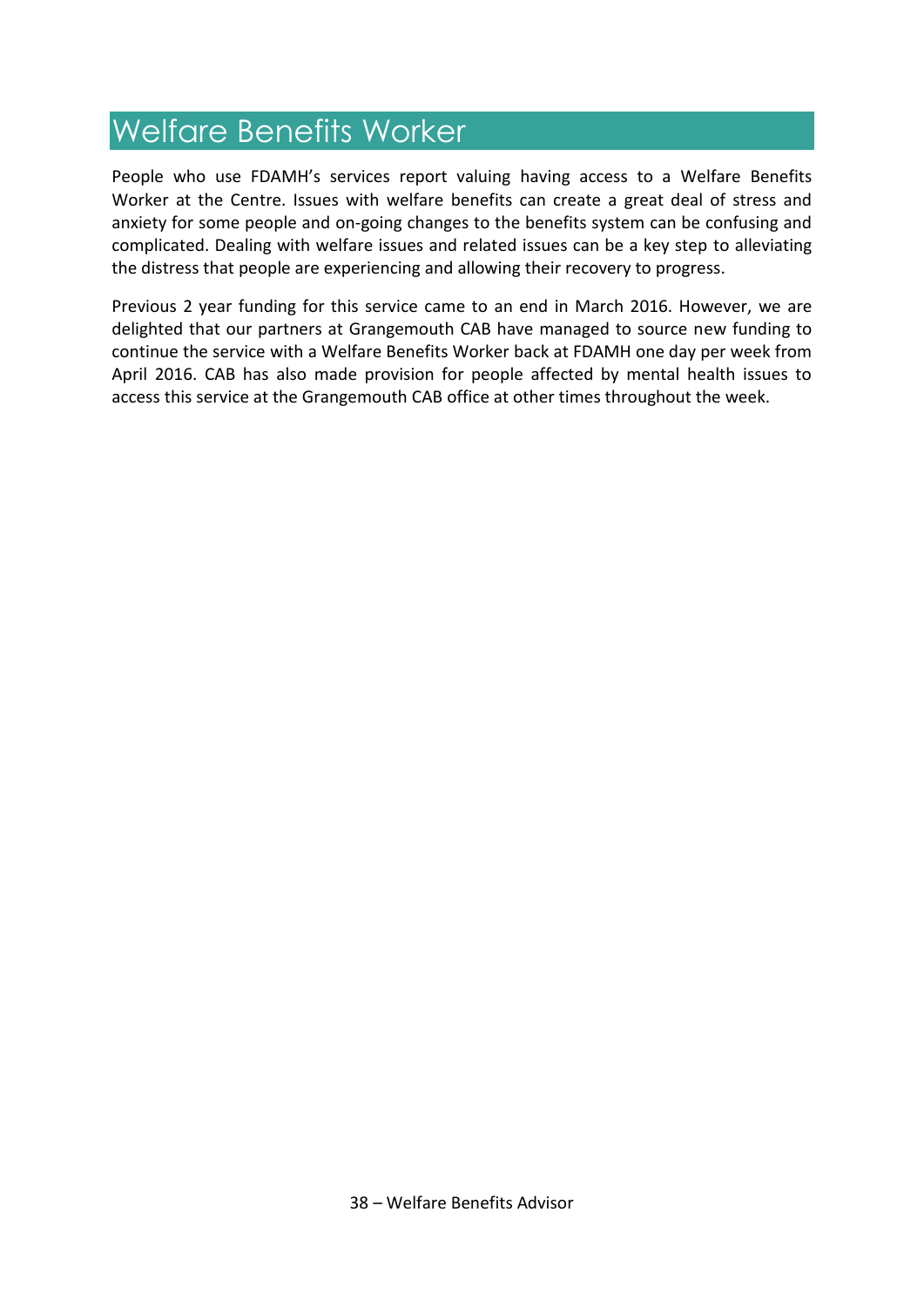### <span id="page-40-0"></span>Volunteer Support and Development

Volunteers are a fundamental part of many of FDAMH's services and provide invaluable work supporting services, staff and service users.

Number of volunteers: 103 Staffing: 1 F/T staff

Volunteers allow organisations the opportunity to provide help, support and assistance in their daily operations. Without the on-going support of our volunteers we could not continue to work with and support the increasing number of people who use our services.

People choose to volunteer for a variety of reasons. Some feel it offers the chance to give something back to the community, some to make a difference to the people around them. For others it provides an opportunity to develop new skills or build existing experience and knowledge. However, the common factor of our volunteers is that they find it rewarding. Recent research has shown that volunteering provides benefits to health and wellbeing:



Source: Scottish Volunteering Forum

39 – Volunteer Support and Development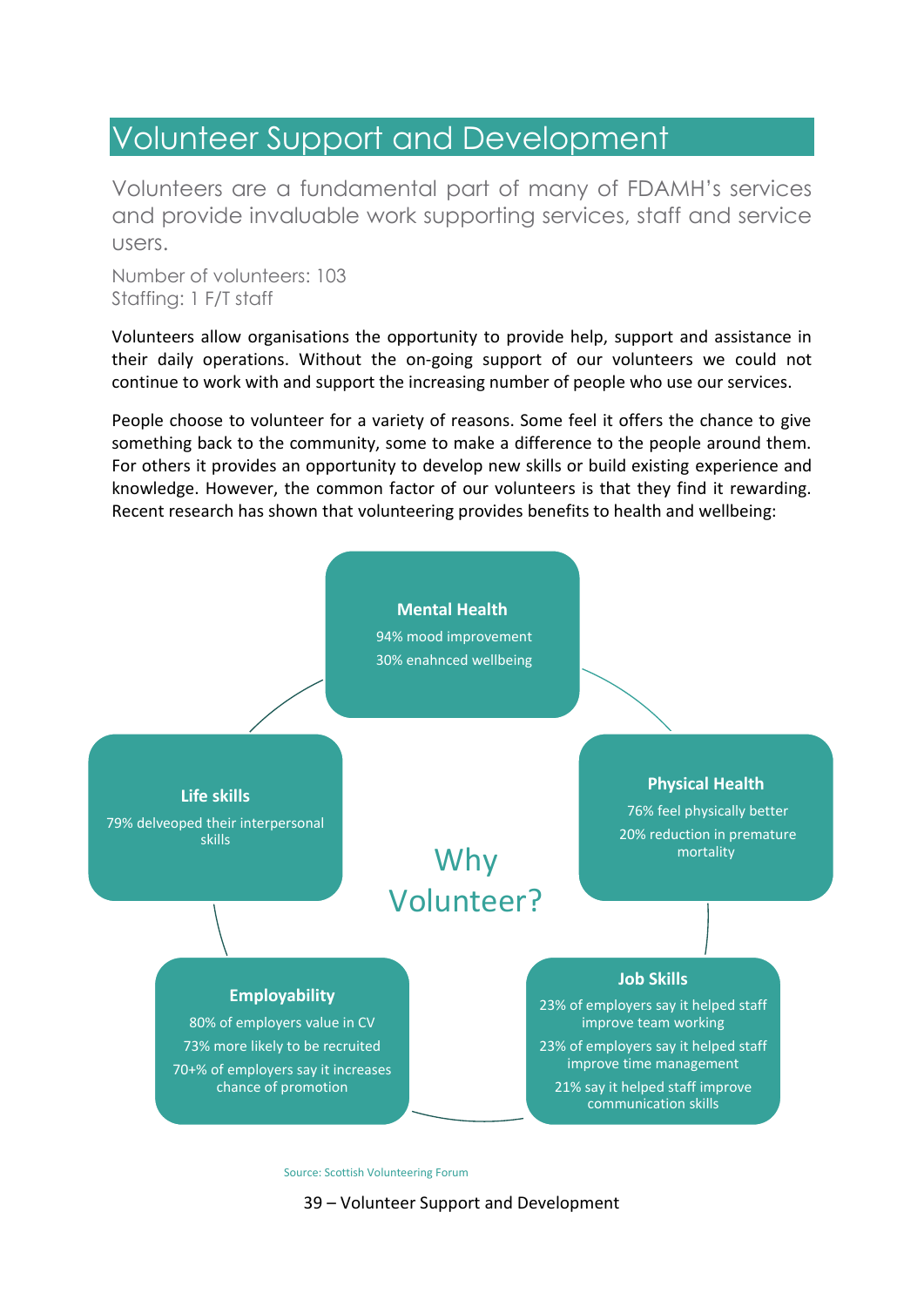**Impacts**

Our volunteers find their roles life-enriching:

*"I would urge anyone thinking about it to take the plunge. It is something which people will not regret".*

*"It is early days in my role as a befriender but my lady tells me I am making a difference to her life already. She looks forward to my visits and going out".*

*"It is so refreshing to feel part of the team at FDAMH; they really do value their volunteers and offer many beneficial training courses that I ordinarily wouldn't have had access to".*

*"To anyone who is considering volunteering, I can't recommend it highly enough".*

Our volunteers all benefit immensely from a 5 week training programme to prepare them for their roles and are given further training opportunities as they arise:

*"Very enjoyable and informative course"*

*"I gained a fuller understanding of the role ahead of me"*

*"Enjoyable: people on the course were helpful and friendly"*

*"Helped me gain a better understanding of mental health"*

*"All round good and informative"*

Our volunteers feel supported and able to get help when they need it:

*"There is a range of opportunities available at FDAMH to suit whichever area it is you are interested in and Morag is on hand to help with any queries you may have".*

*"The training and support that goes along with the role is excellent".*

Having a dedicated Volunteer Development Officer has been a huge help to our staff:

*"The benefits I receive from having a dedicated Volunteer Development Officer are substantial. It frees up a considerable amount of time I had previously spent sourcing volunteers. Morag is able to do targeted and specific volunteer drives and has been able to develop significantly more contacts and networks which I would not have had the time to initiate myself".*

*"Morag is able to co-deliver our volunteer training and has extensively developed and expanded our volunteer training. She has also been able to source and supply external training requested by my volunteers, thereby extending their knowledge and engagement with FDAMH as a whole".* 

*"There has undoubtedly been sizeable benefit to my service provision through having Morag in post, not only in freeing up my time, but also enabling me to develop my service more comprehensively."*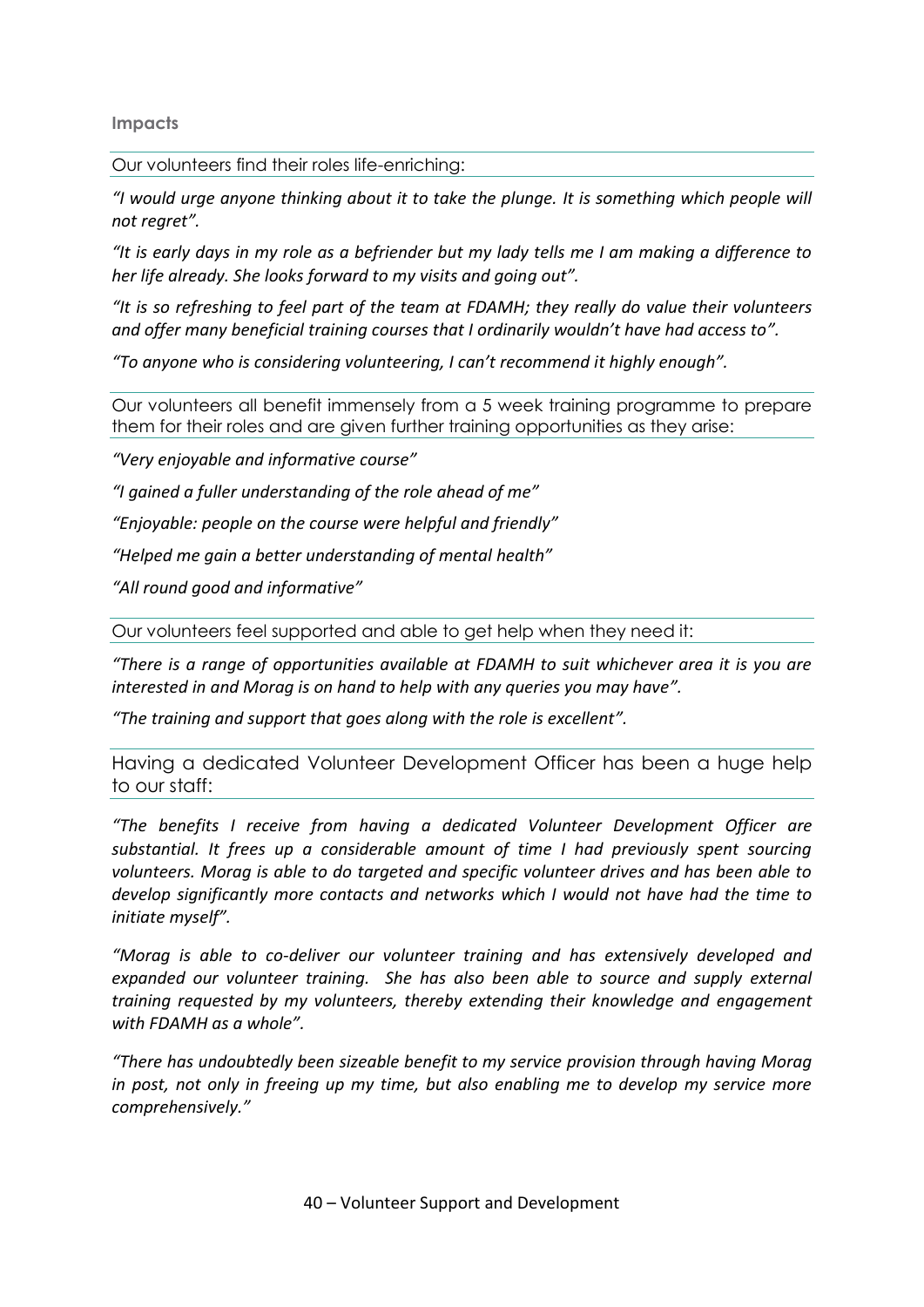*"I find the fact that we have a dedicated volunteer development worker very reassuring. It allows me to carry on taking referrals, knowing that Morag is out about in the community constantly recruiting new volunteers for our services."*

"*Morag has been fantastic at recruiting volunteers for the Health and Wellbeing Drop-In service. She has recruited and trained numerous volunteers for Drop-In who have been great assets to the centre. She is excellent at informing volunteers of any training available which they would benefit from."*

Social opportunities offer chances to mingle with staff and other volunteers:

FDAMH's annual 'volunteer quiz night' saw fiercely competitive teams comprising staff and volunteers competing for the much coveted first place. Staff and volunteers enjoy the opportunity to meet up with one another:

*"Fun night, will definitely be at the next one"*

*"Great night, it was good meeting up with other volunteers"*

"*Thanks for a great evening. The staff gave up their evening and made me feel appreciated"*

#### **Evaluation/Outcomes Data**

The annual volunteer survey has been issued again this year which gives us an overview, from our volunteer's perspective, of how they feel about how well we give support, training, involvement and communication. To date 25% volunteers have responded to the survey, providing important feedback that will allow us the opportunity to improve or make changes to the range of services to our volunteers. We aim to ensure that we are providing our volunteers with the right support and information to make their volunteering experience enjoyable whilst realising their value.

**90% would recommend volunteering with FDAMH**

**Facts and Figures**

Currently we have 103 volunteers. During the year 28 left the service, **103 volunteers** however a further 35 have been recruited and successfully trained out of the 96 who expressed an interest in volunteering with FDAMH.

Volunteer turn-over and growing demand for services means on-going **A wide variety**  recruitment is required to meet the needs of services. Areas where we **of recruitment**  can promote our volunteer vacancies are continually sought and we have developed many links within the local community to allow us to **are exploited**do so. New links this year have included local businesses, particularly cafes, bars, restaurants and sports clubs. Throughout the year they promote our literature to recruit volunteers and most recently have used our beer mats launched for our "Man Up" campaign to recruit

**opportunities** 

41 – Volunteer Support and Development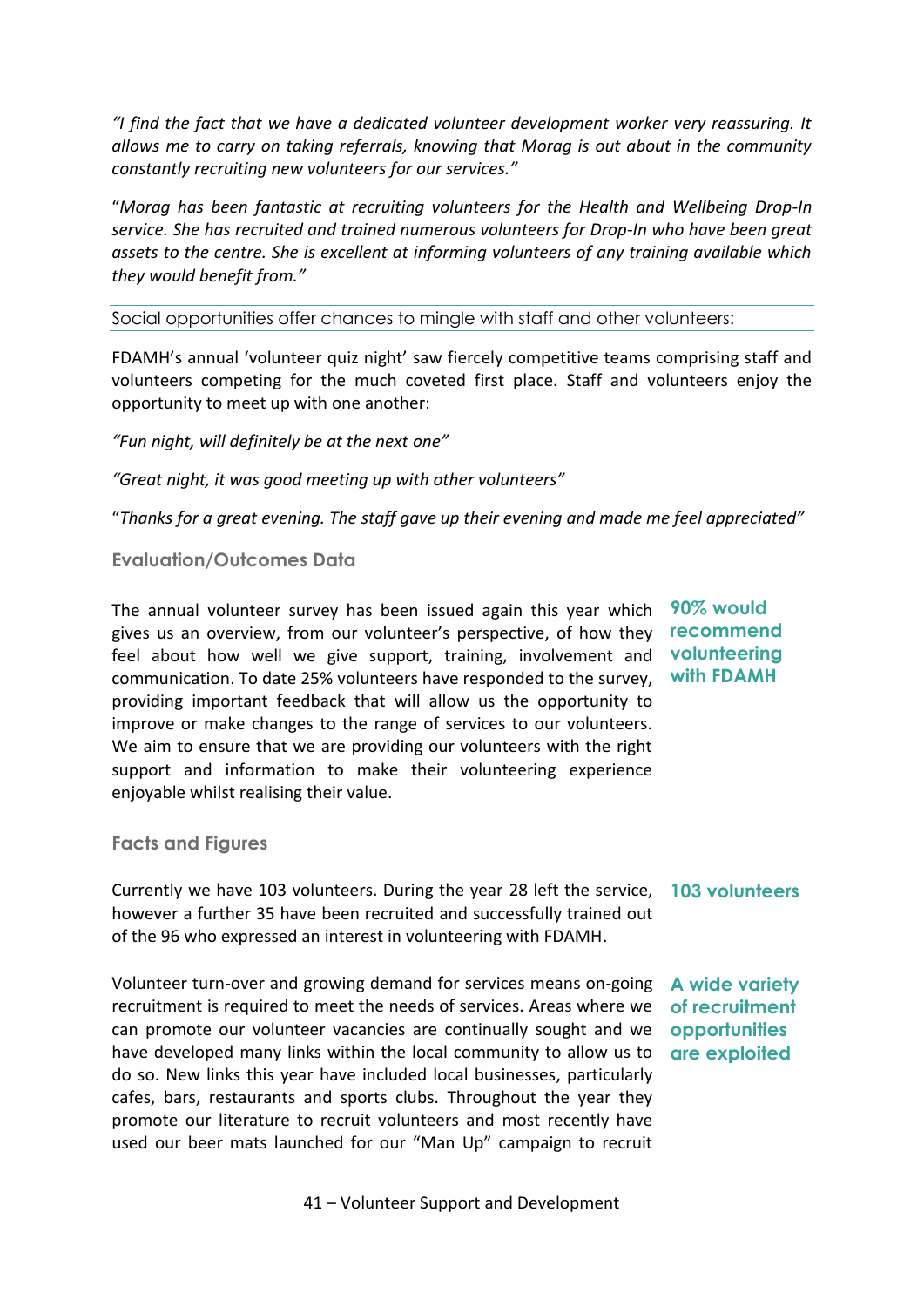additional male volunteers. Local businesses also provide us with much needed meeting space free of charge. Their continued support is a significant factor in our ability to meet our volunteer recruitment needs.

Talks have been delivered to a wide variety of organisations and workplaces to encourage the take-up of volunteering opportunities. Other promotional activities have included social media campaigns, stories in the local press and the distribution of materials including posters, leaflets and our promotional beer mats!

All new volunteers must attend the volunteer induction training. The 5 week programme is delivered on consecutive weeks in 2 hours sessions. Over the last year we have delivered 7 induction training **through initial**  courses. Of the 41 people who registered, 35 new volunteers **training**  successfully completed the course.

We recognise the importance of on-going training and support for our qualified volunteers. This year volunteers participated in 420 hours of additional training. Training included: Understanding Self Harm, Mindfulness, Emergency First Aid at Work, Assertiveness and Scotland's Mental Health First Aid course. Partnerships with statutory and third sector organisations also enhance our repertoire of training: Strathcarron Hospice provided 2 places on Communication, Loss, Grief and Bereavement training and outside trainers donated their time and knowledge to deliver workshops on Attachment Theory and a Psychosexual Therapy Explained.

102 volunteers receive our weekly emailed volunteer bulletin which **100% agree** keeps people up-to-date with relevant matters discussed at our Staff **they are kept**  Team Meeting and any other important information we'd like to share. On average this is read by 37% of subscribers. In addition volunteers **developments**  receive regular contact with updates on training, information and **within FDAMH** events via text and email.

**35 volunteers successfully**

**12 additional in-house training courses** 

**Volunteers also have access to external training**

**informed of** 

#### **Developments**

During the year as services have developed and grown, new volunteers have been recruited to meet their needs and demands. The introduction of the Third Age Telephone Befriending Service has seen 2 existing volunteers dedicate more of their time to this new project. Although both had previously completed their volunteer induction training, refresher training along with training specific to their volunteer role was delivered.

To enable several of the groups and services to increase their trips and excursions, 4 new volunteer drivers have been recruited and have completed their induction and MiDAS training.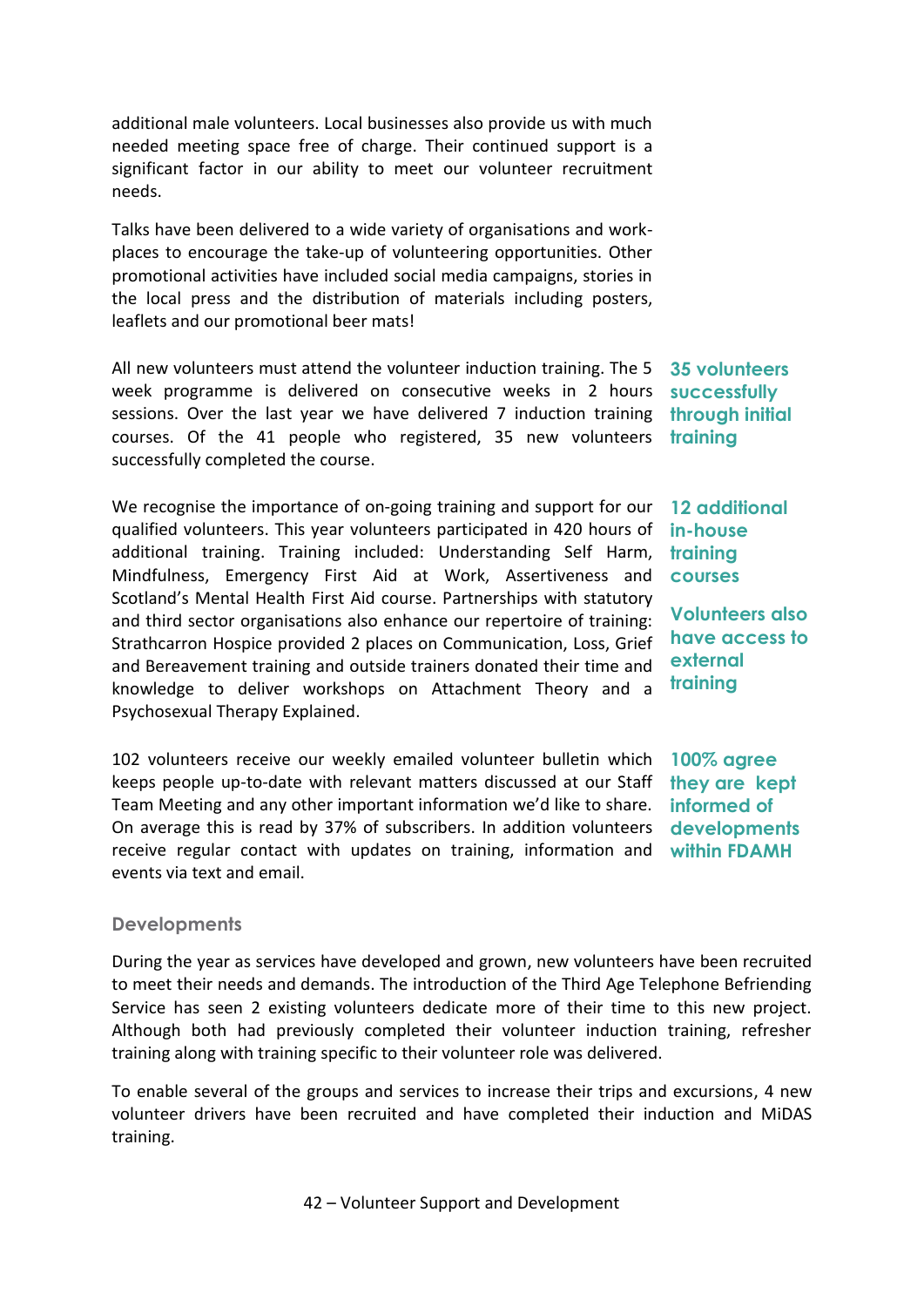# <span id="page-44-0"></span>Training Academy

Raising awareness of mental health and wellbeing, reducing stigma and promoting an early intervention/prevention approach within our community, schools and work places

Individuals supported: 906 delegates Staffing and Volunteers: 1 F/T and 1 P/T supported by sessional workers

All sections of our community are vulnerable to the impacts of poor mental health and yet many people do not possess sufficient knowledge of mental health issues to look after themselves or support each other effectively.

Our young people: one High School in Falkirk recently reported to us that on average 10 children present with poor mental health each day and teaching staff feel ill equipped to support them, a situation which is likely to be mirrored in other schools. We know that 75% of all mental health problems start during adolescence: we also know that research consistently shows that identifying and offering therapeutic interventions as soon as possible following onset of reduced mental wellbeing offers young people the best prospect of recovery.

Our workforce: National Government statistics used in most recent HSE (Health and Safety Executive) Report indicate that:

- $\triangleright$  9.9 million working days were lost in 2014/15 as a result of work related stress, anxiety and / or depression
- $\triangleright$  There were approximately 1380 cases of the above per 100,000 people in the workforce during this period
- $\triangleright$  The annual cost to UK employers of mental ill health in the workforce is £25.9B (yes, billion) per year

The above staggering statistics illustrate that employers cannot ignore the fact that members of their workforce cost companies a considerable amount of money year on year in relation to poor mental health and wellbeing.

Moreover, the Chartered Institute of Personnel Development (CIPD) asserted in 2015:

"...we cannot expect [managers] to *just know* how to have ...conversations about potentially difficult issues….we need to provide training and support…."

Our community: Unemployment has a strong correlation with poor mental health (McLean, et al. 2005) and older people lacking social support can be particularly vulnerable to reduced wellbeing. Indeed there are no sections of the community unaffected by mental health problems yet staff in public and third sector agencies offering support often have no mental health training.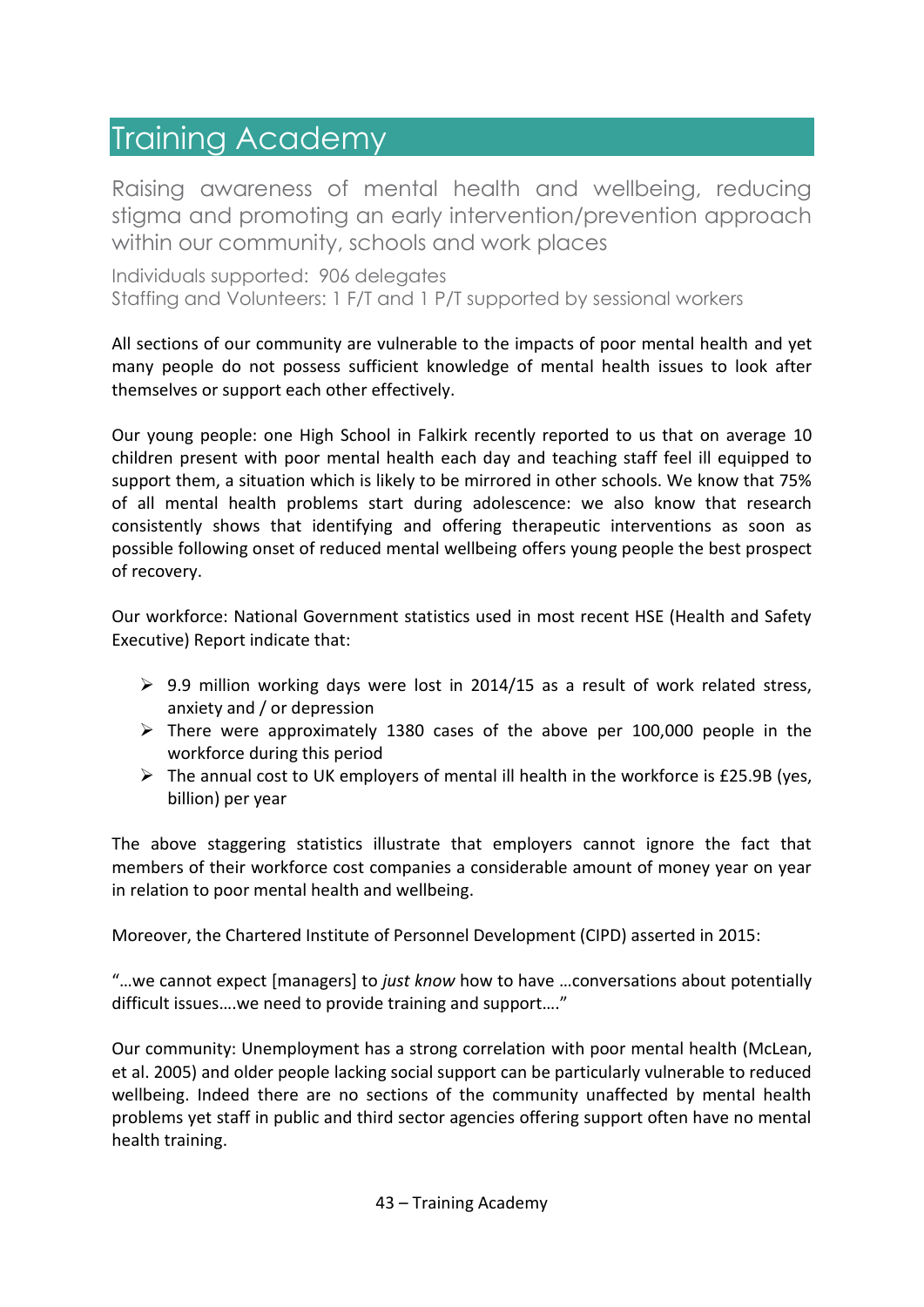Our own experiences of training local authority staff in mental health awareness during last year's Building Resilience project demonstrated the positive impact it can have on staff and on engaging productively with customers thereby improving service outcomes.

To help address all of the above issues FDAMH's Training Academy was officially launched on the 25th August 2015 by Jamie Hepburn MSP, Minister for Sport, Health Improvement and Mental Health.

#### **Impacts**

#### **Education**

We have provided training to primary and secondary schools in the Falkirk area, supporting pupils, parents, teachers and ancillary staff.

Pupils feel better prepared to deal with current challenges and the future:

Of the Coping with Exam Stress: *"I found this really helpful. This will be really useful to help me through my exams"*

Of the Pilot 7-unit programme: *"It has helped me cope with my attitude better"; "This course helped me through my biggest panic attack"; "Course would be good as a PSE lesson to maybe S3-S5"; "Loss and grief can affect everyone and that it involves a lot more than just death was interesting to me"; "Insightful, feel better prepared to deal with any anxiety issues in the future"*

Staff develop better awareness of the effects of stress and anxiety on their pupils and how to support them:

Of the Introduction to Mindfulness taster session: *"I found the listening exercise invaluable in making me aware of how pupils hear me"* 

Of the Introduction to Mental Health Workshop: *"Session proved to me that I would benefit from more training on how to support pupils with poor mental health"; "As teachers we see more and more stress and anxiety in our pupils and need to learn the best way to support them"* 

Of the Introduction to Mental Health Information Session: *"Opened my eyes to how anxiety and stress can have a detrimental effect on an unsupported pupil"* 

Of Scotland's Mental Health First Aid Training: *"Real ways to help and support colleagues, pupils & families"; "More awareness of how to recognise the signs of poor mental health and how to respond"* 

#### Other Organisations

The Training Academy has met the needs of businesses, statutory sector and third sector organisations as well as independent businesses.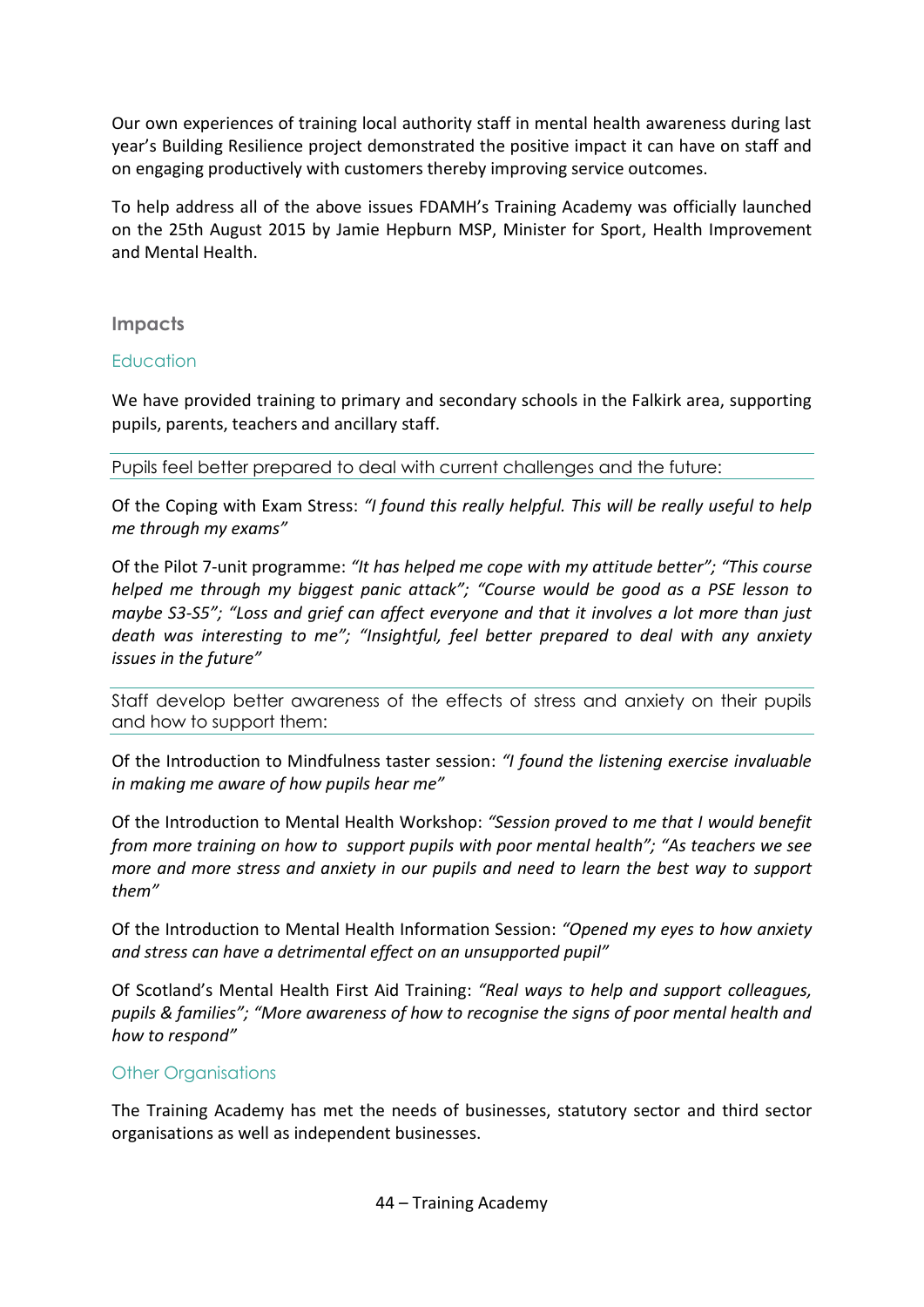#### People are better able to support others and themselves:

Of the Art of Conversation & Keeping Yourself Mentally Well: *"It challenged me to acknowledge mental health issues in everyday life - not just work"; "A timely reminder to take care of me too!"*

Of the Boundaries Workshop: *"A better understanding of what boundaries are & how much I use them in day-to-day living".*

**Evaluation/Outcomes Data**

In order to ensure our training meets the needs of the delegates each training course is evaluated on completion. Any relevant learning is incorporated into future courses.

100% strongly agreed with the statements:

"I feel I will be able to use the learning gained today in my daily life"

"I would recommend this training course to a colleague"

92% agreed with the following statements:

"I have had opportunities to use the skills / confidence you gained during the training, either work related or personal."

"I feel the training has improved my skills and confidence in supporting vulnerable customers"

**Facts and Figures**

|  |  |  | Packaged Courses on offer this year: |  |
|--|--|--|--------------------------------------|--|
|--|--|--|--------------------------------------|--|

Introduction to Mental Health Awareness Scotland's Mental Health First Aid Understanding Self-Harm Assertiveness Workshop Boundaries Workshop COSCA Certificate in Counselling Skills Understanding Eating Disorders Understanding Hoarding Disorder Volunteer Training Carers Education Course

#### **Training within Education**

We have designed and delivered a menu of bespoke training in order to meet the training needs of pupils, teaching and ancillary staff in a host of local schools Including:

**265 pupils, 467 teachers and ancillary staff** 

**4,187 training hours delivered** 

**overall**

**Training** 

**life…**

**…and improves support to vulnerable clients**

**enhances daily**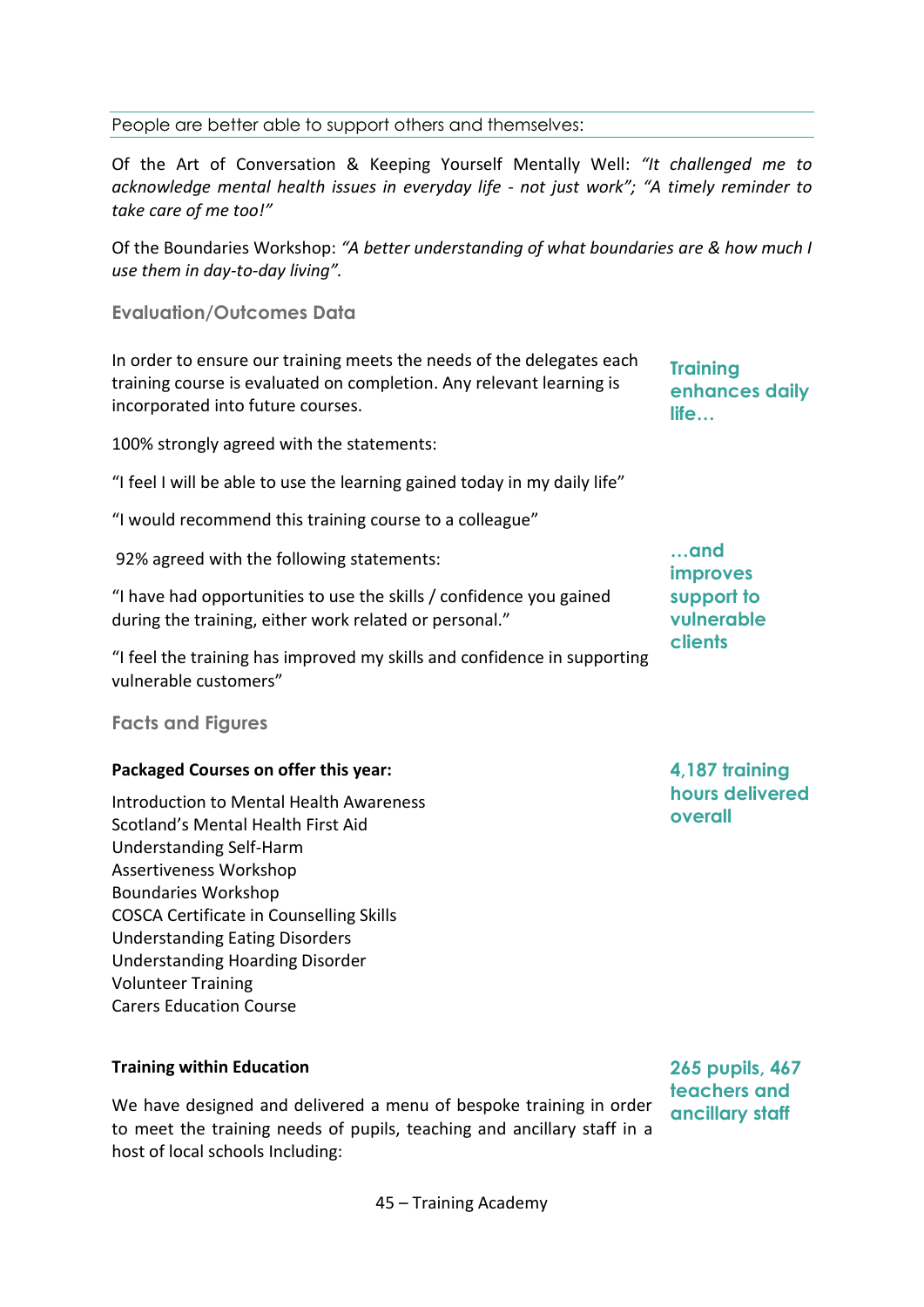Coping with Exam Stress (pupils) Introduction to Mindfulness (teaching staff) Introduction to Mental Health Workshops (teaching staff) The Art of Communication and Coping with Stress (teaching staff) Introduction to Mental Health Awareness Programme pilot (S6 pupils) Introduction to Mental Health Information Event ( teaching staff)

#### **Training to Organisations**

**174 employees**

In addition to ready prepared courses we have also delivered bespoke packages:

The Art of conversation and Keeping Yourself Mentally Well Keeping Yourself Mentally Well Awareness Events How to recognise the signs and symptoms of the most common mental health conditions and how to support others

### **Developments**

In our first year the Training Academy has designed and specifically tailored courses in response to requests from a variety of organisations. This has included the development of training specifically for parents of children at nursery and primary schools.

Demand for our input from schools led to the development of a variety of tailored packages for different audiences. Among these we were delighted to deliver a pilot 7-unit Introduction to Mental Health Awareness programme to senior pupils at a local high school during 2015. The pilot was deemed so successful that the Academy is developing a more indepth programme which will take place over 25 weeks, commencing in August 2016 for S6 pupils. In addition to providing courses we have attended many CPD events and Mental Health Awareness Information events, sharing information with both teaching staff and pupils.

Although our focus had initially been on our immediate geographical area, we are delighted to report that we were asked to deliver training further afield in, for example, Fife, West Lothian and Glasgow. In addition, previously only available to 'our own carers and volunteers', we have made available our tried and tested Carers Education Course and Volunteer Training to other organisations.

### **Comments**

The Training Academy policy is to meet with key members of an organisation to gather an insight into their issues and needs in order to design bespoke training that will be meaningful and beneficial to the organisation. The bespoke training incorporates interactive workshops which present delegates with opportunities to practice their learning in a safe environment. This method has resulted in very positive feedback from delegates as they feel they have gained practical skills and increased knowledge.

The importance of educating young people (and the staff who work with them) about the significance of looking after their mental health and wellbeing cannot be overstated. Where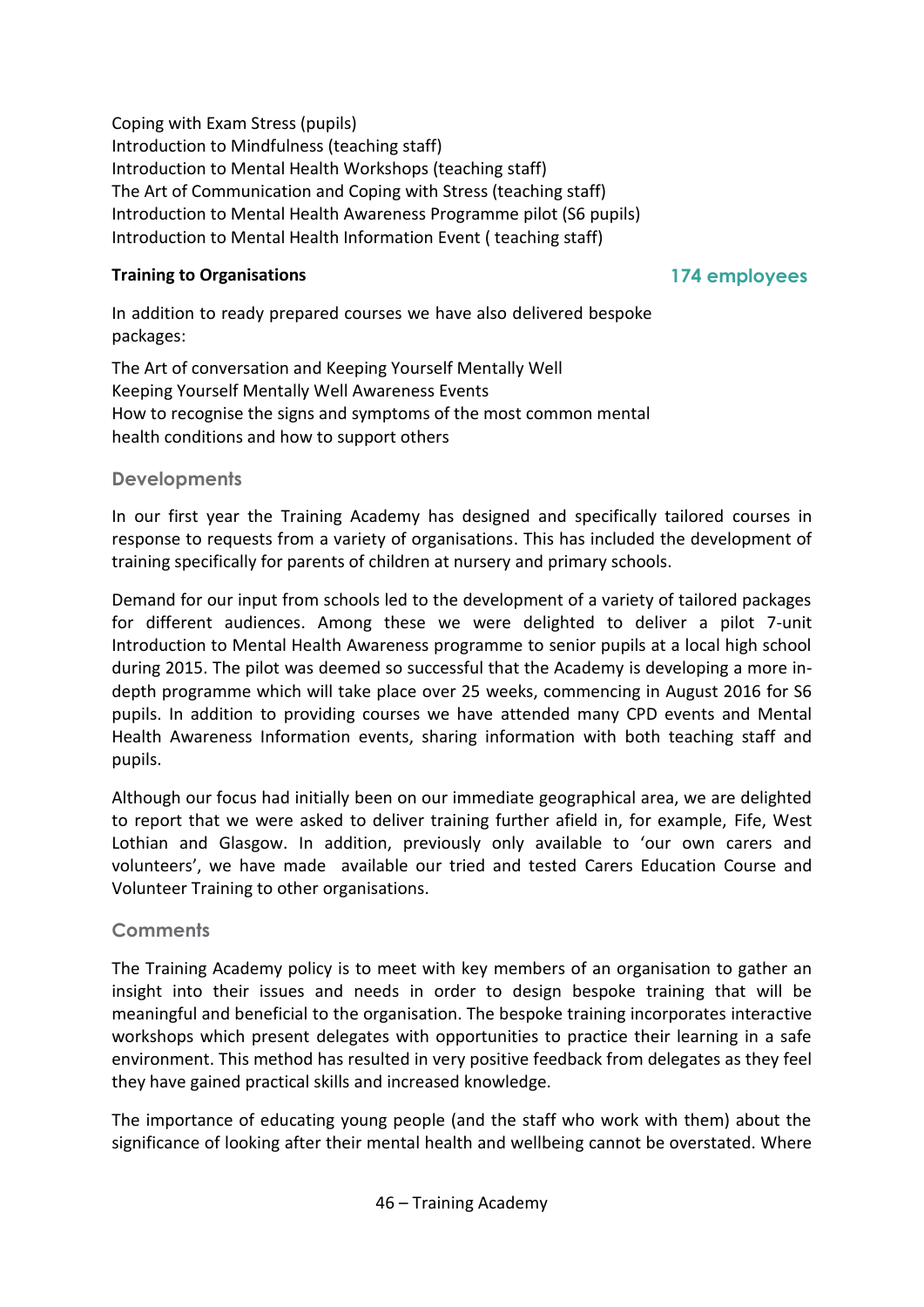problems have already arisen, we aim to highlight the importance of early intervention therefore we seek to help people to be able to identify what the 'tell-tale' signs of poor mental wellbeing are and how to approach someone to support and help them to seek professional help.

The same is true within other organisations. Delivering training within an organisation promotes positive attitudes towards the importance of mental wellbeing and helps create a supportive environment whereby an employee feels they can discuss their mental wellbeing with colleagues and managers thereby reducing the stigma and discrimination so often experienced by people whose mental health is not 'at its best'. It makes economic sense for organisations to support their workforce too!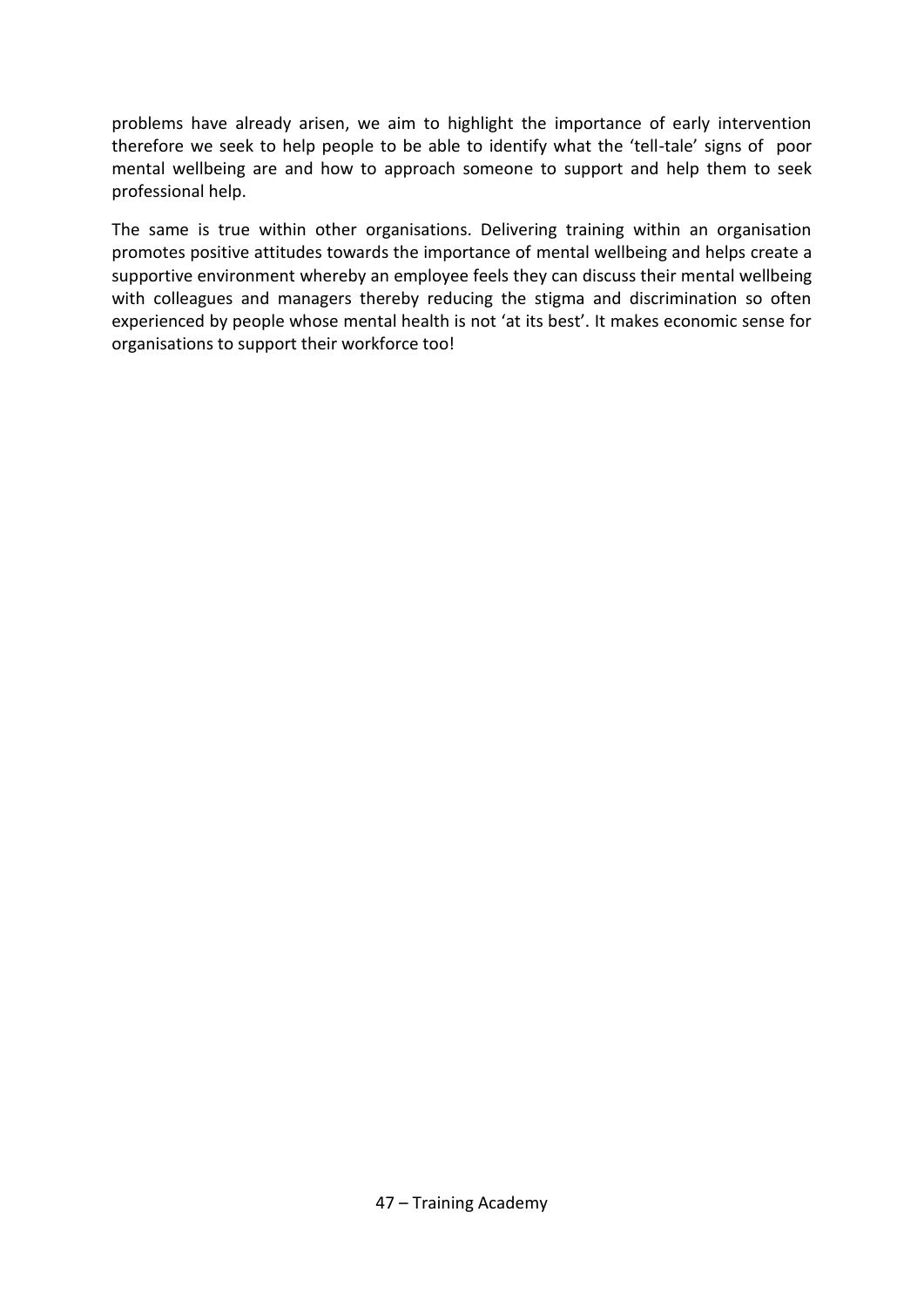# <span id="page-49-0"></span>BIBLIOGRAPHY

Age Concern. "Out of sight, out of mind: Social exclusion behind closed doors." 2008.

- Andrews, G, N Gavin, S Begley, and D Brodie. "Assisting Friendships, Combating Loneliness: Users' Views on a 'Befriending Scheme'." *Ageing and Society* 23, no. 3 (2003): 349- 362.
- Beck, A T, G Brown, R J Berchick, B L Stewart, and R A Steer. "Relationship between hopelessness and ultimate suicide - a replication with psychiatric outpatients." *American Journal of Psychiatry*, no. 147 (1990): 190-195.
- Bower, P, S Knowles, PA Coventry, and N Rowland. "Counselling for mental health and psychosocial problems in primary care (Review)." *The Cochrane Library*, no. 9 (2011).
- Cattan, M, M White, J Bond, and A Learmouth. "Preventing social isolation and loneliness among older people: a systematic review of health promotion interventions." *Ageing and Society*, no. 25 (2005): 41-67.
- Cattan, M, N Kine, and A Bagnall. "The use of telephone befriending in low level support for socially isolated older." *Health and Social Care in the Community* 19, no. 2 (2011): 198-206.
- Cayton, Harry. "Report of the Review of Arts and Health Working Group." (Department of Health) 2007.
- Davidson, L, KE Haglund, DA Stayner, J Rakfeldt, MJ Chinman, and J Kraemer Tebes. ""It was just realizing...that life isn't one big horror": A qualitative study of supported socialization." *Psychiatric Rehabilitation Journal* 24, no. 3 (2001): 275-292.
- Dixon, L, et al. "Evidence-based practices for services to families of people with psychiatric disabilities." *Psychiatric Services* 52, no. 7 (2001): 903-910.
- Ilic, M, et al. "Managing a stigmatized identity evidence from a longitudinal analysis about people with mental illness." *Journal of Applied Social Psychology*, no. 44 (2014): 464- 480.
- Kimberlee, RH. *Developing a Social Prescribing approach for Bristol.* University of the West of England, 2013.
- Kuhn, ES, and RD Laird. "Family support and adolescent mental health a review of the evidence." *Adolescent Health, Medicine and Therapeutics*, no. 5 (2014): 127-142.
- Margrove, KL, SE-SURG, K Heydinrych, and J Secker. "Waiting list-controlled evaluation of a participatory arts course for people experiencing mental health problems." *Perspectives in Public Health* 133, no. 1 (2013): 28-35.
- McLean, C, C Carmona, S Francis, C Wohlgemuth, and C Mulvihill. "Worklessness and health - what do we know about the causal relationship? Evidence review." (Health Development Agency) 2005.